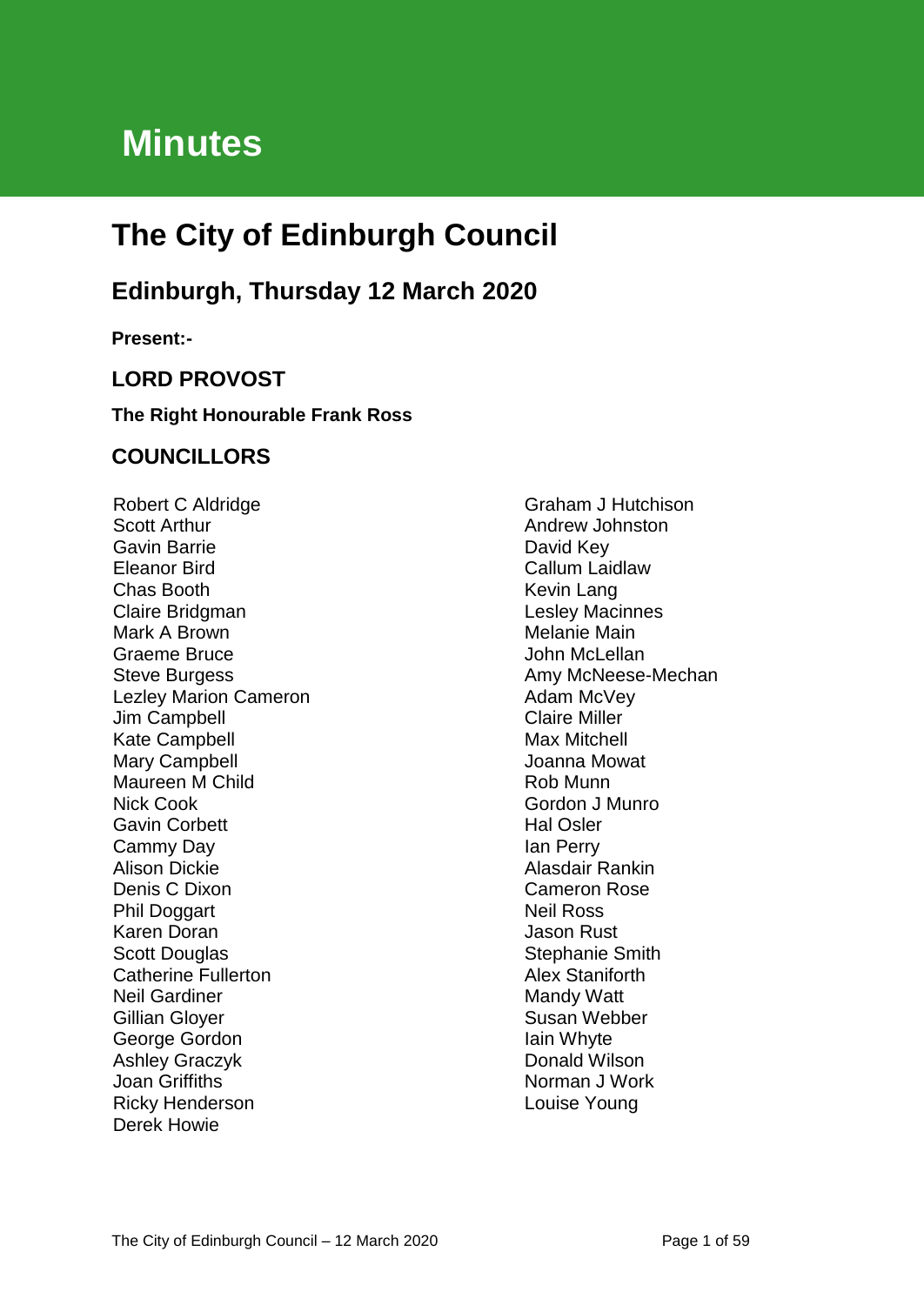## **1 International Women's Day - Motion by Councillor Watt**

#### **a) Deputation – Edinburgh Womens AId**

The deputation thanked the Council for the opportunity to mark International Women's Day. They outlined the support services that they provided for survivors of any form of violence and the key challenges they faced. In the past year they had provided support for 500 new new referrals and there were many waiting to access support.

#### **b) Motion by Councillor Watt**

The following motion by Councillor Watt was submitted in terms of Standing Order 16:

"This Council:

Continues to support International Women's Day as a day to celebrate women's achievements and give focus to campaigns for women's rights.

Recognises that gender-based violence is a major public health and human rights issue; that gender inequality is a root cause of this violence; and that such violence is devastating to all of the individuals involved and detrimental to society as a whole.

Requests a report in three cycles to the Policy and Sustainability Committee summarising the specific policies that have been put in place by the City of Edinburgh Council, during the year to 31 March 2020, that seek to prevent gender inequalities and improve our support for survivors of gender-based violence."

#### **Motion**

To approve the motion by Councillor Watt.

- moved by Councillor Watt, seconded by Councillor McNeese-Mechan

#### **Amendment 1**

To add after 'summarising the specific policies…', 'and equality impact assessments'.

- moved by Councillor Main, seconded by Councillor Miller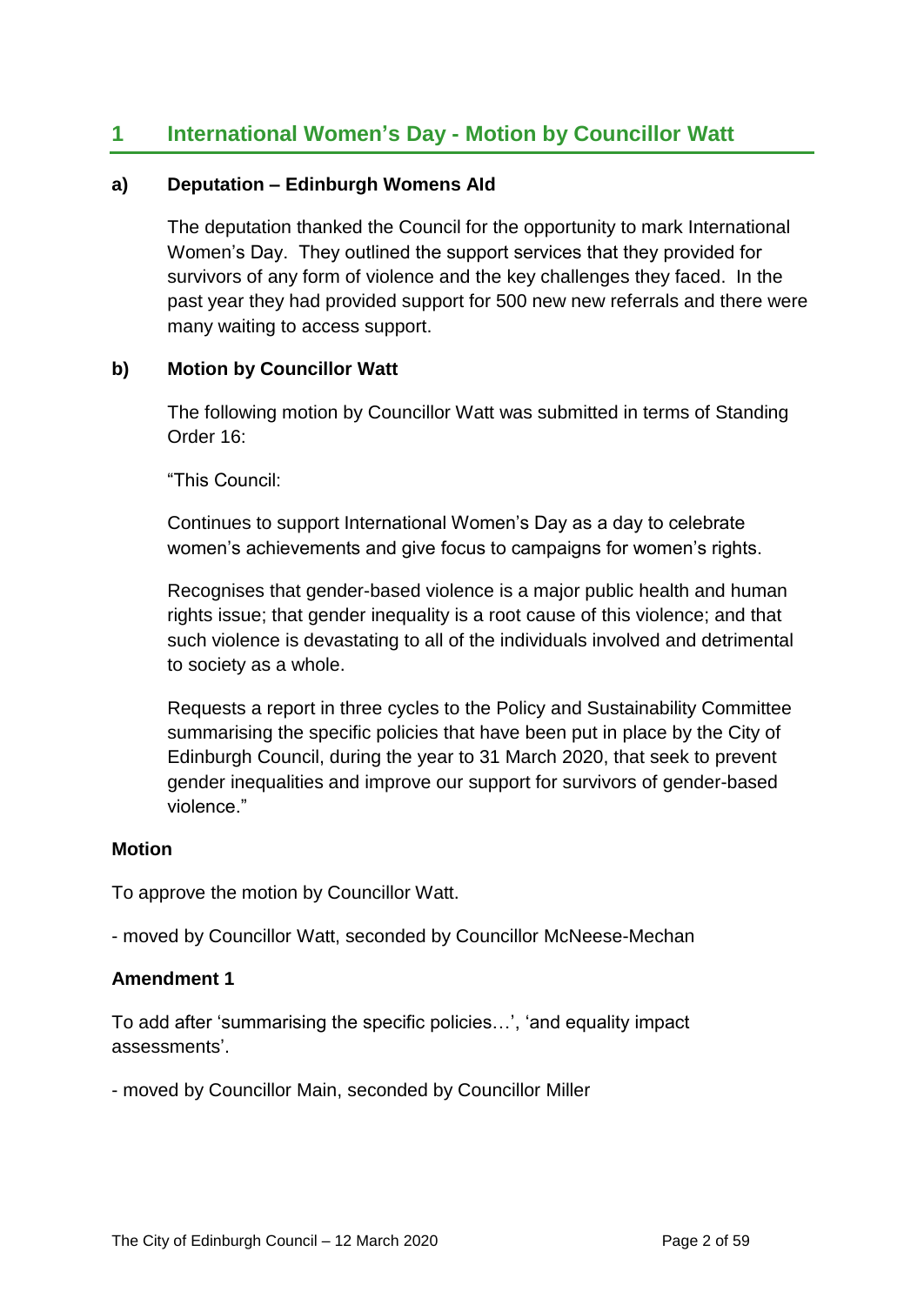#### **Amendment 2**

To replace the third paragraph with:

"Agrees that the equalities working group should:

- a) review the specific policies which the Council has put in place to prevent gender inequalities and improve support for survivors of gender-based violence;
- b) consider how these polices can be further developed; and
- c) make any recommendations for change to the Policy and Sustainability Committee within three cycles."
- moved by Councillor Young Seconded by Councikllor Gloyer

In accordance with Standing Order 21(12), Amedment 1 was accepted as an addendum to the motion and Amendment 2 as an amendment to the motion.

#### **Decision**

To approve the following adjusted motion by Councillor Watt:

To continue to support International Women's Day as a day to celebrate women's achievements and give focus to campaigns for women's rights.

To recognise that gender-based violence was a major public health and human rights issue; that gender inequality was a root cause of this violence; and that such violence was devastating to all of the individuals involved and detrimental to society as a whole.

To agree that the equalities working group should:

- a) review the specific policies and equality impact assessments which the Council had put in place to prevent gender inequalities and improve support for survivors of gender-based violence;
- b) consider how these polices could be further developed; and
- c) make any recommendations for change to the Policy and Sustainability Committee within three cycles.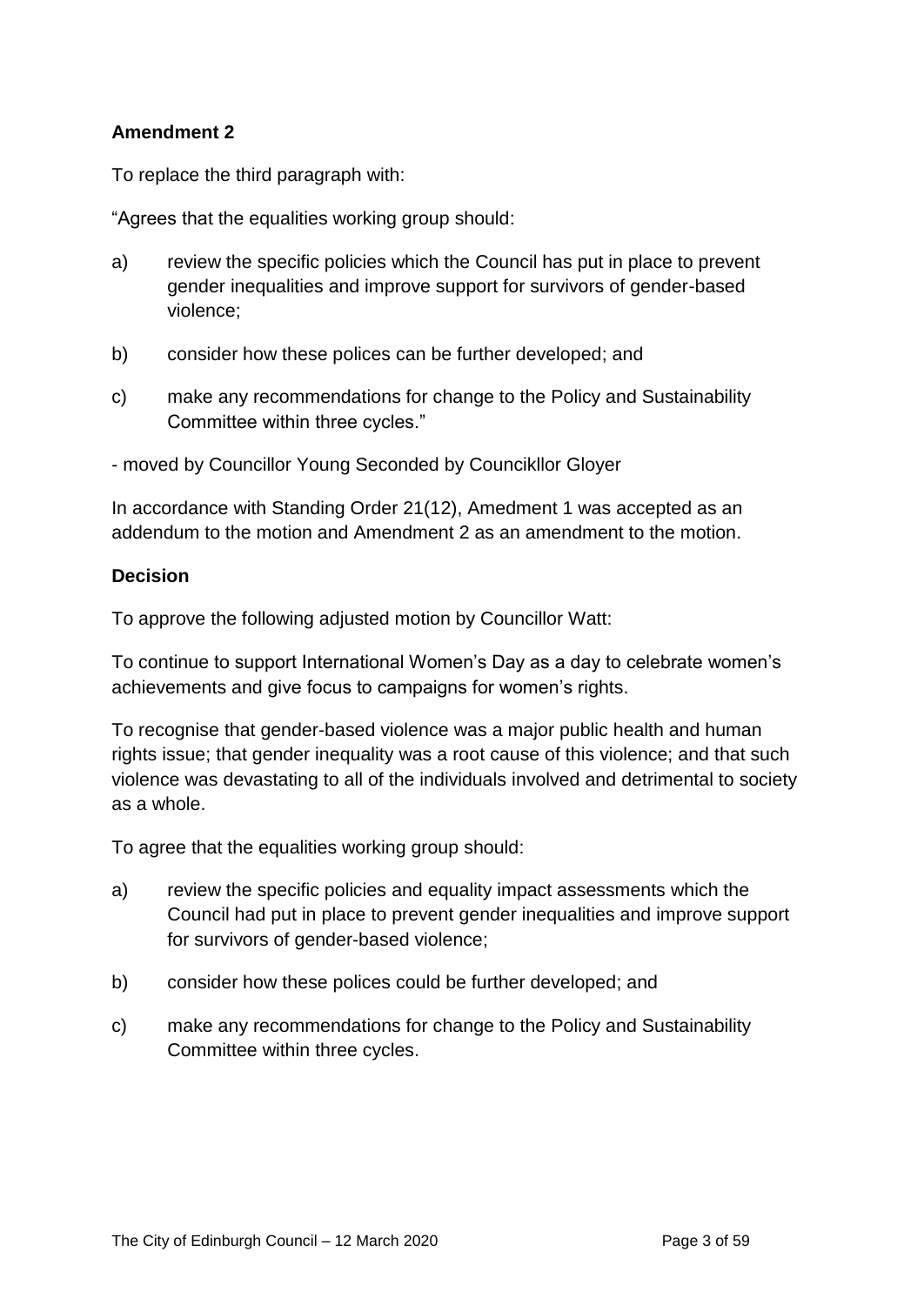### **2 Minutes**

#### **Decision**

- a) To approve the minute of the Council of 6 February 2020 as a correct record.
- b) To approve the minute of the Council of 20 February 2020 as a correct record

#### **3 Questions**

The questions put by members to this meeting, written answers and supplementary questions and answers are contained in Appendix 1 to this minute.

### **4 Leader's Report**

The Leader presented his report to the Council. He commented on:

- Current Budget Position
- **Coronavirus**

The following questions/comments were made:

|   | Coronavirus<br>Central Government - additional devolved funding       |
|---|-----------------------------------------------------------------------|
|   | Bus service alterations and cuts                                      |
|   | Coronavirus - partnership working<br>Budget - additional funding      |
|   | Youth summit on the climate crisis                                    |
| - | Scottish Film Studio in Leith                                         |
| - | Marketing Edinburgh Staff - contracts                                 |
| - | International Women's Day - Waiting lists for<br>refuges in Edinburgh |
| ۰ | Council funding - education budget cuts                               |
| ۰ | Council funding - available resources                                 |
| - | <b>Consultation on Food Growing Strategy</b>                          |
|   |                                                                       |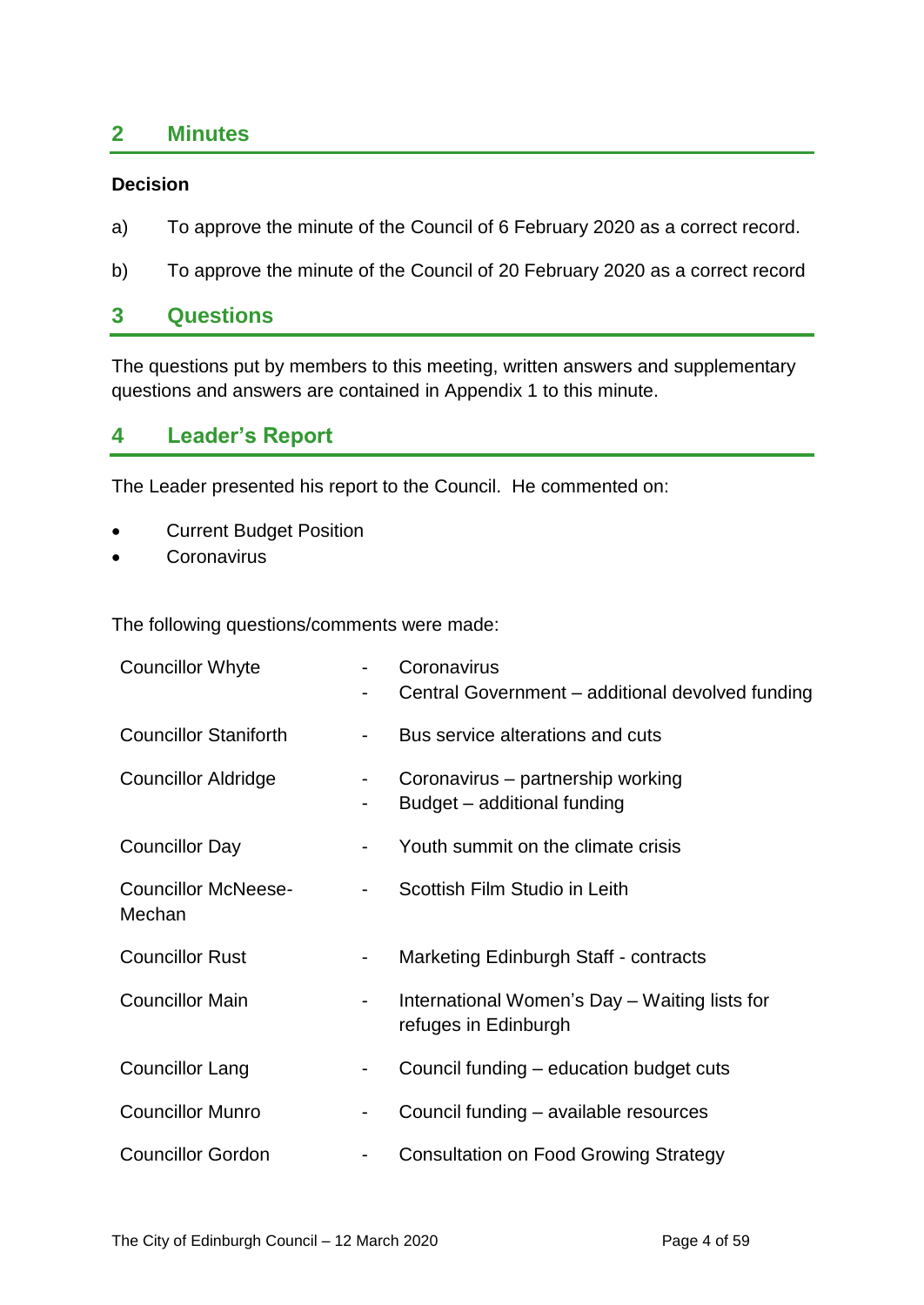| <b>Councillor McLellan</b> | $\overline{\phantom{a}}$ | Supported bus services                                                                  |
|----------------------------|--------------------------|-----------------------------------------------------------------------------------------|
| <b>Councillor Booth</b>    |                          | Coronavirus – Council preparedness – support for<br>those with potential lack of income |
| <b>Councillor Laidlaw</b>  |                          | Coronaviras - small business tax relief                                                 |
| <b>Councillor Barrie</b>   | ٠                        | Major events $-$ use of public spaces $-$ Edinburgh<br>Filmhouse                        |
| <b>Councillor Johnston</b> |                          | <b>Council Tax increases</b>                                                            |
| <b>Councillor Rankin</b>   | ۰                        | Ringfencing £2m of reserves for Covid-19<br>provisions                                  |
| <b>Councillor Webber</b>   | $\blacksquare$           | Marketing Edinburgh – finances – emergency<br>cash injection                            |
| <b>Councillor Mowat</b>    |                          | Subsidised bus services – 6 and 69 bus services                                         |
| <b>Councillor Doggart</b>  | $\blacksquare$           | EIJB cuts                                                                               |

## **5 Committee and Outside Body Appointments**

Details were provided on vacancies which had been created by the resignation of Councillor Ian Campbell.

#### **Motion**

Council:

Agrees to replace Councillor Karen Doran on the Edinburgh Community Solar Co-Operative with Councillor Lezley Marion Cameron.

Agrees not to appoint an additional member to the Edinburgh Jazz & Blues Festival and not to appoint to the Local Authority South Africa National Steering Committee.

Agrees to appoint Councillor Catherine Fullerton to the Culture & Communities Committee.

- moved by Councillor Fullerton, seconded by Councillor Doran

#### **Amendment**

Council notes the use of the term 'political balance of the council,' in relation to committee membership in this report and accepts that as the result of the vote by the SNP, Labour and Green Groups on City of Edinburgh Council on 21<sup>st</sup> November 2019, to reject the Chief Executives report on Appointments to Committees and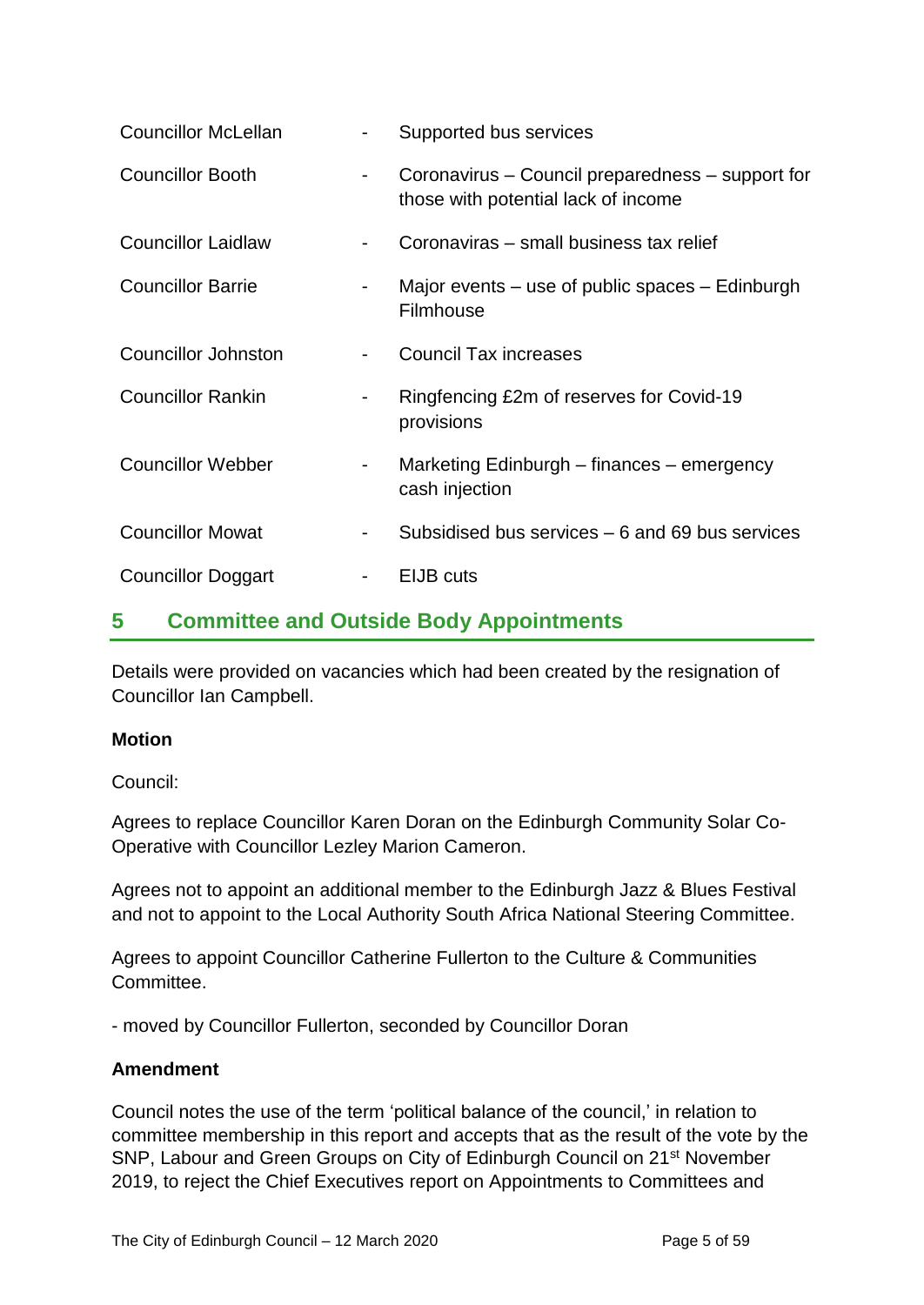Outside Organisations, the previously cross party agreed terms of reference that saw committee membership allocated on the basis that is 'proportionate to the elected representation of political parties' no longer appear to apply.

On this basis each position on all committees shall be determined by a vote of members at Full Council.

Council further agrees that the City of Edinburgh Council representative on the Local Authority Action for Southern Africa will be a matter for the Council AGM on 20<sup>th</sup> May 2020.

- moved by Councillor Bridgman, seconded by Councillor Barrie

#### **Voting**

The voting was as follows:

| For the motion    |                          | 27 votes |
|-------------------|--------------------------|----------|
| For the amendment | $\overline{\phantom{0}}$ | 8 votes  |

(For the motion: The Lord Provost, Councillors Arthur, Bird, Cameron, Kate Campbell, Child, Day, Dickie, Dixon, Doran, Fullerton, Gardiner, Gordon, Griffiths, Henderson, Howie, Key, Macinnes, McNeese-Mechan, McVey, Munn, Munro, Perry, Rankin, Watt, Wilson and Work.

For the amendment: Councillors Aldridge, Barrie, Bridgman, Gloyer, Lang, Osler, Neil Ross and Young.

Abstentions: Councillors Booth, Brown, Bruce, Burgess, Jim Campbell, Mary Campbell, Cook, Corbett, Doggart, Douglas, Graczyk, Hutchison, Johnston, Laidlaw, McLellan, Main, Miller, Mitchell, Mowat, Rose, Rust, Smith, Staniforth, Webber and Whyte.)

#### **Decision**

To approve the motion by Councillor Fullerton.

(Reference - report by the Chief Executive, submitted.)

### **5 Elected Members Oversight Sub-Committee**

Details were provided on a cross-regional Elected Members' Oversight Sub-Committee which was being formed to scrutinise the new Regional Growth Framework for the Edinburgh and South East Scotland City Region. The Council were invited to appoint two members to represent the City of Edinburgh Council on the Committee.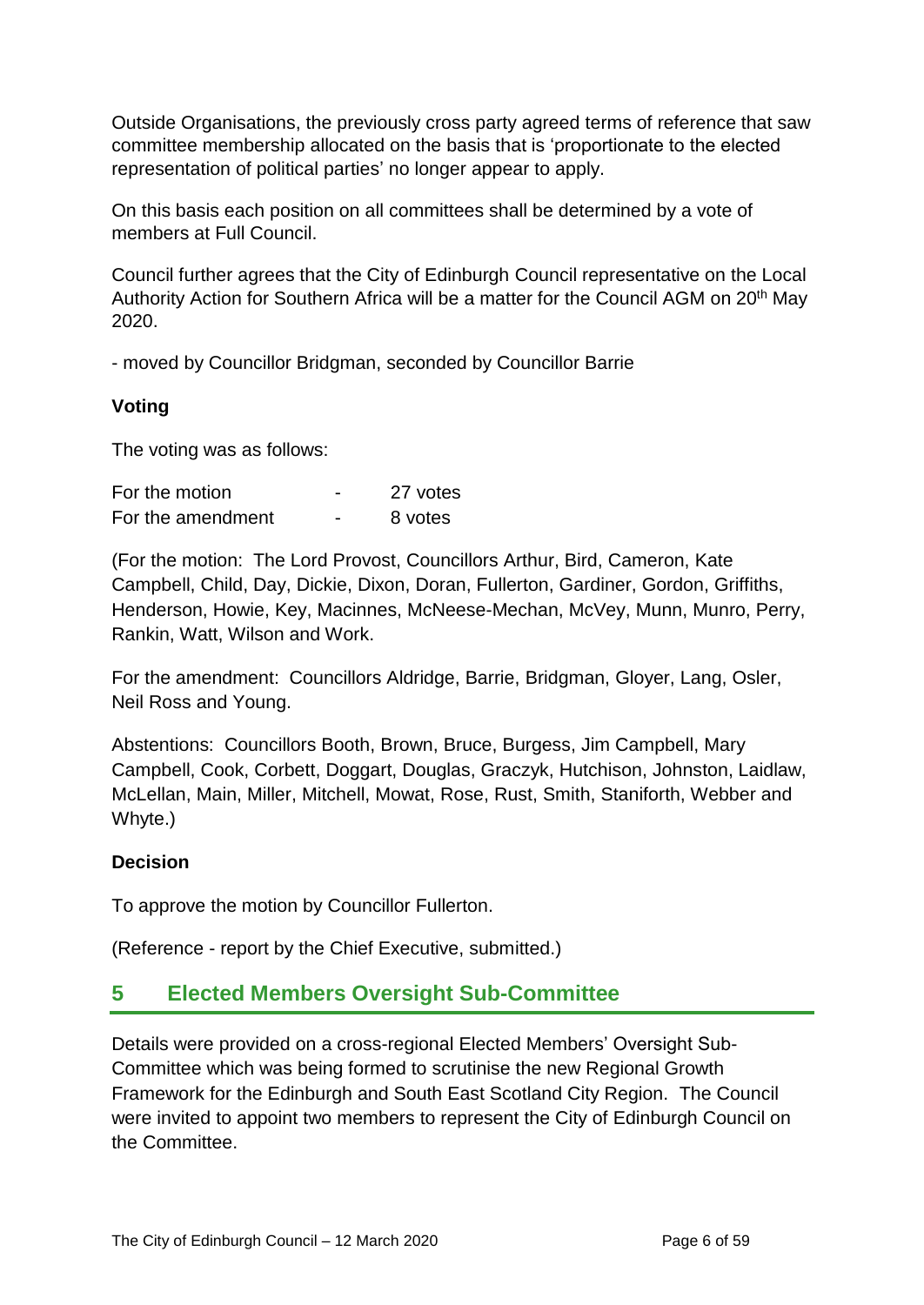#### **Motion**

To appoint Councillors McVey and Day to the Elected Members Oversight Committee.

- moved by Councillor Fullerton, seconded by Councillor Doran

#### **Amendment**

To appoint Councillor Iain Whyte to the Elected Members' Oversight Sub Committee.

- moved by Councillor Mowat, seconded by Councillor Rust

#### **Voting**

The voting was as follows:

| For the motion    | - | 27 votes |
|-------------------|---|----------|
| For the amendment | - | 25 votes |

(For the motion:The Lord Provost, Councillors Arthur, Bird, Cameron, Kate Campbell, Child, Day, Dickie, Dixon, Doran, Fullerton, Gardiner, Gordon, Griffiths, Henderson, Howie, Key, Macinnes, McNeese-Mechan, McVey, Munn, Munro, Perry, Rankin, Watt, Wilson and Work.

For the amendment: Councillors Aldridge, Barrie, Bridgman, Brown, Bruce, Jim Campbell, Cook, Doggart, Douglas, Gloyer, Hutchison, Johnston, Laidlaw, Lang, McLellan, Mitchell, Mowat, Osler, Rose, Neil Ross, Rust, Smith, Webber and Whyte Young.

Abstentions: Councillors Booth, Burgess, Mary Campbell, Corbett, Graczyk, Main, Miller, and Staniforth.)

#### **Decision**

To approve the motion by Councillor Fullerton.

(Reference – report by the Chief Executive, submitted)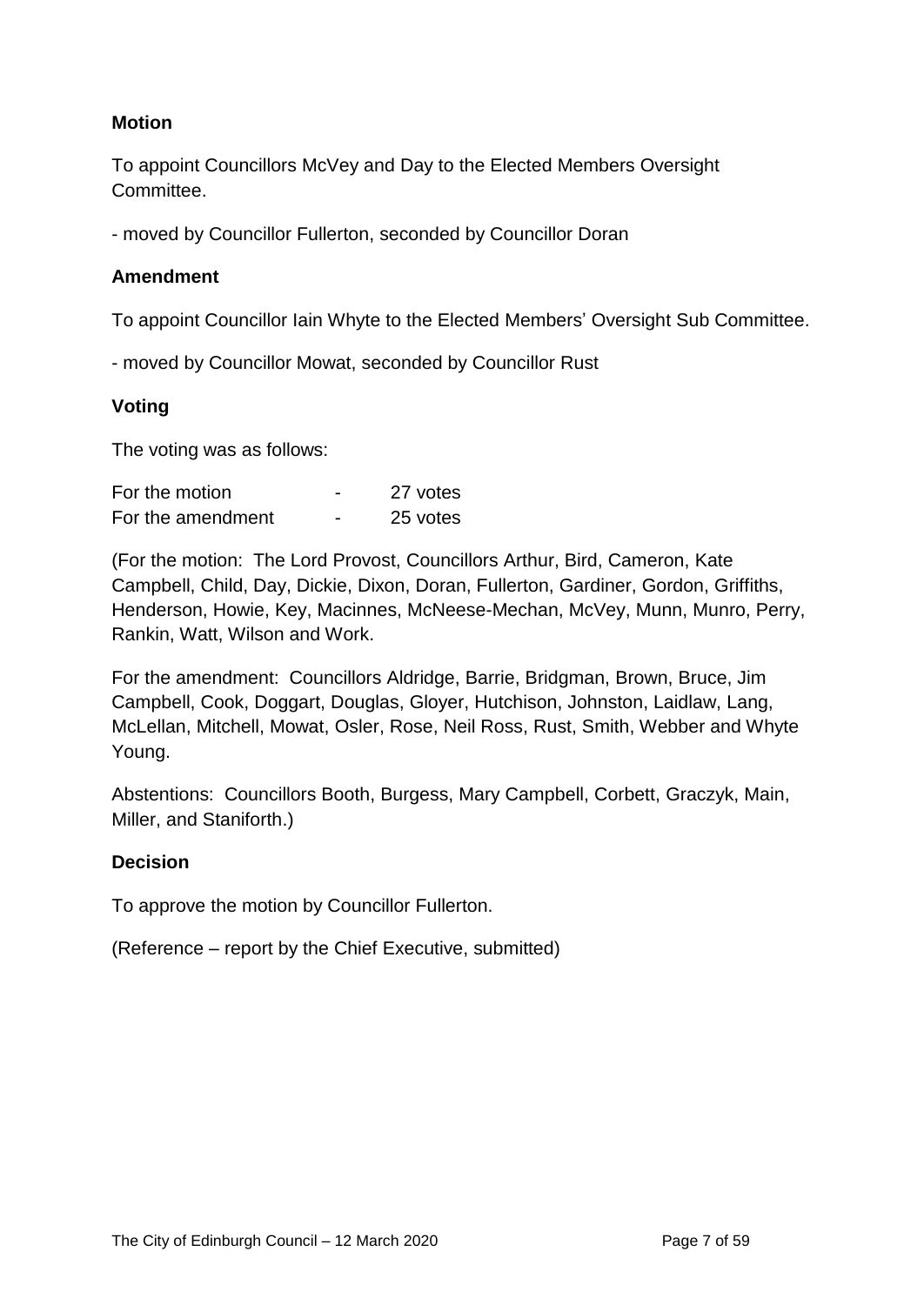## **6 Outcome of the Statutory Consultation Process on the Proposal to Establish a New NonDenominational Primary School and Implement Catchment Changes to Address School Capacity and Accommodation Pressures in West Edinburgh**

Details were provided on the outcome of the statutory consultation process undertaken on the proposal to establish a new non-denominational primary school in West Edinburgh, with associated changes to the catchment areas of existing primary and secondary schools.

#### **Motion**

- 1) To approve that the proposal to establish a new non-denominational primary school in West Edinburgh is progressed and the school catchment changes outlined in the statutory consultation paper are implemented in the November prior to the new school opening.
- 2) To approve that a P1 place at Corstorphine Primary School be guaranteed (if they wish to take it) for six years after the new school opens for children who:
	- live within the catchment area of the new primary school; and are in a residence that existed in March 2020; and
	- will have an older sibling in Corstorphine Primary School at the time they would attend the school.

- moved by Councillor Perry, seconded by Councillor Dickie

#### **Amendment**

Council notes the report and agrees recommendation 1 in the report by the Executive Director for Communities and Families.

Council recognises that a limit of 6 years on a sibling guarantee may not accommodate families with more than 2 children, therefore amends recommendation 2 as follows:

Approve that a P1 place at Corstorphine Primary School be guaranteed (if they wish to take it) for children who:

- Live within the catchment area of the new primary school; and
- whose parent(s) or guardian were resident in the catchment area of the new primary school in March 2020; and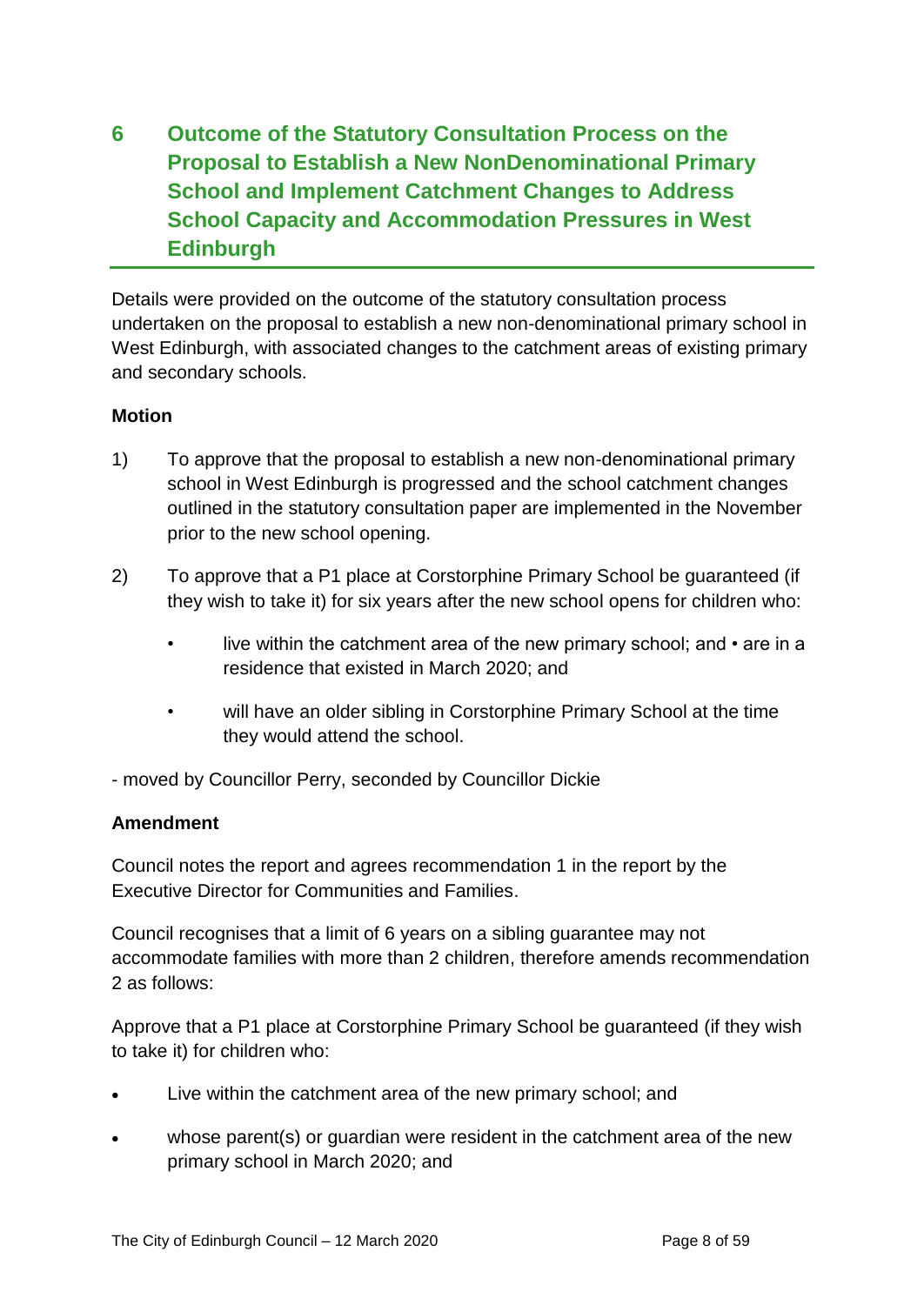- will have an older sibling in Corstorphine Primary School at the time they would attend the school.
- moved by Councillor Young, seconded by Councillor Lang

In accordance with Standing Order 21(12), the amendment was accepted as an amendment to the motion.

#### **Decision**

To approve the following adjusted motion by Councillor Perry:

- 1) To agree that the proposal to establish a new non-denominational primary school in West Edinburgh be progressed and the school catchment changes outlined in the statutory consultation paper implemented in the November prior to the new school opening.
- 2) To recognise that a limit of 6 years on a sibling guarantee may not accommodate families with more than 2 children, therefore to agree that a P1 place at Corstorphine Primary School be guaranteed (if they wish to take it) for children who:
	- Lived within the catchment area of the new primary school; and
	- whose parent(s) or guardian were resident in the catchment area of the new primary school in March 2020; and
	- would have an older sibling in Corstorphine Primary School at the time they would attend the school.

(Reference – report by the Executive Director for Communities and Families, submitted.)

## **7 Outcomes of the Statutory Consultation Proposal to relocate Newcraighall Primary School to a new building in the New Brunstane Development**

Details were provided on the outcome of the statutory consultation process undertaken on the proposal to relocate Newcraighall Primary School to a new building in the New Brunstane housing development area.

#### **Decision**

To agree that the proposal to relocate Newcraighall Primary School to a new building in the New Brunstane development be progressed.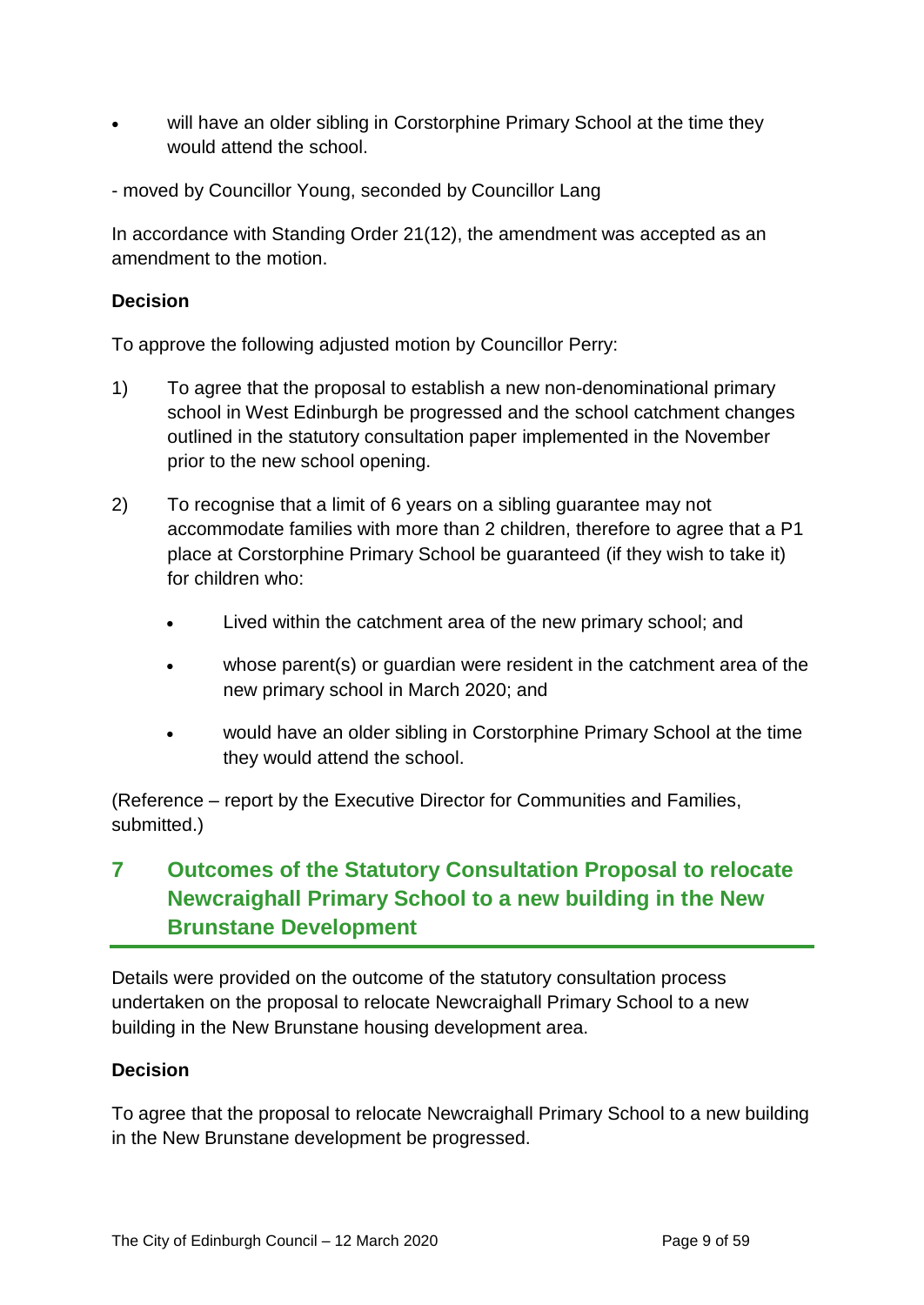(Reference – report by the Executive Director for Communites and Families, submitted)

## **8 Outcomes of the Statutory Consultation Proposing to Realign the Catchment Areas of Clovenstone Primary School, Sighthill Primary School and Wester Hailes Education Centre to Accommodate the Proposed Edinburgh Park and Curriemuirend Development Sites.**

Details were provided on the outcome of the statutory consultation process undertaken on the proposal to realign the catchment areas of Clovenstone Primary School, Sighthill Primary School and Wester Hailes Education Centre to accommodate the proposed Edinburgh Park and Curriemuirend development sites.

### **Decision**

To agree that the catchment boundaries of Currie Primary School, Gylemuir Primary School, Broomhouse Primary School, Sighthill Primary School, Juniper Green Primary School, Clovenstone Primary School, Forrester High School, Wester Hailes Education Centre and Currie High School be realigned as per those set out in the consultation paper.

(Reference – report by the Executive Director for Communites and Families, submitted.)

## **9 City Strategic Investment Fund – Powderhall Stables – referral from the Policy and Sustainability Committee**

The Policy and Sustainability Committee had referred a report on the proposed allocation of up to £790,000 from the City Strategic Investment Fund to the Powderhall Stables project from 1 April 2020, subject to it securing a grant of £1.21m from the Scottish Government's Regeneration Capital Grant Fund (RCGF) to the Council for approval.

#### **Decision**

To approve allocation of up to £790,000 from the City Strategic Investment Fund to the Powderhall Stables project from 1 April 2020, subject to it securing a grant of £1.21m from the Scottish Government's Regeneration Capital Grant Fund (RCGF).

(References - Policy and Sustainability Committee 25 February 2020 (item 15); referral from the Policy and Sustainability Committee, submitted.)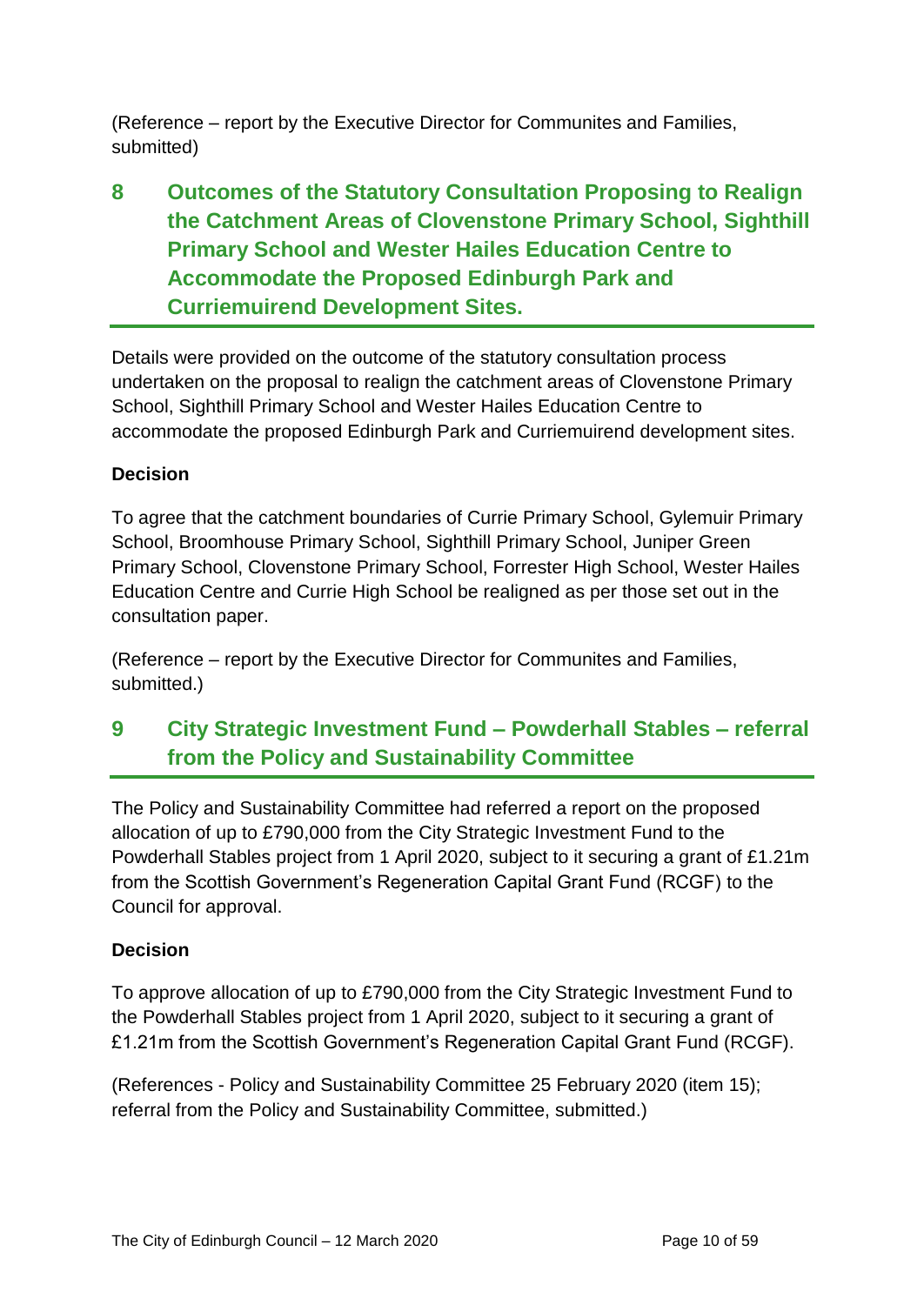## **10 Capital Strategy 2020-2030 – Annual Report – referral from the Finance and Resources Committee**

The Finance and Resources Committee had referred a report which set out the proposed Capital Strategy for 2020-2030 to the Council for approval.

The Strategy provided a high-level overview of how capital expenditure, capital financing and treasury management activity contributed to the infrastructure and provision of services for the benefit of Edinburgh communities and citizens.

#### **Decision**

To approve the Capital Strategy 2020-2030 – Annual Report.

(References – Finance and Resources Committee 5 March 2020 (item 20); referral from the Finance and Resources Committee, submitted.)

## **11 Annual Treasury Management Strategy 2020/21 – referral from the Finance and Resources Committee**

The Finance and Resources Committee had referred a report on the proposed Treasury Management Strategy for the Council for 2020/21, which comprised of an Annual Investment Strategy and a Debt Management Strategy to the Council for approval.

There was a statutory requirement for Council to approve this in advance of the new financial year.

#### **Decision**

- 1) To note the Annual Treasury Strategy 2020/21.
- 2) To refer the report to the Governance Risk and Best Value Committee for scrutiny.

(References – Finance and Resources Committee 5 March 2020 (item 15); referral from the Finance and Resources Committee, submitted.)

## **12 Edinburgh Living LLPs- Acquisition of Homes – referral from the Finance and Resources Committee**

The Finance and Resources Committee had referred a report on the transfer of homes from the Housing Revenue Account (HRA) to Edinburgh Living LLPs to the Council for approval.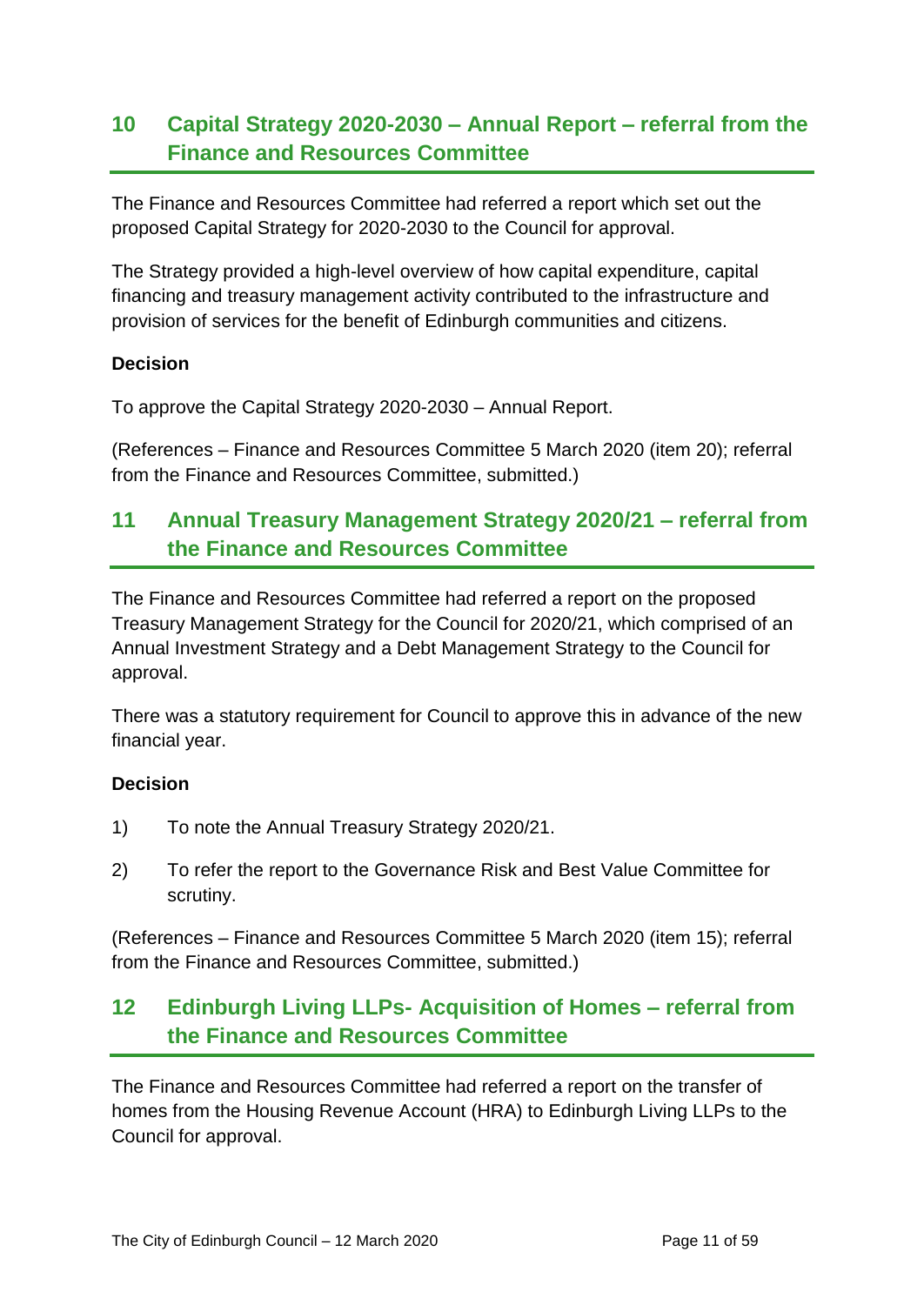### **Decision**

To agree:

- 1) to lend to the mid-market rent and market rent LLPs to enable them to purchase the 173 homes;
- 2) to revise the lending by up to £2m for homes already approved for purchase by the LLPs;
- 3) to provide corresponding capital advances from the Loans Fund based on a repayment profile using the funding/income method, as set out in Appendix 1 to the report by the Executive Director of Place.

(References – Finance and Resources Committee 5 March 2020 (item 16); referral from the Finance and Resources Committee, submitted.)

#### **Declaration of Interests**

Councillor Kate Campbell declared a non-financial interest in the above item as a Director of Edinburgh Living.

## **13 EICC Hotel and Hotel School – Business Case – referral from the Finance and Resources Committee**

The Finance and Resources Committee had referred a report setting out the business case for the Council entering into a 25-year head lease on a hotel that was being developed at The Haymarket Edinburgh by Quartermile Developments Limited to the Council for for a decision on proceeding with the EICC hotel and hotel school project.

The Council had agreed to consider the content of the appendix in private due to it containing commercially sensitive information.

#### **Motion**

- 1) To note the proposed Edinburgh International Conference Centre (EICC) hotel and hotel school project as set out in the report by the Executive Director of Place and the business case.
- 2) To note that there was no new call on Council capital or revenue budgets.
- 3) To note that the project was forecast to generate sufficient income to meet all EICC Ltd capital replacement requirements as well as surpluses for redistribution to the Council in later years.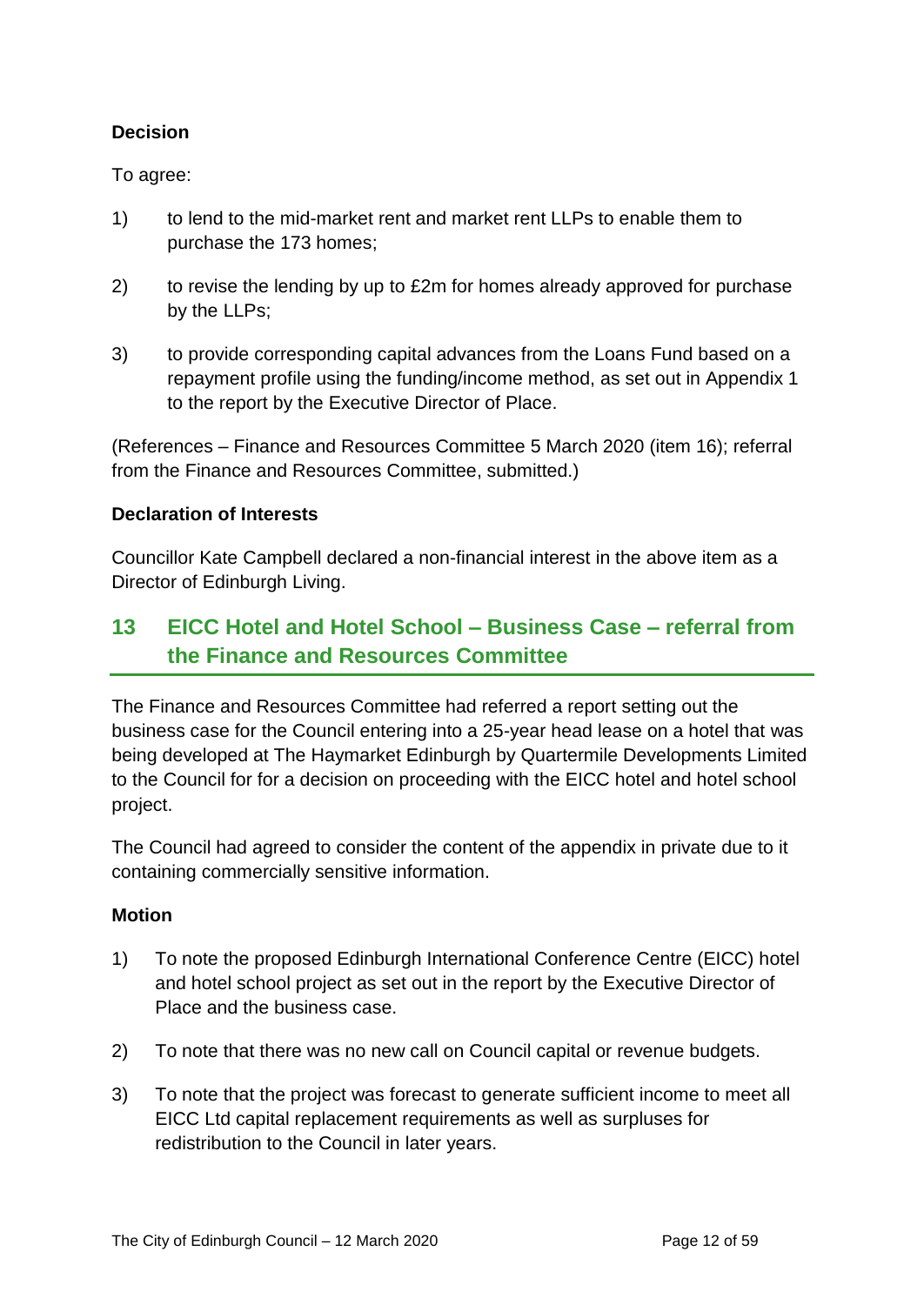- 4) To note that delegated authority would be granted to the Chief Executive (or any such other officer as they shall sub-delegate to) to proceed with the Agreement for Head Lease, the Agreement for Sub Lease, and any other agreements and actions required to commence the project.
- 5) To note that the Strategic Delivery Agreement which would be entered into between the Council and Edinburgh International Conference Centre Limited (as referenced in the business case) would be presented to the Housing, Homelessness and Fair Work Committee for approval.
- 6) To agree that the Council support the proposed Edinburgh International Conference Centre (EICC) hotel and hotel school project as set out in the report and the Business Case.
- 7) To welcome EICC's long standing commitment to the Real Living Wage and agree that the relevant agreement between the Council and EICC include Real Living Wage, and inclusion of the Fair Hospitality Charter.

- moved by Councillor Rankin, seconded by Councillor Griffiths

#### **Amendment** 1

- 1) To note the proposed Edinburgh International Conference Centre (EICC) hotel and hotel school project as set out in the report by the Executive Director of Place and the business case.
- 2) To note that there was no new call on Council capital or revenue budgets.
- 3) To note that the project was forecast to generate sufficient income to meet all EICC Ltd capital replacement requirements as well as surpluses for redistribution to the Council in later years.
- 4) To note that delegated authority would be granted to the Chief Executive (or any such other officer as they shall sub-delegate to) to proceed with the Agreement for Head Lease, the Agreement for Sub Lease, and any other agreements and actions required to commence the project.
- 5) To note that the Strategic Delivery Agreement which would be entered into between the Council and Edinburgh International Conference Centre Limited (as referenced in the business case) would be presented to the Policy and Sustainability Committee for approval.
- moved by Councillor Smith, seconded by Councillor McLellan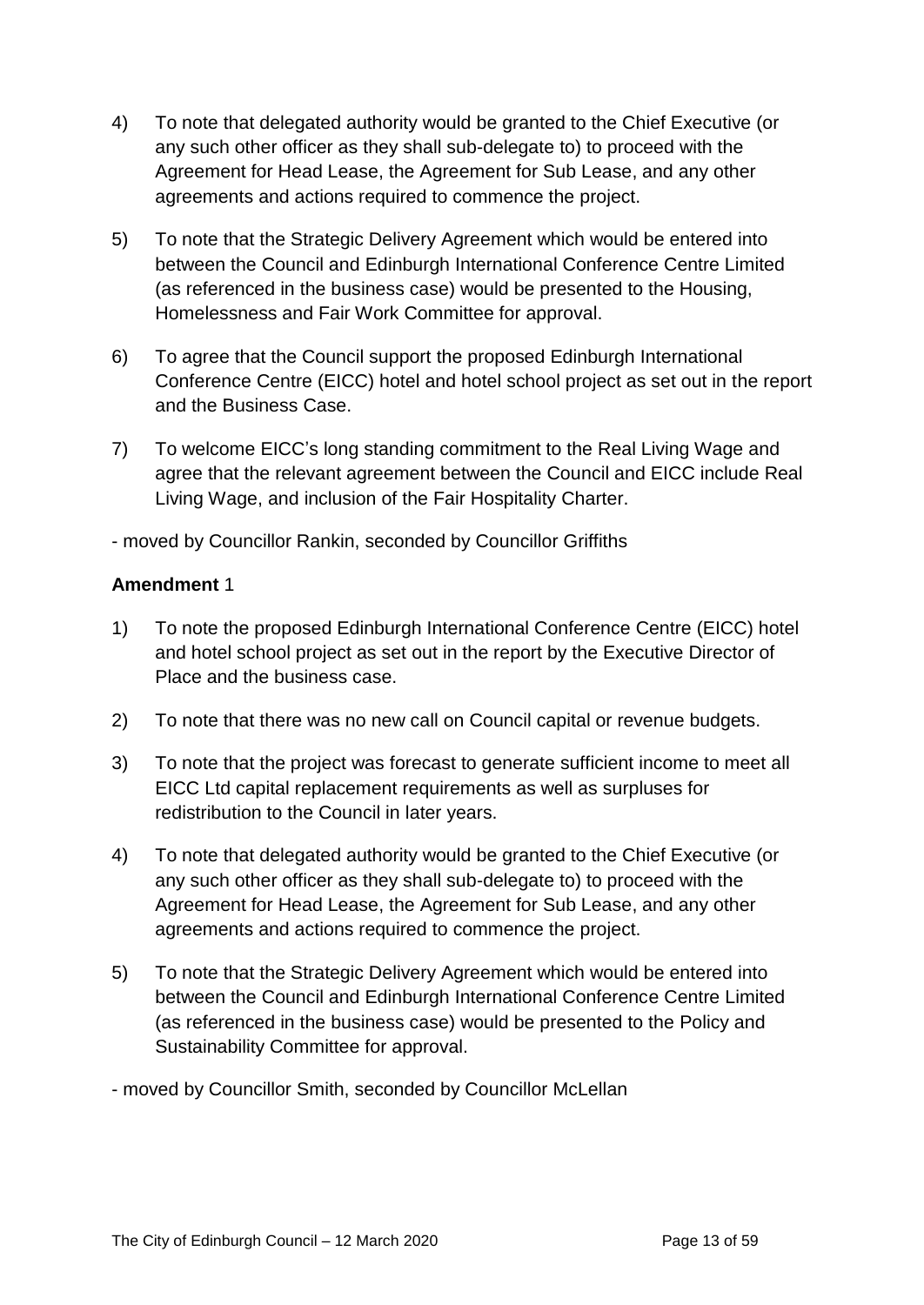#### **Amendment 2**

- 1) To thank officers for their hard work but agree to reject the hotel business case on the grounds that it committed the council to a 25-year lease of a very large hotel, without break clause, over a period in which there was a high risk that prevailing market assumptions about the scale and nature of tourism, and specifically business tourism, would no longer apply in light of the climate crisis and the council's own net zero carbon commitment.
- 2) To therefore instruct officers to work with EICC to develop alternative ways of funding capital investment in the conference centre and developing a hotel school with Edinburgh College and other operators, based on a business model which was consistent with the city's zero carbon commitment.

- moved by Councillor Corbett, seconded by Councillor Booth

#### **Voting**

#### **First Vote**

The voting was as follows:

| For the Motion  | $\overline{\phantom{0}}$ | 28 votes |
|-----------------|--------------------------|----------|
| For Amendment 1 | $\overline{\phantom{0}}$ | 25 votes |
| For Amendment 2 | $\overline{\phantom{0}}$ | 7 votes  |

(For the Motion: The Lord Provost, Councillors Arthur, Bird, Cameron, Kate Campbell, Child, Day, Dickie, Dixon, Doran, Fullerton, Gardiner, Gordon, Graczyk, Griffiths, Henderson, Howie, Key, Macinnes, McNeese-Mechan, McVey, Munn, Munro, Perry, Rankin, Watt, Wilson and Work.

For Amendment 1: Councillors Aldridge, Barrie, Bridgman, Brown, Bruce, Jim Campbell, Cook, Doggart, Douglas, Gloyer, Hutchison, Johnston, Laidlaw, Lang, McLellan, Mitchell, Mowat, Osler, Rose, Neil Ross, Rust, Smith, Webber, Whyte and Young.

For Amendment 2: Councillors Booth, Burgess, Mary Campbell, Corbett, Main, Miller and Staniforth.)

There being no overall majority, Amendment 2 fell and a second vote was taken between the Motion and Amendment 1.

#### **Second Vote**

The voting was as follows:

For the Motion **For the Motion For the Motion**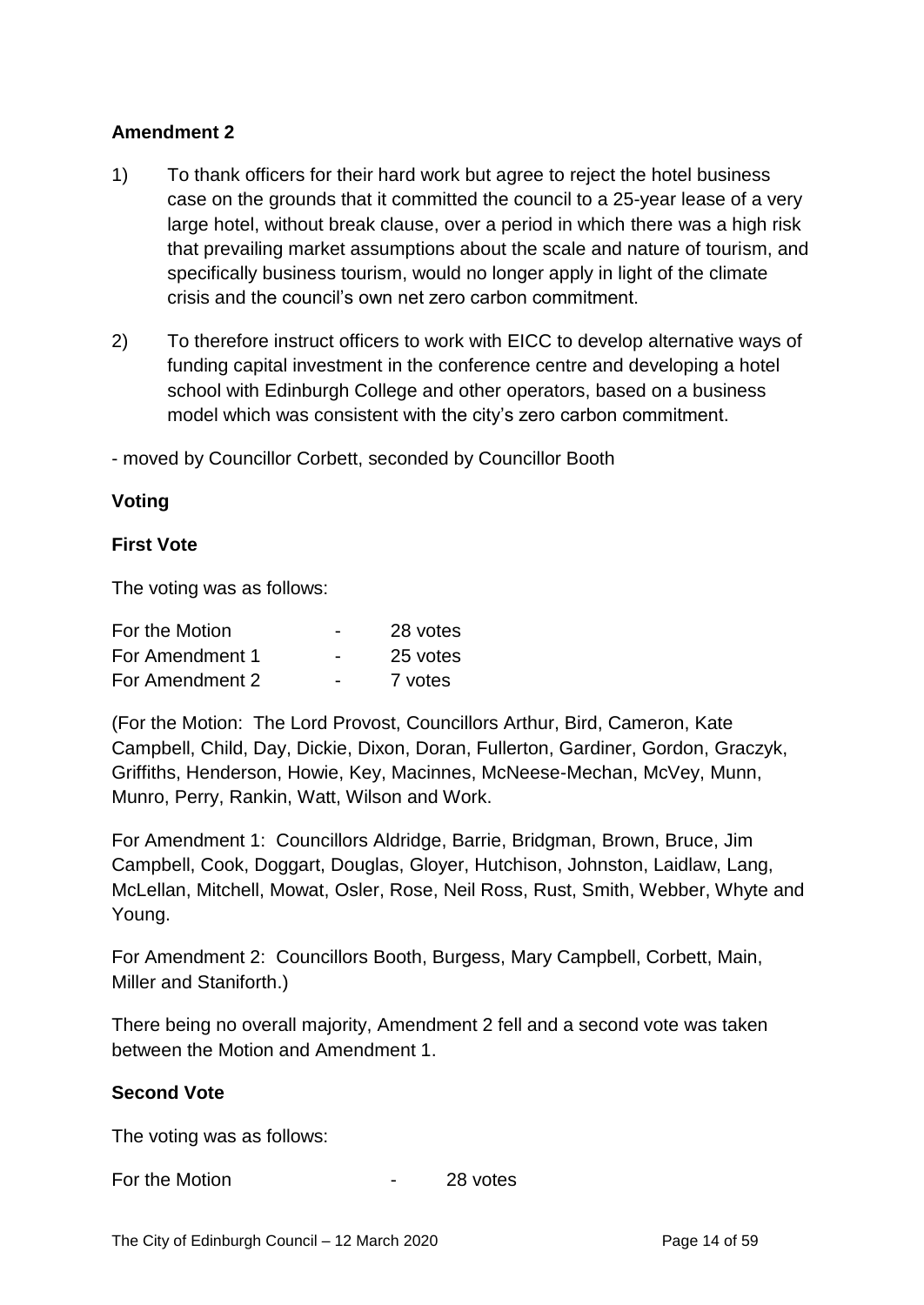For Amendment 1  $\overline{25}$  votes

(For the Motion: The Lord Provost, Councillors Arthur, Bird, Cameron, Kate Campbell, Child, Day, Dickie, Dixon, Doran, Fullerton, Gardiner, Gordon, Graczyk, Griffiths, Henderson, Howie, Key, Macinnes, McNeese-Mechan, McVey, Munn, Munro, Perry, Rankin, Watt, Wilson and Work.

For Amendment 1: Councillors Aldridge, Barrie, Bridgman, Brown, Bruce, Jim Campbell, Cook, Doggart, Douglas, Gloyer, Hutchison, Johnston, Laidlaw, Lang, McLellan, Mitchell, Mowat, Osler, Rose, Neil Ross, Rust, Smith, Webber, Whyte and Young.

Abstentions: Councillors Booth, Burgess, Mary Campbell, Corbett, Main, Miller and Staniforth.)

#### **Decision**

To approve the motion by Councillor Rankin.

(References – Finance and Resources Committee 5 March 2020 (item 41); referral from the Finance and Resources Committee, submitted.)

#### **Declaration of Interest**

Councillors Cameron, Gordon and Smith declared a non-financial interest in the above item as Directors of the Edinburgh International Conference Centre.

## **14 SailGP – Motion by Councillor Jim Campbell**

The following motion by Councillor Jim Campbell was submitted in terms of Standing Order 16:

"Council:

- 1) SailGP is an exciting international sailing series established by Larry Ellison and Sir Russell Coutts in 2018. The racing is fast, and close to shore, attracting considerable interest when held in other cities such as Sydney, San Francisco, New York, Marseille, Cowes and Copenhagen.
- 2) An opportunity exists to bring this to Edinburgh and the Granton Waterfront in 2021.

Council is asked to voice its support to the efforts of Edinburgh Marina to attract this spectacle."

- moved by Councillor Jim Campbell, seconded by Councillor Laidlaw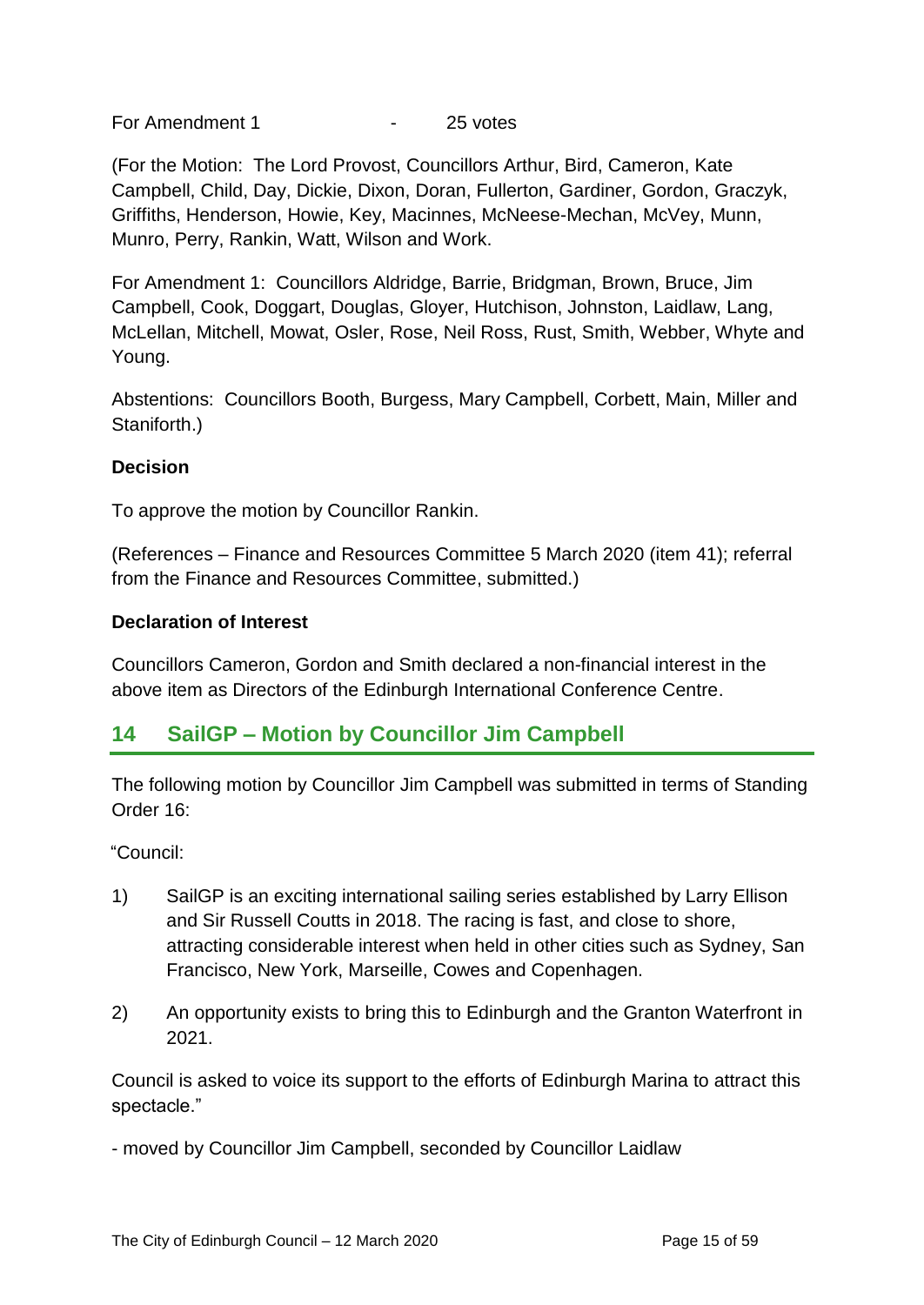### **Amendment**

To delete the last line of the motion by Councillor Jim Campbell and add:

Council welcomes the opportunity to receive a proposal on SailGP and report to Culture & Communities Committee.

- moved by Councillor Wilson, seconded by Councillor McNeese-Mechan

In accordance with Standing Order 21(12), the amendment was accepted as an amendment to the motion.

#### **Decision**

To approve the following adjusted motion by Councillor Jim Campbell:

- 1) To note that SailGP was an exciting international sailing series established by Larry Ellison and Sir Russell Coutts in 2018. The racing was fast, and close to shore, attracting considerable interest when held in other cities such as Sydney, San Francisco, New York, Marseille, Cowes and Copenhagen.
- 2) An opportunity existed to bring this to Edinburgh and the Granton Waterfront in 2021.
- 3) To welcome the opportunity to receive a proposal on SailGP and report to Culture and Communities Committee.

## **15 Reported Service Failures Maps - Motion by Councillor Jim Campbell**

The following motion by Councillor Jim Campbell was submitted in terms of Standing Order 16:

#### "Council:

Instructs the Chief Executive to produce a report for the Policy & Sustainability Committee in one cycle, setting out how and when Councillors and their Office support teams, will be given access to real time online mapping, displaying historic and live reports made by constituents of service failures, and the ability to report service failures in real time through the same interface."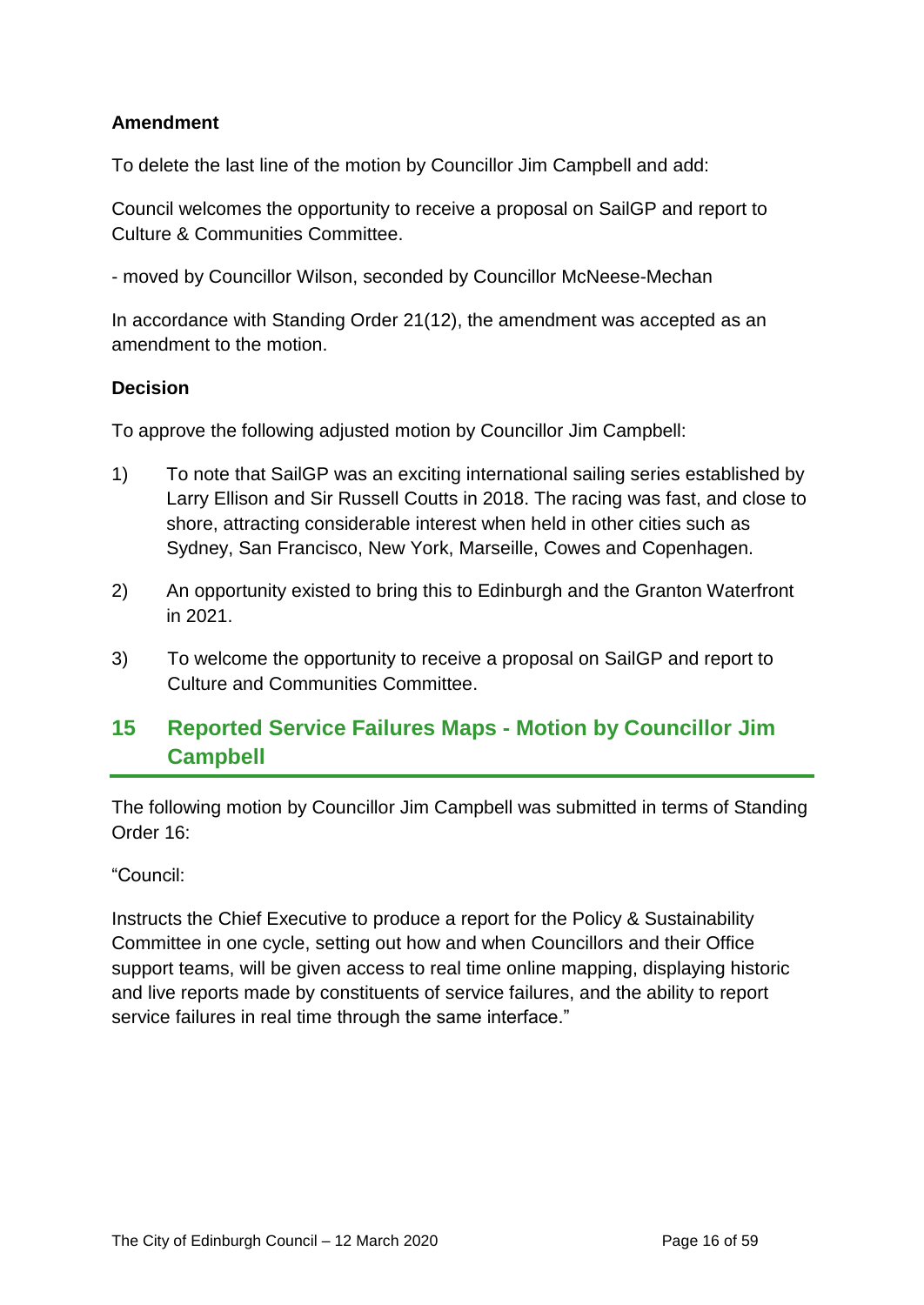#### **Motion**

To approve the following adjusted motion by Councillor Jim Campbell:

#### Council:

Instructs the Chief Executive to add to the regular IT update report to the Finance and Resources Committee, information, setting out how and when Councillors and their Office support teams, will be given access to real time online mapping, displaying historic and live reports made by constituents of service failures, and the ability to report service failures in real time through the same interface.

- moved by Councillor Jim Campbell, seconded by Councillor Mowat

#### **Decision**

To approve the adjusted motion by Councillor Jim Campbell

## **16 Policy on China - Motion by Councillor Staniforth**

The following motion by Councillor Staniforth was submitted in terms of Standing Order 16:

"Council:

Notes that in August 2019 the Policy and Sustainability Committee approved a report on Edinburgh's International Activity that included twin city status with Xi'an and a memorandum of understanding with Shenzhen.

Notes that the same report gave tackling inequality as one of three key strategic themes for international activity.

Notes that since August 2019 reports of human rights in China have grown increasingly concerning. Since that time the extent of the imprisonment of the minority Uighur population has become clear and during that time the attempt to suppress democracy in Hong Kong was global news.

Resolves that in light of these concerns Edinburgh's relationship with Chinese cities should be reviewed with an emphasis on how those relationships can best serve the city's aim of tackling inequality and how our city's position on the world stage can be used to promote the value of human rights.

Resolves that a report covering the above review should come before Policy and Sustainability Committee within two cycles."

- moved by Councillor Staniforth, seconded by Councillor Burgess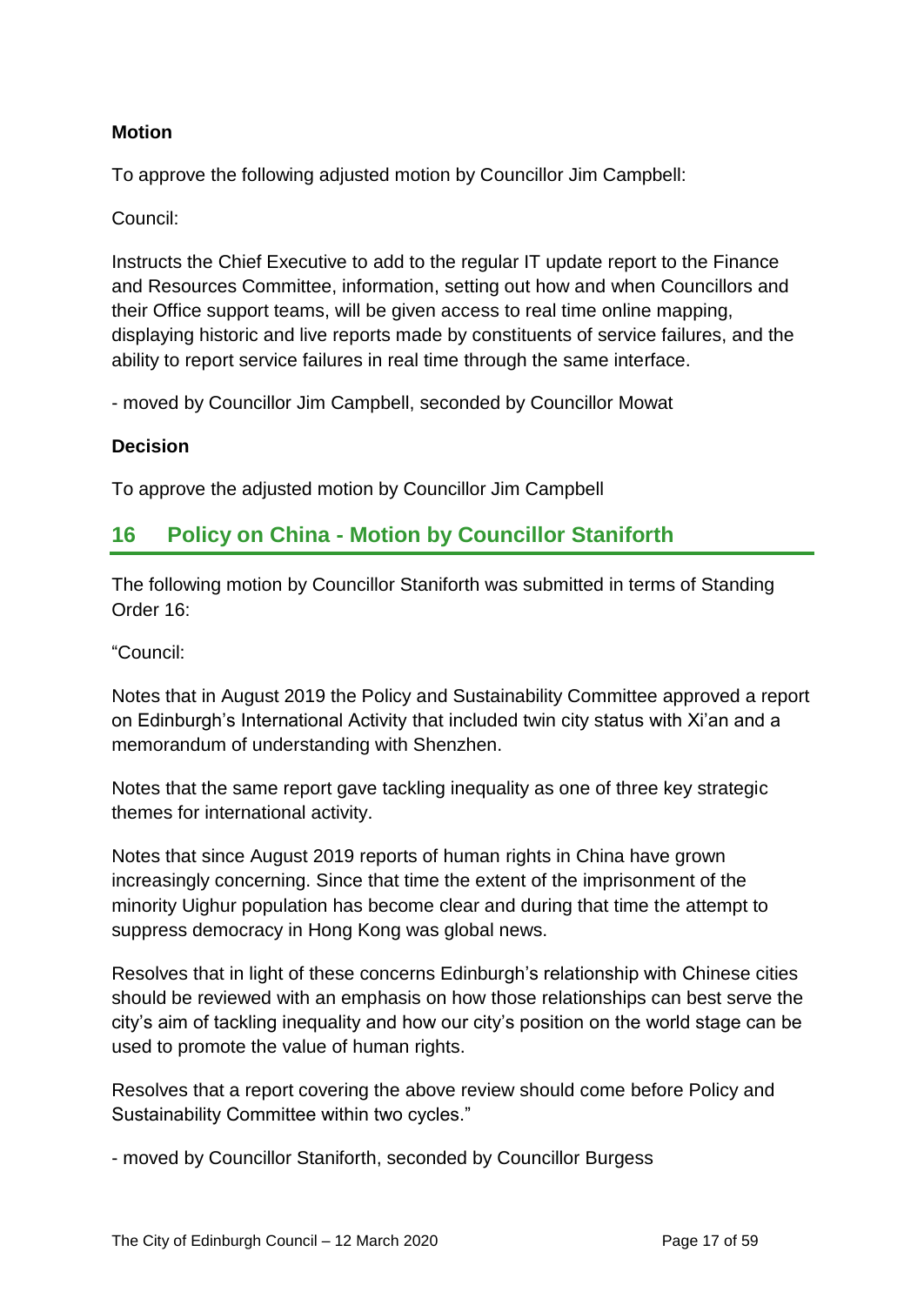### **Amendment 1**

To delete last paragraph of the motion by Councillor Staniforth and replace with:

"Notes the issues in the motion will be considered within the Edinburgh International Activity Strategy's Annual Review in two cycles".

- moved by Councillor McVey, seconded by Councillor Day

#### **Amendment 2**

To delete paragraphs 2, 3 and 4 of the motion by Councillor Staniforth and replace with:

- 1) Notes reports of human rights and freedom of expression restrictions have become a source of increasing international concern, including
	- a) the extent of imprisonment and other restrictions on the Uighur population;
	- b) repeated reports of the persecution of adherents to the Falun Gong way of life;
	- c) continued restrictions or persecution of the substantial Christian community in China;
	- d) attempts to suppress democracy in Hong Kong.
- 2) Notes the significant Chinese community in Edinburgh, including the large number of students (estimated over 3000).
- 3) Notes the presence of a flagship Confucius Institute embedded in Edinburgh University, one of at least 29 such institutions in the UK.
- 4) Notes concerns which have been raised that Confucius Institutes may be a means of soft power and propaganda, limiting freedom of expression and academic opinion here.
- 5) Notes the August 2019 report's five principles to guide and prioritise future international engagement of agreed at Policy and Sustainability in August 2019, namely:
	- a) Supports an identified key theme that benefits the city;
	- b) Supports identified challenges and opportunities for the city;
	- c) Leads to improving investment, economic growth and improved knowledge and learning exchange;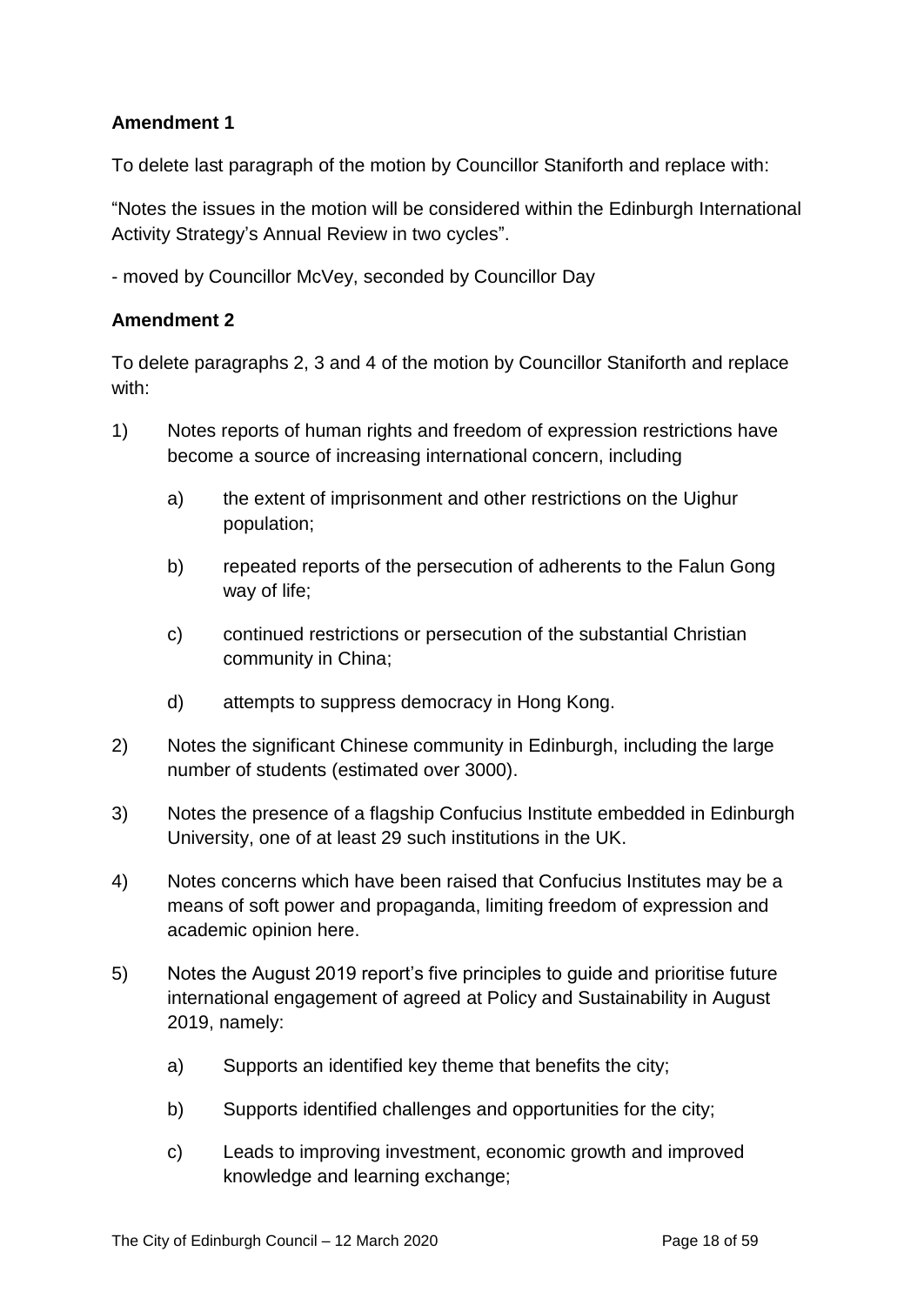- d) Is delivered in partnership to ensure high impact and value for money;
- e) Is aligned to the international priority work of key partners.
- 6) Notes international engagement should support at least one of three strategic themes, namely:
	- a) Sustainability/transition to a low carbon economy;
	- b) Tackling inequality;
	- c) Promoting Edinburgh or Scotland on the world stage.
- 7) Notes the view expressed in the August 2019 report that the Council's approach to international relations needs to be refreshed to ensure it remains fit for purpose.
- 8) Resolves, that in the light of the concerns listed above, that a review of the Council's engagement with Chinese state and other organisations be conducted to ensure such engagement remains appropriate and fit for purpose.
- moved by Councillor Rose, seconded by Councillor Jim Campbell

In accordance with Standing Order 21(12), Amendments 1 and 2 were accepted as amendtments to the motion.

#### **Decision**

To approve the following adjusted motion by Councillor Staniforth:

- 1) To note that in August 2019 the Policy and Sustainability Committee approved a report on Edinburgh's International Activity that included twin city status with Xi'an and a memorandum of understanding with Shenzhen.
- 2) To note that reports of human rights and freedom of expression restrictions had become a source of increasing international concern, including
	- a) the extent of imprisonment and other restrictions on the Uighur population;
	- b) repeated reports of the persecution of adherents to the Falun Gong way of life;
	- c) continued restrictions or persecution of the substantial Christian community in China;
	- d) attempts to suppress democracy in Hong Kong.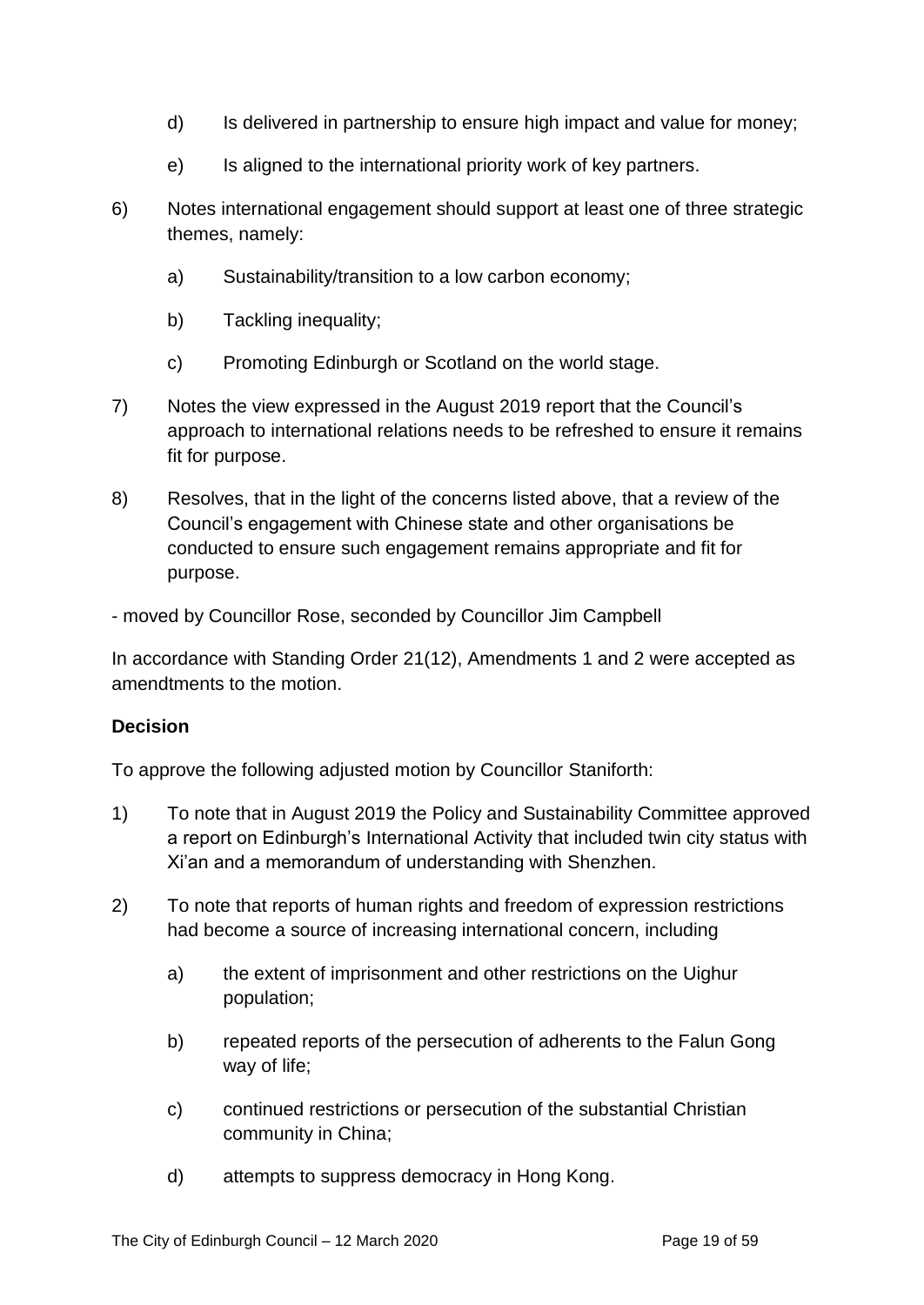- 3) To note the significant Chinese community in Edinburgh, including the large number of students (estimated over 3000).
- 4) To note the presence of a flagship Confucius Institute embedded in Edinburgh University, one of at least 29 such institutions in the UK.
- 5) To note the concerns which had been raised that Confucius Institutes may be a means of soft power and propaganda, limiting freedom of expression and academic opinion here.
- 6) To note the August 2019 report's five principles to guide and prioritise future international engagement of agreed at Policy and Sustainability in August 2019, namely :
	- a) Supports an identified key theme that benefits the city;
	- b) Supports identified challenges and opportunities for the city;
	- c) Leads to improving investment, economic growth and improved knowledge and learning exchange;
	- d) Is delivered in partnership to ensure high impact and value for money;
	- e) Is aligned to the international priority work of key partners.
- 7) To note that international engagement should support at least one of three strategic themes, namely:
	- a) Sustainability/transition to a low carbon economy;
	- b) Tackling inequality;
	- c) Promoting Edinburgh or Scotland on the world stage.
- 8) To note the view expressed in the August 2019 report that the Council's approach to international relations needed to be refreshed to ensure it remained fit for purpose.
- 9) To resolve, that in the light of the concerns listed above, that a review of the Council's engagement with Chinese state and other organisations be conducted to ensure such engagement remained appropriate and fit for purpose.
- 10) To note the issues in the motion would be considered within the Edinburgh International Activity Strategy's Annual Review in two cycles.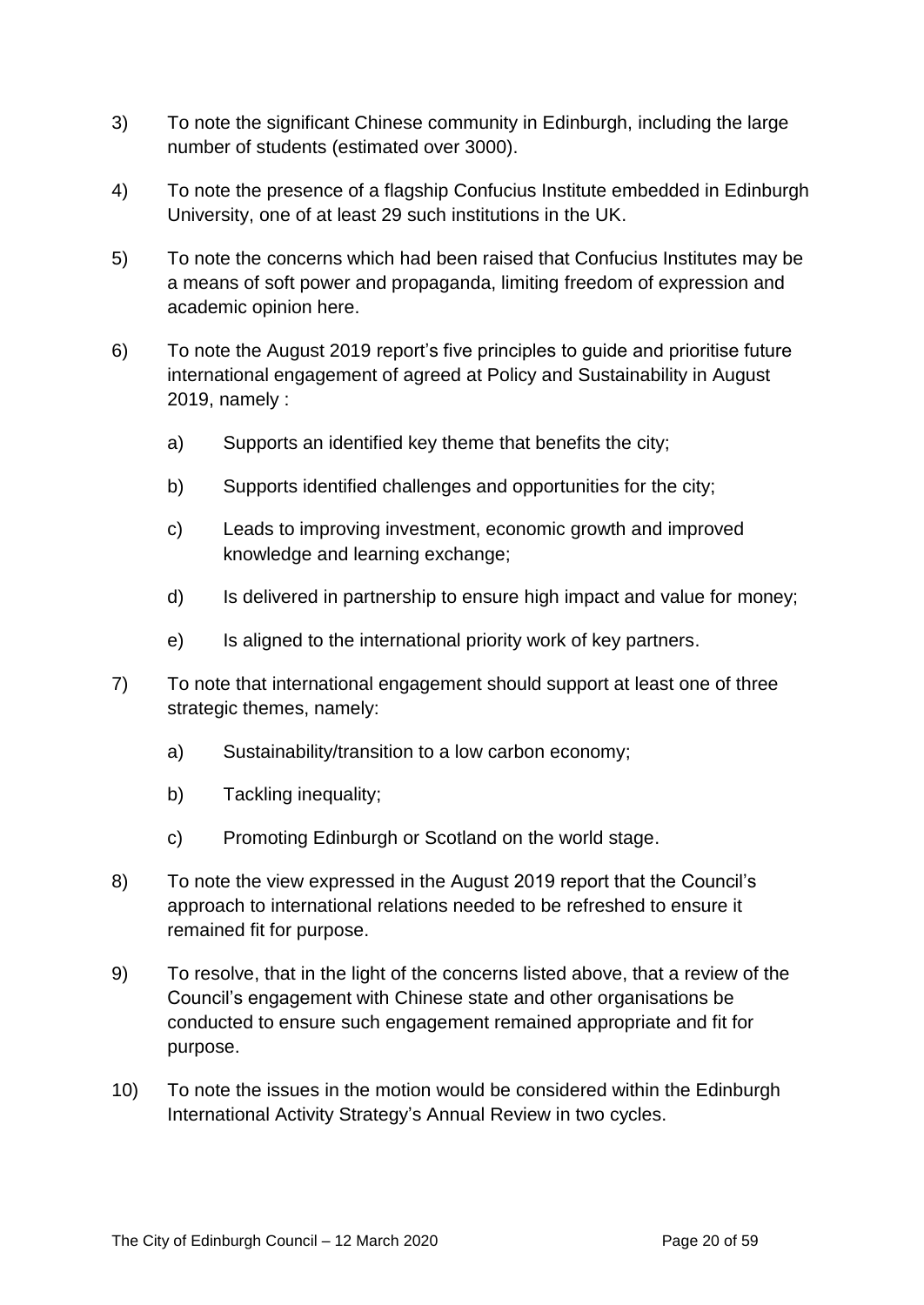## **17 20th Anniversary of the Edinburgh BioDiversity Partnership - Motion by the Lord Provost**

The following motion by the Lord Provost was submitted in terms of Standing Order 16:

"Council notes that:

- a) In order to improve collective action across to protect the City's natural environment across our localities, in 2000, the Edinburgh Biodiversity Partnership (EBP) was formed and produced Edinburgh's inaugural joint Biodiversity Action Plan.
- b) The Partnership, comprises input from 40 partners across the City, including voluntary groups, volunteer groups, and friends of greenspace groups.
- c) The work of EBP is coordinated and facilitated by the Council's Planning Service located in the Place Directorate.
- d) In 2016, the EBP produced the Edinburgh Biodiversity Action Plan 2016-2018. In 2016 and 2017, the Partnership produced annual progress reports, detailing substantial progress achieved in delivering outcomes.
- e) In celebration of twenty years of continuing operation, the Partnership plan a series of events throughout 2020. In acknowledging the positive sustainability impacts of the Edinburgh Biodiversity Partnership, Council requests that the Lord Provost, marks the 20th Anniversary in an appropriate way."

- moved by the Lord Provost, seconded by Councillor Griffiths

#### **Decision**

To approve the motion by the Lord Provost

## **18 20th Anniversary of the International Womens Club Edinburgh - Motion by the Lord Provost**

The following motion by the Lord Provost was submitted in terms of Standing Order 16:

"Council notes that:

a) The International Women's Club Edinburgh (IWCE) was founded on 11th April 2000.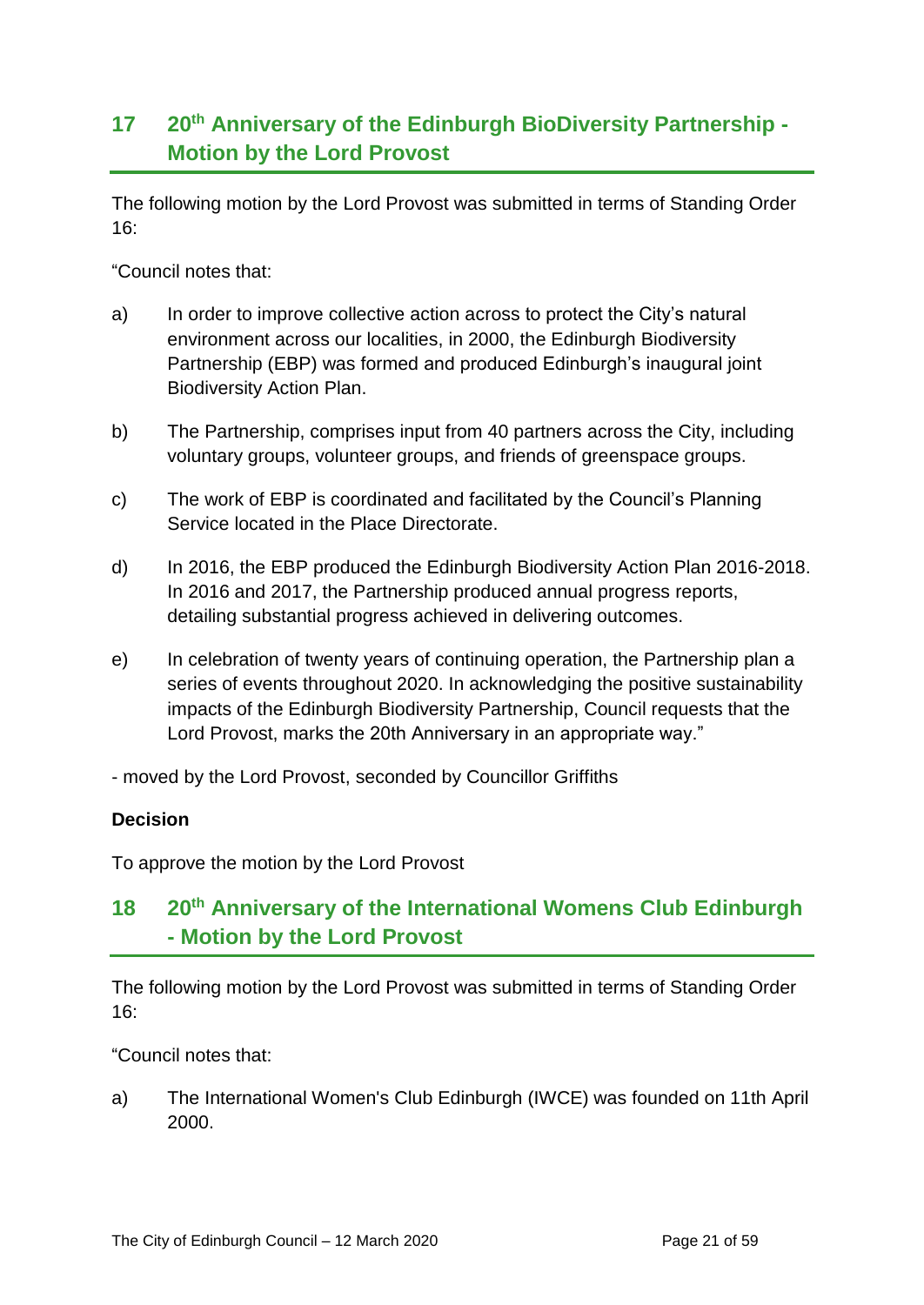- b) IWCE runs a programme of social, cultural and welfare activities in Edinburgh and the surrounding regions. The Club is open to women of international background and experience, or who have an interest in international issues.
- c) The mission of the Club is to expand upon the rich tapestry of nationalities and cultures of its members, and in doing so, promote cultural awareness, social networking, philanthropic endeavours, women's issues, and to assist those new to the City (and to the Club) in their appreciation of Scotland.
- d) Membership is open to all women, including those out-with Scotland, and those who are interested in the objectives of the International Women's Club Edinburgh, and are willing to contribute time and effort to its activities.
- e) Reflecting Edinburgh's multicultural community, IWCE currently has around 170 members comprising over 21 different nationalities.
- f) The Club gathers on a monthly basis, with a number of supplementary tours and activities throughout the year. In acknowledging the work of the Club in supporting the international profile of the City and in welcoming a broad range of women of diverse heritage to the City, Council requests that the Lord Provost, marks the contribution of the Club in an appropriate way."

- moved by the Lord Provost, seconded by Councillor Griffiths

#### **Decision**

To approve the motion by the Lord Provost

## **19 Commercial Sponsorship of Civic Reception - Motion by Councillor Neil Ross**

The following motion by Councillor Neil Ross was submitted in terms of Standing Order 16:

""Council:

Notes the value of civic receptions as an appropriate way to recognise the achievements of local community organisations and to welcome visiting groups to our city.

Appreciates the dedication and personal commitment of the Lord and Lady Provost and City Officers to ensuring that civic receptions run smoothly and reflect well on the city within a very limited budget.

Recognises that commercial sponsors have occasionally played a role in the success of civic receptions.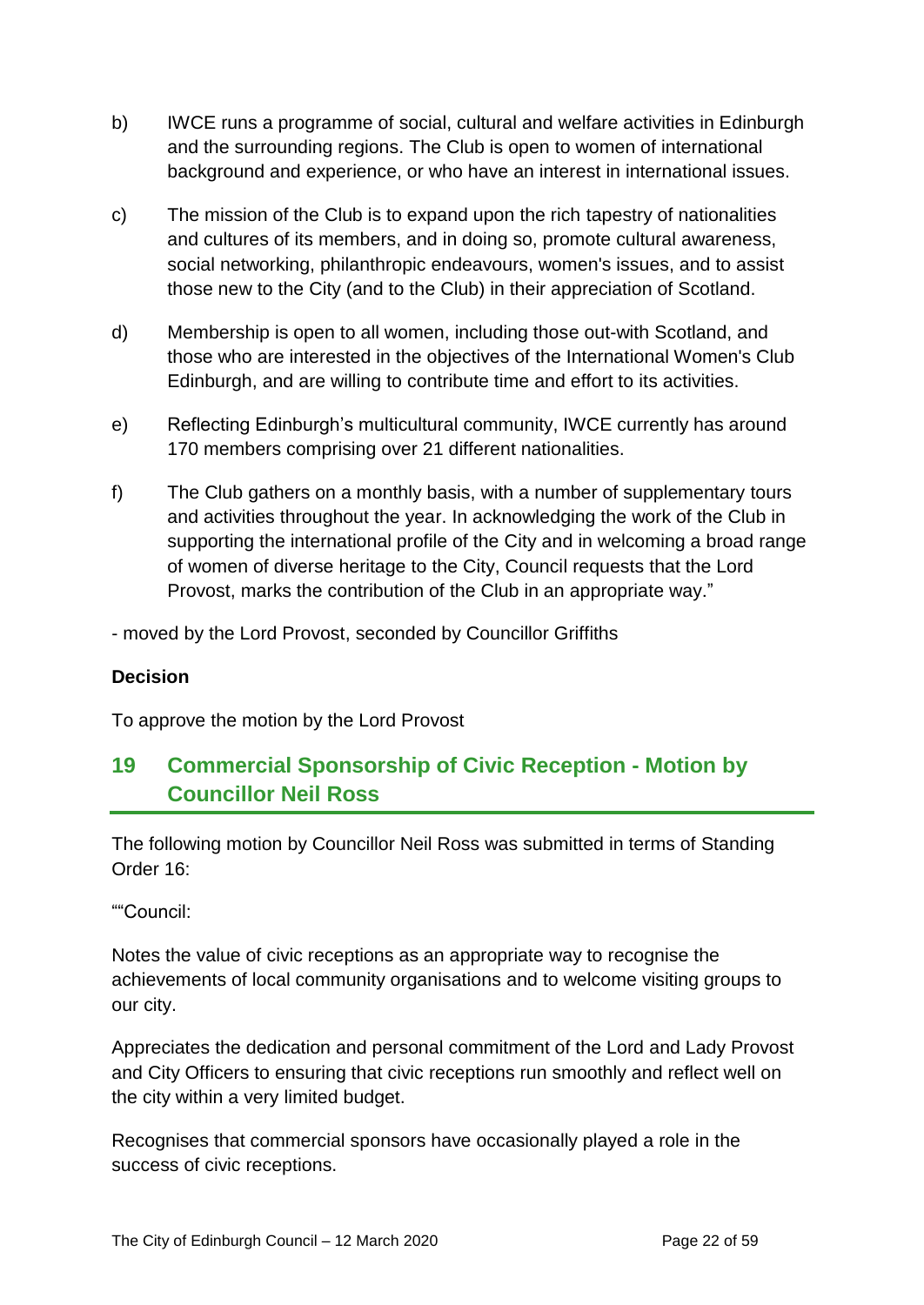Recognises that some local businesses have existing relationships with community groups and may wish to participate in marking special events. Similarly, local businesses may have an interest in supporting the city's welcome to visiting groups.

Instructs officers to investigate the potential for commercial sponsorship of some civic receptions, taking into account previous policy decisions on the suitability of sponsors, and to propose an approach to facilitate this for consideration by the Policy and Sustainability Committee."

#### **Decision**

To note that Councillor Neil Ross had withdrawn his motion.

## **20 Fire at Liberton Primary School - Motion by Councillor Cameron**

The following motion by Councillor Cameron was submitted in terms of Standing Order 16:

"Council formally express its gratitude to everyone who responded so swiftly to the Liberton Primary School Fire; all parties involved in drawing up and implementing arrangements to ensure that the disruption to Liberton Primary School pupils' learning is minimised; and to pupils, parents and staff for their forbearance and cooperation with these interim arrangements.

Council welcomes John Swinney, Cabinet Secretary for Education, comments expressing his concern about the recent fire at Liberton Primary School; and pledging Scottish Government support to the City of Edinburgh Council.

Council requests that the Convener of Education, Children and Families write to the Cabinet Secretary to welcome and follow-up this offer of support."

- moved by Councillor Cameron, seconded by Councillor Macinnes

#### **Decision**

To approve the motion by Councillor Cameron.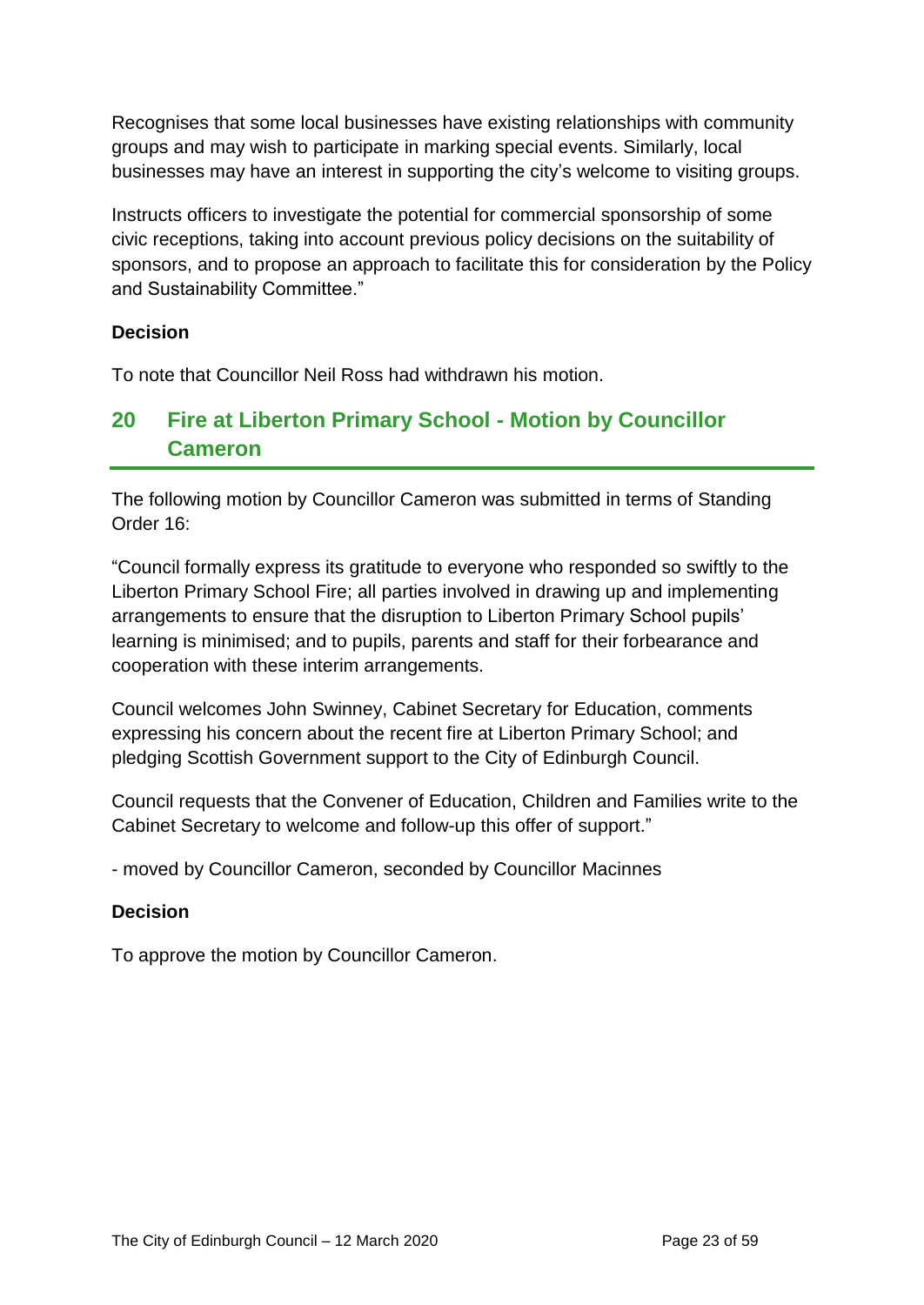## **Appendix 1**

**(As referred to in Act of Council No 3 of 12 March 2020)**

| <b>QUESTION NO 1</b> |     |                                                                                             | By Councillor Miller for answer by<br>the Convener of the Transport and<br><b>Environment Committee at a meeting</b><br>of the Council on 12 March 2020                        |
|----------------------|-----|---------------------------------------------------------------------------------------------|--------------------------------------------------------------------------------------------------------------------------------------------------------------------------------|
| Question             | (1) |                                                                                             | Could the Convener please list the streets where road<br>maintenance was carried out during                                                                                    |
|                      |     | a) 2018,                                                                                    |                                                                                                                                                                                |
|                      |     |                                                                                             | b) 2019, and                                                                                                                                                                   |
|                      |     |                                                                                             | c) $2020$ to date                                                                                                                                                              |
| <b>Answer</b>        | (1) | Please see tables 1 and 2 below with details of capital<br>renewals in 2018/19 and 2019/20. |                                                                                                                                                                                |
| Question             | (2) | Could the Convenor identify from this list:                                                 |                                                                                                                                                                                |
|                      |     | a)                                                                                          | streets which already had pavement widths in line with<br><b>Street Design Guidance</b>                                                                                        |
|                      |     | b)                                                                                          | streets which had their pavements generally widened<br>as part of this maintenance in order to meet the<br>minimum widths specified on the Council's Street<br>Design Guidance |
|                      |     | C)                                                                                          | streets with pavements which remain below the<br>minimum widths specified by the Street Design<br>Guidance                                                                     |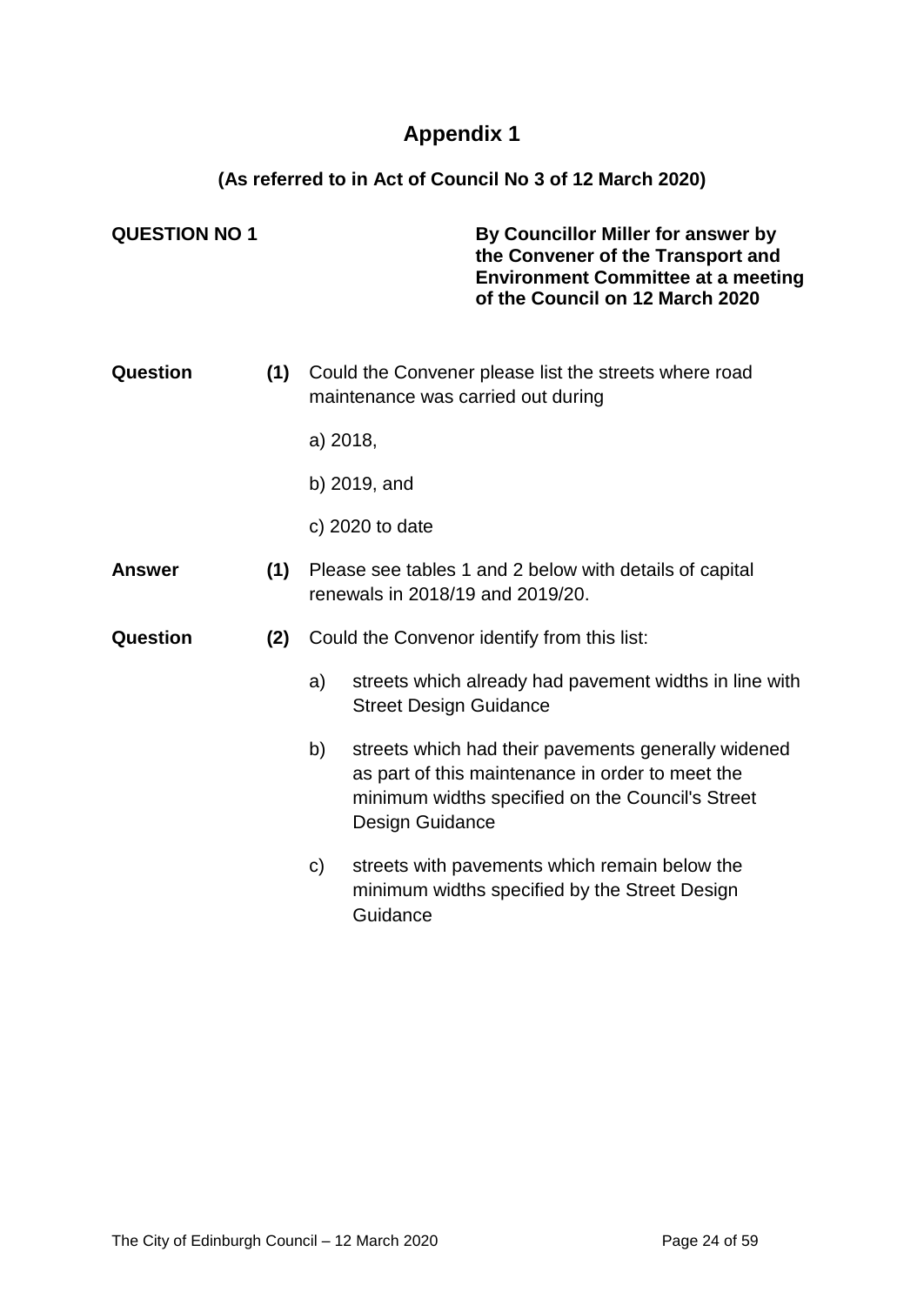- **Answer (2)** (a) The designers consider the Edinburgh Street Design Guidance (ESDG) as part of every scheme and will always attempt to incorporate elements within their projects. However, footway widths form only one part of the wider remit of the ESDG and are not currently recorded separately.
	- (b) In general, the ESDG will only be applied in a small number of cases for locations that have been identified for surface enhancement using surface treatments, such as slurry sealing and surface dressing.
	- (c) The current GIS records do not contain accurate records of the pavements which do not meet the minimum width as set out in the ESDG.

It is intended to capture footway widths as part of the footway network condition surveys in future.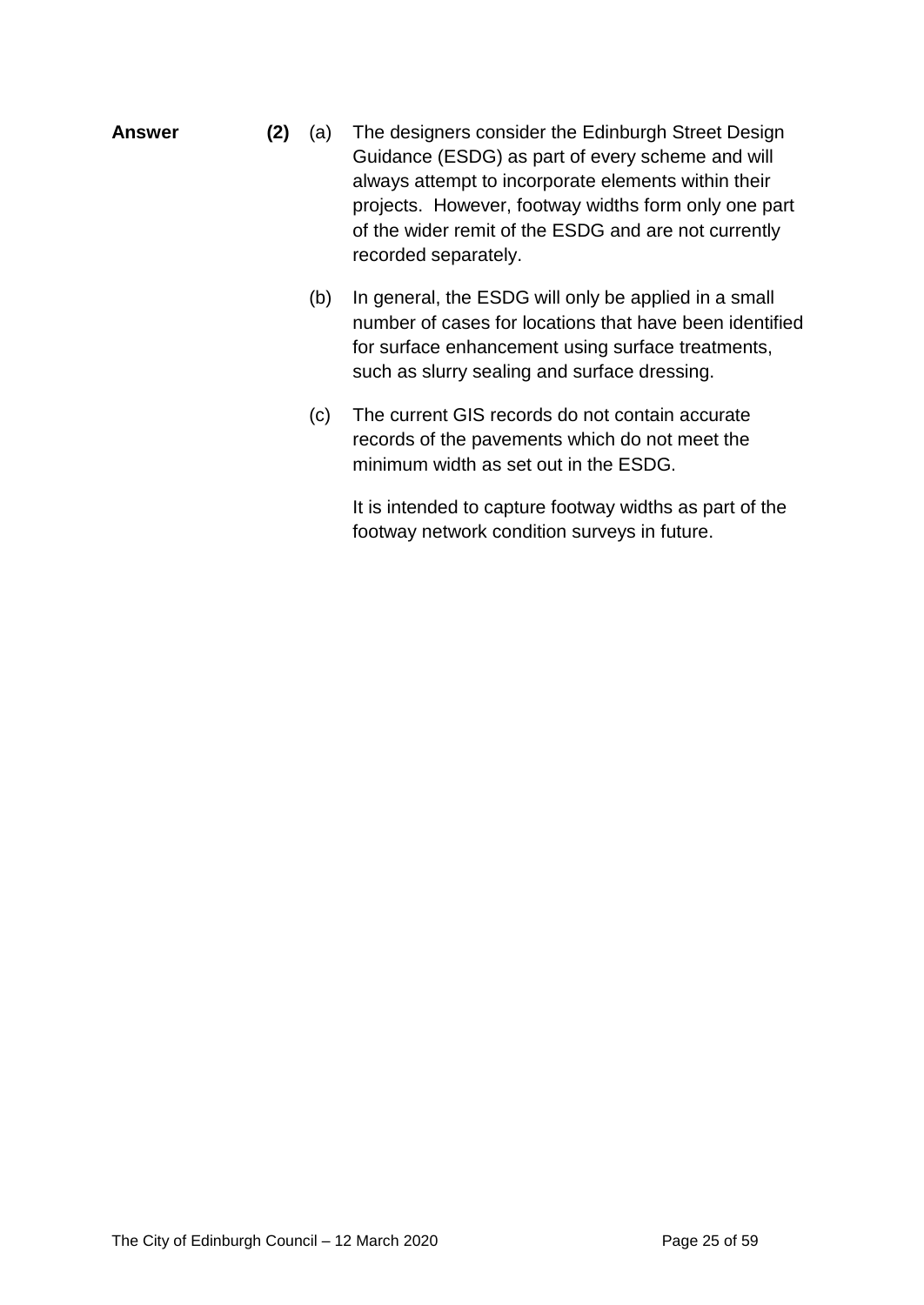| <b>Location</b>                        | <b>Type</b> | <b>Method</b>           |
|----------------------------------------|-------------|-------------------------|
| <b>Burgess Road</b>                    | Carriageway | Resurfacing             |
| A7 Bridges Corridor                    | Carriageway | Resurfacing             |
| Lanark Road                            | Carriageway | Resurfacing             |
| <b>Boswall Loan</b>                    | Carriageway | Resurfacing             |
| <b>Ferniehill Place</b>                | Carriageway | Resurfacing             |
| Dreghorn Drive                         | Carriageway | Resurfacing             |
| Oxgangs Farm Avenue                    | Carriageway | Resurfacing             |
| <b>Albert Street</b>                   | Carriageway | Resurfacing             |
| Willowbrae Road                        | Carriageway | Resurfacing             |
| Rosebery Avenue                        | Carriageway | Resurfacing             |
| Craigentinny Road/Wakefield Avenue     | Carriageway | Resurfacing             |
| Gorgie Road                            | Carriageway | Resurfacing             |
| Queen Street                           | Carriageway | Resurfacing             |
| Marionville Road                       | Carriageway | Resurfacing             |
| <b>Chrichton Street</b>                | Carriageway | Resurfacing             |
| Gorgie Road                            | Carriageway | Resurfacing             |
| <b>Station Terrace</b>                 | Carriageway | Resurfacing             |
| <b>Duddingston Crescent</b>            | Carriageway | Resurfacing             |
| Craigleith Junction (Queensferry Road) | Carriageway | Resurfacing             |
| <b>Newliston Road</b>                  | Carriageway | Resurfacing             |
| Brighton Place (Phases 1A to 4)        | Carriageway | Setts Renewal           |
| <b>Broughton Road</b>                  | Carriageway | Strengthening           |
| <b>Wester Hill</b>                     | Carriageway | Strengthening           |
| A702 Home Street to Bruntsfield Place  | Carriageway | Strengthening           |
| <b>Bankhead Avenue</b>                 | Carriageway | Strengthening           |
| Lothian Road                           | Carriageway | Strengthening           |
| <b>East Barnton Avenue</b>             | Carriageway | Strengthening           |
| Road                                   | Carriageway | <b>Surface Dressing</b> |
| <b>Echline Terrace</b>                 | Carriageway | <b>Surface Dressing</b> |
| Gogarloch Syke                         | Carriageway | <b>Surface Dressing</b> |
| Gordon Loan                            | Carriageway | <b>Surface Dressing</b> |
| Forthview Road                         | Carriageway | <b>Surface Dressing</b> |
| <b>Granton Park Avenue</b>             | Carriageway | <b>Surface Dressing</b> |
| Pirniefield Place                      | Carriageway | <b>Surface Dressing</b> |
| Northfield Circus                      | Carriageway | <b>Surface Dressing</b> |
| Hay Avenue                             | Carriageway | <b>Surface Dressing</b> |
| <b>Mortonhall Park Drive</b>           | Carriageway | <b>Surface Dressing</b> |
| <b>Pentland View</b>                   | Carriageway | <b>Surface Dressing</b> |
| <b>Colmestone Gate</b>                 | Carriageway | <b>Surface Dressing</b> |
| Camus Avenue                           | Carriageway | <b>Surface Dressing</b> |
| Caiystane Terrace                      | Carriageway | <b>Surface Dressing</b> |
| Caiystane Avenue                       | Carriageway | <b>Surface Dressing</b> |
| East Caiystane Road                    | Carriageway | <b>Surface Dressing</b> |

### **Table 1: 2018/19 Capital Renewals**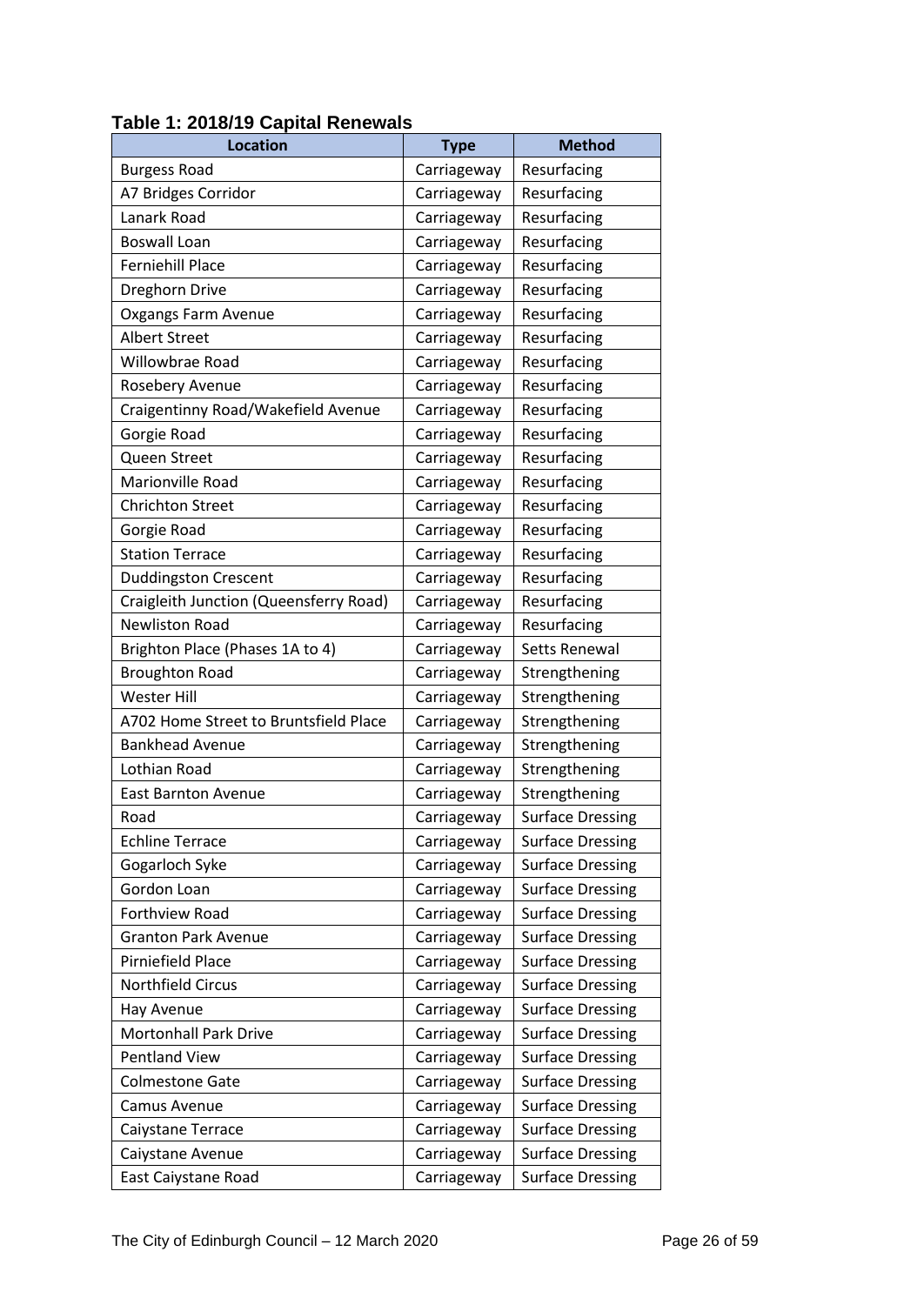| <b>Location</b>               | <b>Type</b> | <b>Method</b>           |
|-------------------------------|-------------|-------------------------|
| Fairmile Avenue               | Carriageway | <b>Surface Dressing</b> |
| <b>Pentland Road</b>          | Carriageway | <b>Surface Dressing</b> |
| Kirkgate                      | Carriageway | <b>Surface Dressing</b> |
| Kingsknowe Terrace            | Carriageway | <b>Surface Dressing</b> |
| Caiyside                      | Carriageway | <b>Surface Dressing</b> |
| Auchingane                    | Carriageway | <b>Surface Dressing</b> |
| Caiystane Avenue              | Carriageway | <b>Surface Dressing</b> |
| <b>Fishwives Causeway</b>     | Carriageway | <b>Surface Dressing</b> |
| Caiyside                      | Carriageway | <b>Surface Dressing</b> |
| Auchingane                    | Carriageway | <b>Surface Dressing</b> |
| Leadervale Road               | Carriageway | Micro-Asphalt           |
| Clackmae Road                 | Carriageway | Micro-Asphalt           |
| Mounthooly Loan               | Carriageway | Micro-Asphalt           |
| Caiystane Crescent            | Carriageway | Micro-Asphalt           |
| <b>Pentland Avenue</b>        | Carriageway | Micro-Asphalt           |
| <b>Baberton Mains Loan</b>    | Carriageway | Micro-Asphalt           |
| Dumbryden Road                | Carriageway | Micro-Asphalt           |
| <b>Broomhouse Avenue</b>      | Carriageway | Micro-Asphalt           |
| New Mart Road                 | Carriageway | Micro-Asphalt           |
| <b>Caledonian Crescent</b>    | Carriageway | Micro-Asphalt           |
| Pentland Avenue Remedial Work | Carriageway | Micro-Asphalt           |
| Kingsknowe Terrace            | Carriageway | Micro-Asphalt           |
| <b>Bankhead Drive</b>         | Carriageway | Micro-Asphalt           |
| <b>Orchard Place</b>          | Carriageway | Micro-Asphalt           |
| Columba Road                  | Carriageway | Micro-Asphalt           |
| Silverknowes Drive            | Carriageway | Micro-Asphalt           |
| Society Road                  | Carriageway | Micro-Asphalt           |
| Leven Terrace                 | Carriageway | Micro-Asphalt           |
| Kings Haugh                   | Carriageway | Micro-Asphalt           |
| Paisley Crescent              | Carriageway | Micro-Asphalt           |
| Cambusnethan Street           | Carriageway | Micro-Asphalt           |
| <b>Restalrig Square</b>       | Carriageway | Micro-Asphalt           |
| <b>Hillwood Rise</b>          | Carriageway | Micro-Asphalt           |
| <b>Russell Road</b>           | Carriageway | Micro-Asphalt           |
| Murrayfield Road              | Carriageway | Micro-Asphalt           |
| Pleasance                     | Carriageway | Micro-Asphalt           |
| Mountcastle Drive South       | Carriageway | Micro-Asphalt           |
| Duddingston Road              | Carriageway | Micro-Asphalt           |
| Northfield Broadway           | Carriageway | Micro-Asphalt           |
| <b>Restalrig Road S</b>       | Carriageway | Micro-Asphalt           |
| <b>Bankhead Broadway</b>      | Carriageway | Micro-Asphalt           |
| Harrison Road                 | Carriageway | Micro-Asphalt           |
| <b>Broomhouse Bank</b>        | Carriageway | Micro-Asphalt           |
| Mansfield Rd                  | Carriageway | Retread                 |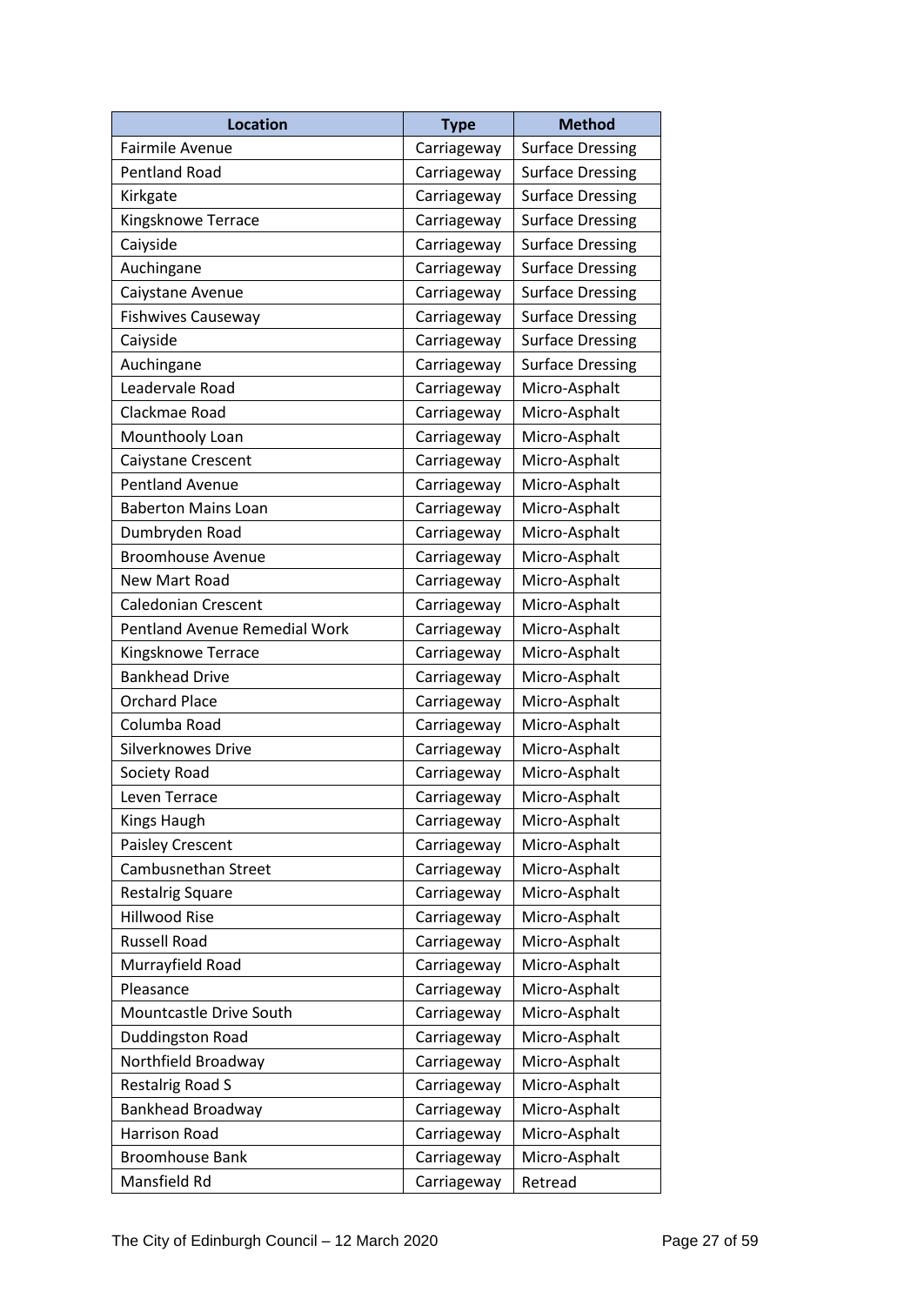| Location                           | <b>Type</b> | <b>Method</b> |
|------------------------------------|-------------|---------------|
| Glenbrook Road                     | Carriageway | Retread       |
| Haughead Rd                        | Carriageway | Retread       |
| <b>Buteland Rd</b>                 | Carriageway | Retread       |
| <b>Boswall Terrace</b>             | Footway     | Resurfacing   |
| Learmonth Avenue                   | Footway     | Resurfacing   |
| Gorgie Road                        | Footway     | Resurfacing   |
| <b>Ryehill Terrace</b>             | Footway     | Resurfacing   |
| Hermitage Place and Vanburgh Place | Footway     | Resurfacing   |
| <b>Wardlaw Place</b>               | Footway     | Resurfacing   |
| Main Street, Ratho                 | Footway     | Resurfacing   |
| <b>Reid Terrace</b>                | Footway     | Resurfacing   |
| George Square                      | Footway     | Flags         |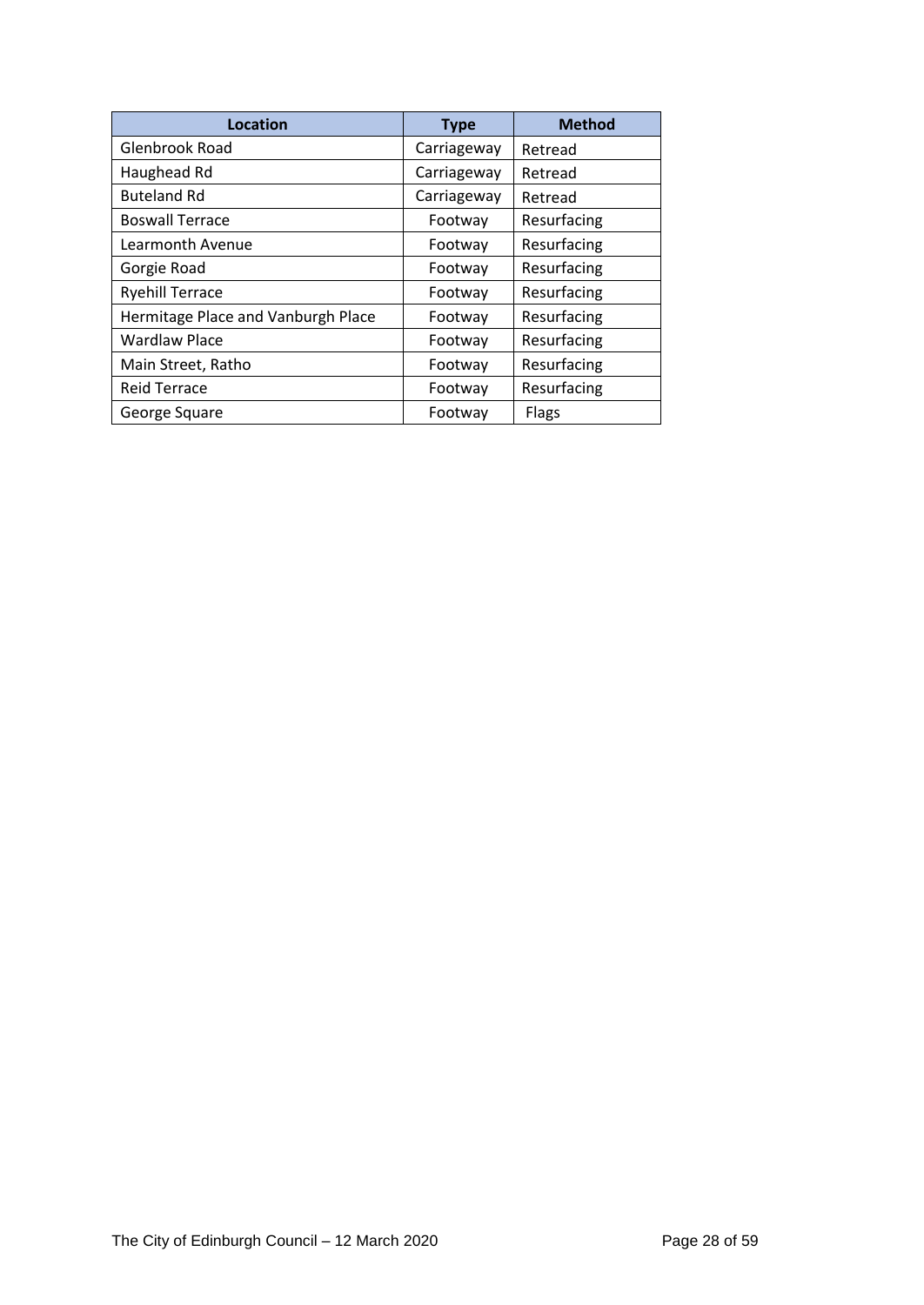| <b>Location</b>                | <b>Type</b> | <b>Method</b>           |
|--------------------------------|-------------|-------------------------|
| Southfield Place               | Carriageway | Resurfacing             |
| Craigentinny Road              | Carriageway | Strengthening           |
| <b>Wakefield Avenue</b>        | Carriageway | Strengthening           |
| <b>Duddingston Crescent</b>    | Carriageway | Resurfacing             |
| Oswald Road                    | Carriageway | Resurfacing             |
| Lower Granton Road             | Carriageway | Resurfacing             |
| <b>Orchard Brae Gardens</b>    | Carriageway | Resurfacing             |
| East Crosscauseway             | Carriageway | Strengthening           |
| <b>Bryce Road</b>              | Carriageway | Resurfacing             |
| <b>Brighton Place</b>          | Carriageway | Carriageway Setts       |
| Rose Street (40%)              | Carriageway | Carriageway Setts       |
| Alemoor Crescent               | Carriageway | <b>Surface Dressing</b> |
| Auchingane                     | Carriageway | <b>Surface Dressing</b> |
| <b>Broomhouse Place North</b>  | Carriageway | <b>Surface Dressing</b> |
| <b>Broomhouse Street South</b> | Carriageway | <b>Surface Dressing</b> |
| <b>Brunstane Bank</b>          | Carriageway | <b>Surface Dressing</b> |
| <b>Brunstane Crescent</b>      | Carriageway | <b>Surface Dressing</b> |
| Caiyside                       | Carriageway | <b>Surface Dressing</b> |
| <b>Carlowrie Castle Access</b> | Carriageway | <b>Surface Dressing</b> |
| Chesser Loan                   | Carriageway | <b>Surface Dressing</b> |
| Corbiehill Avenue              | Carriageway | <b>Surface Dressing</b> |
| Dumbeg Park                    | Carriageway | <b>Surface Dressing</b> |
| <b>Gilmerton Dykes Drive</b>   | Carriageway | <b>Surface Dressing</b> |
| <b>Gilmerton Dykes Grove</b>   | Carriageway | <b>Surface Dressing</b> |
| Glenogle Road                  | Carriageway | <b>Surface Dressing</b> |
| <b>Gordon Road</b>             | Carriageway | <b>Surface Dressing</b> |
| Lennox Row                     | Carriageway | <b>Surface Dressing</b> |
| <b>Mountcastle Bank</b>        | Carriageway | <b>Surface Dressing</b> |
| Niddrie Marischal Road         | Carriageway | <b>Surface Dressing</b> |
| Prospect Bank Road             | Carriageway | <b>Surface Dressing</b> |
| <b>Ravelston House Park</b>    | Carriageway | <b>Surface Dressing</b> |
| <b>Restalrig Circus</b>        | Carriageway | <b>Surface Dressing</b> |
| Robb's Loan                    | Carriageway | <b>Surface Dressing</b> |
| Saughton Mains Drive           | Carriageway | <b>Surface Dressing</b> |
| Saughton Park                  | Carriageway | <b>Surface Dressing</b> |
| <b>Silverknowes Gardens</b>    | Carriageway | <b>Surface Dressing</b> |
| <b>Silverknowes Grove</b>      | Carriageway | <b>Surface Dressing</b> |
| Southhouse Avenue              | Carriageway | <b>Surface Dressing</b> |
| Southhouse Loan                | Carriageway | <b>Surface Dressing</b> |
| South Scotstoun                | Carriageway | <b>Surface Dressing</b> |
| <b>Stenhouse Gardens</b>       | Carriageway | <b>Surface Dressing</b> |
| <b>Stenhouse Gardens North</b> | Carriageway | <b>Surface Dressing</b> |
| West Caiystane Road            | Carriageway | <b>Surface Dressing</b> |

## **Table 2: 2019/20 Capital Renewals**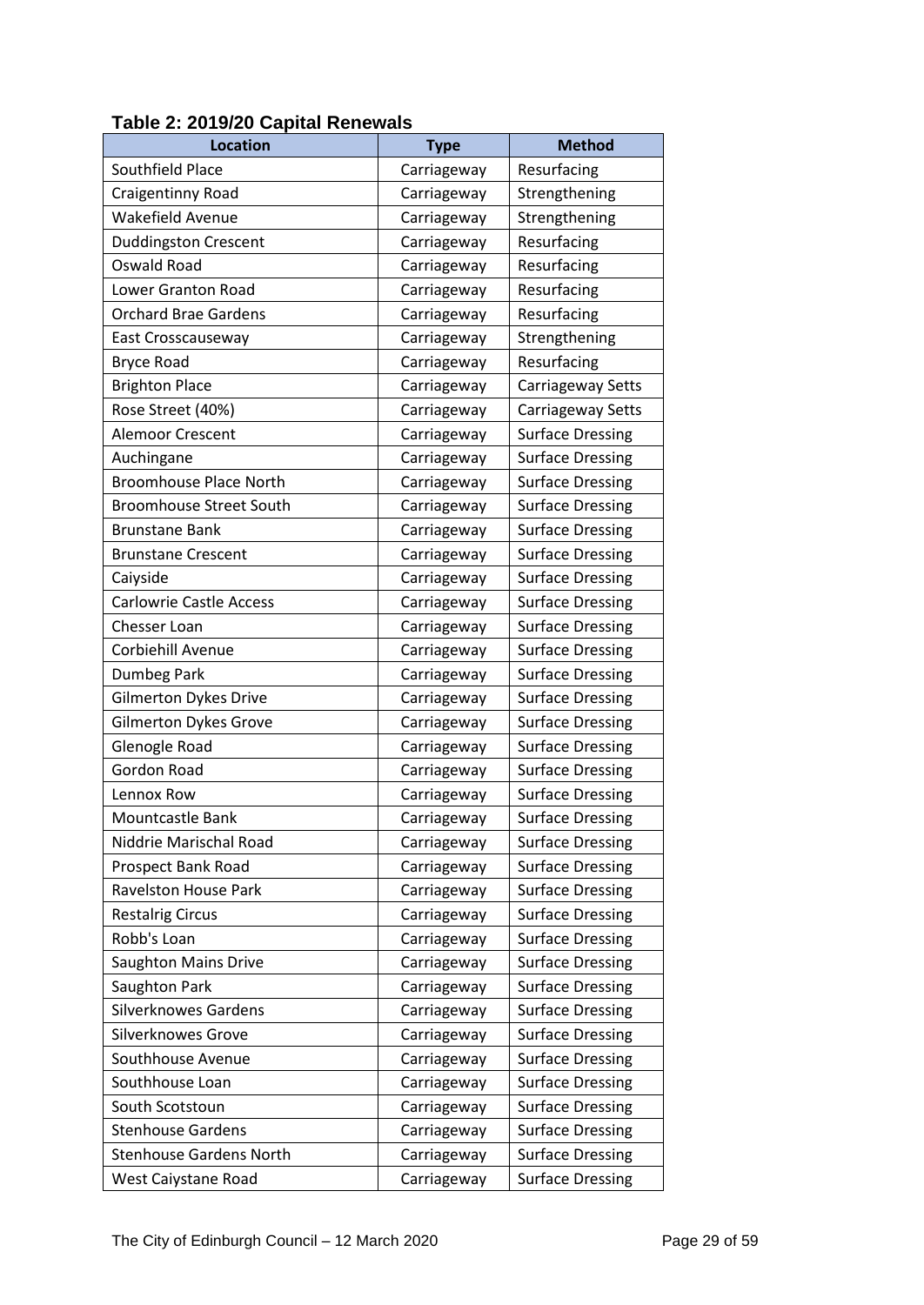| <b>Location</b>             | <b>Type</b> | <b>Method</b> |
|-----------------------------|-------------|---------------|
| Allan Park Gardens          | Carriageway | Micro-Asphalt |
| <b>Almond Grove</b>         | Carriageway | Micro-Asphalt |
| <b>Bonaly Brae</b>          | Carriageway | Micro-Asphalt |
| <b>Braepark Road</b>        | Carriageway | Micro-Asphalt |
| <b>Braid Road</b>           | Carriageway | Micro-Asphalt |
| <b>Buckstone Loan East</b>  | Carriageway | Micro-Asphalt |
| <b>Craigentinny Avenue</b>  | Carriageway | Micro-Asphalt |
| <b>Cumnor Crescent</b>      | Carriageway | Micro-Asphalt |
| <b>Echline Park</b>         | Carriageway | Micro-Asphalt |
| Inchkeith Avenue            | Carriageway | Micro-Asphalt |
| Kaimes Road                 | Carriageway | Micro-Asphalt |
| Leadervale Road             | Carriageway | Micro-Asphalt |
| Clackmae Grove              | Carriageway | Micro-Asphalt |
| Main Street                 | Carriageway | Micro-Asphalt |
| Manse Road                  | Carriageway | Micro-Asphalt |
| <b>Orchard Terrace</b>      | Carriageway | Micro-Asphalt |
| <b>Ochil Court</b>          | Carriageway | Micro-Asphalt |
| <b>Primrose Gardens</b>     | Carriageway | Micro-Asphalt |
| Queens Bay Crescent         | Carriageway | Micro-Asphalt |
| <b>Redford Bank</b>         | Carriageway | Micro-Asphalt |
| <b>Redford Neuk</b>         | Carriageway | Micro-Asphalt |
| <b>Redford Place</b>        | Carriageway | Micro-Asphalt |
| Restalrig Square            | Carriageway | Micro-Asphalt |
| Silverknowes Road East      | Carriageway | Micro-Asphalt |
| Silverknowes Southway       | Carriageway | Micro-Asphalt |
| Silverknowes View           | Carriageway | Micro-Asphalt |
| Southhouse Road             | Carriageway | Micro-Asphalt |
| South Morton Street         | Carriageway | Micro-Asphalt |
| <b>Stewart Clark Avenue</b> | Carriageway | Micro-Asphalt |
| Strachan Road               | Carriageway | Micro-Asphalt |
| <b>Swanston View</b>        | Carriageway | Micro-Asphalt |
| Sydney Park                 | Carriageway | Micro-Asphalt |
| <b>Winton Drive</b>         | Carriageway | Micro-Asphalt |
| <b>Zetland Place</b>        | Carriageway | Micro-Asphalt |
| West Craigie Farm Road      | Carriageway | Retread       |
| Kirkgate                    | Carriageway | Retread       |
| Kirkgate                    | Carriageway | Retread       |
| Cockburnhill Road           | Carriageway | Retread       |
| Harlaw Road                 | Carriageway | Retread       |
| Abercromby Place            | Carriageway | Resurfacing   |
| North Leith Sands           | Carriageway | Resurfacing   |
| <b>Albany Street</b>        | Carriageway | Resurfacing   |
| Ocean Drive                 | Carriageway | Resurfacing   |
| <b>East London Street</b>   | Carriageway | Resurfacing   |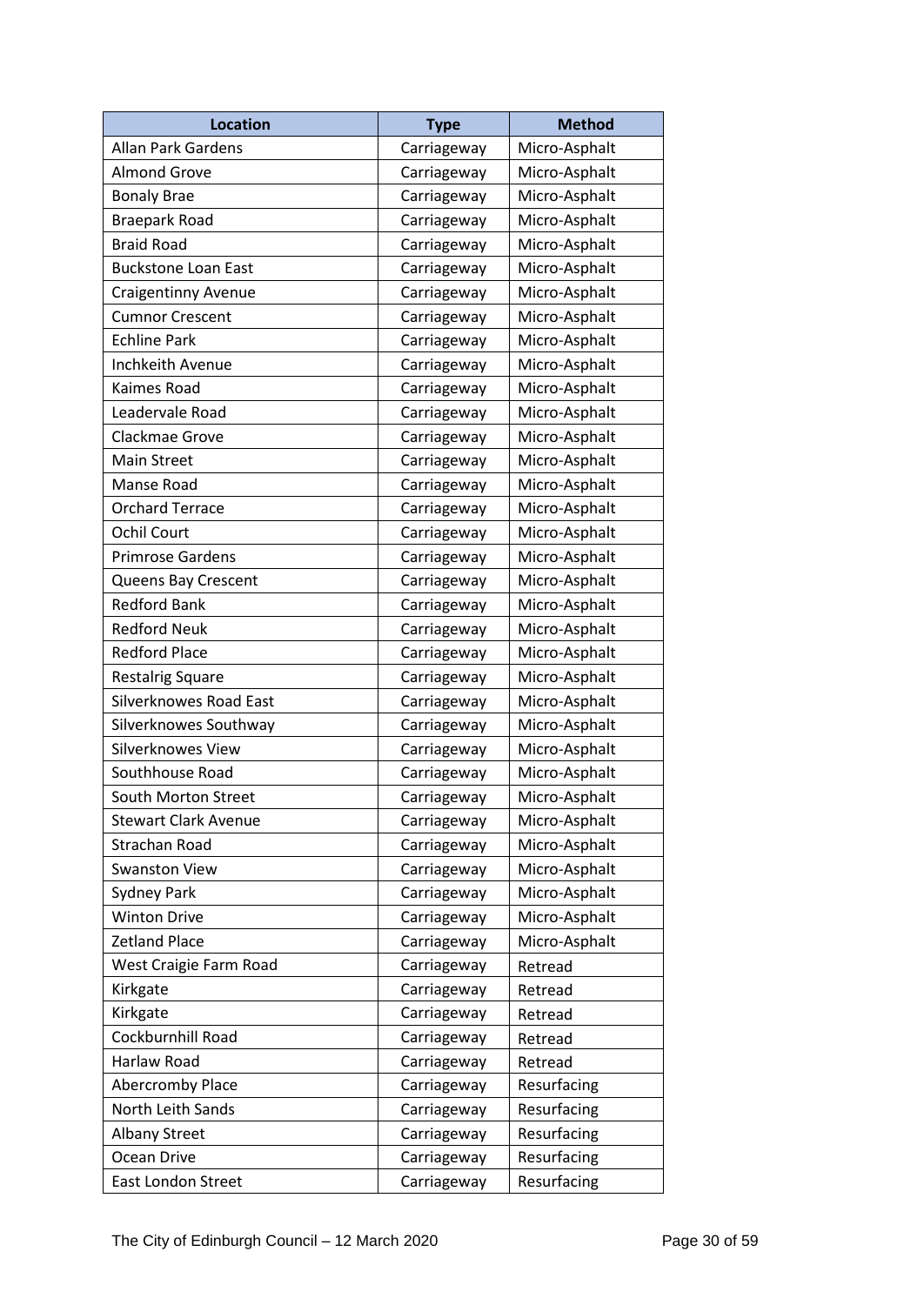| <b>Location</b>               | <b>Type</b> | <b>Method</b>      |
|-------------------------------|-------------|--------------------|
| Annandale Street              | Carriageway | Resurfacing        |
| <b>Great Junction Street</b>  | Carriageway | Resurfacing        |
| <b>Dalmeny Street</b>         | Carriageway | Sett Overlay       |
| <b>Hopetoun Street</b>        | Carriageway | Resurfacing        |
| <b>Gordon Street</b>          | Carriageway | Resurfacing        |
| McDonald Road                 | Carriageway | Resurfacing        |
| <b>Pilrig Street</b>          | Carriageway | Resurfacing        |
| <b>Duncan Place</b>           | Carriageway | Resurfacing        |
| <b>Broughton Street</b>       | Carriageway | Resurfacing        |
| <b>Bonnington Road</b>        | Carriageway | Resurfacing        |
| Easter Road                   | Carriageway | Resurfacing        |
| Newhaven Road                 | Carriageway | Resurfacing        |
| <b>Broughton Road</b>         | Carriageway | Resurfacing        |
| East Hermitage Place Junction | Carriageway | Resurfacing        |
| Portland Place/Lindsay Road   | Carriageway | Resurfacing        |
| Links Place                   | Carriageway | Resurfacing        |
| <b>Commercial Street</b>      | Carriageway | Resurfacing        |
| <b>Academy Street</b>         | Carriageway | Sett Overlay       |
| <b>Duddingston Crescent</b>   | Footway     | Resurfacing        |
| East Crosscauseway            | Footway     | Resurfacing        |
| <b>Orchard Brae Gardens</b>   | Footway     | Resurfacing        |
| Dalgety Avenue                | Footway     | Resurfacing        |
| <b>Waverley Park</b>          | Footway     | Resurfacing        |
| Rose Street (40%)             | Footway     | Flags              |
| <b>Gogar Station Road</b>     | Footway     | <b>Slurry Seal</b> |
| <b>Dudley Avenue</b>          | Footway     | <b>Slurry Seal</b> |
| <b>Dudley Crescent</b>        | Footway     | <b>Slurry Seal</b> |
| <b>Dudley Grove</b>           | Footway     | <b>Slurry Seal</b> |
| <b>Dudley Terrace</b>         | Footway     | <b>Slurry Seal</b> |
| <b>Dudley Gardens</b>         | Footway     | <b>Slurry Seal</b> |
| <b>Riversdale Crescent</b>    | Footway     | <b>Slurry Seal</b> |
| Riversdale Road               | Footway     | <b>Slurry Seal</b> |
| Morningside Drive             | Footway     | <b>Slurry Seal</b> |
| <b>Braid Farm Road</b>        | Footway     | <b>Slurry Seal</b> |
| <b>Braid Hills Road</b>       | Footway     | <b>Slurry Seal</b> |
| Northfield Grove              | Footway     | <b>Slurry Seal</b> |
| Northfield Drive              | Footway     | <b>Slurry Seal</b> |
| Glenallan Drive               | Footway     | <b>Slurry Seal</b> |
| <b>Marmion Crescent</b>       | Footway     | <b>Slurry Seal</b> |
| Hazeldean Terrace             | Footway     | <b>Slurry Seal</b> |
| <b>Durward Grove</b>          | Footway     | <b>Slurry Seal</b> |
| <b>Milton Cresent</b>         | Footway     | <b>Slurry Seal</b> |
| <b>Milton Gardens North</b>   | Footway     | <b>Slurry Seal</b> |
| <b>Milton Gardens South</b>   | Footway     | <b>Slurry Seal</b> |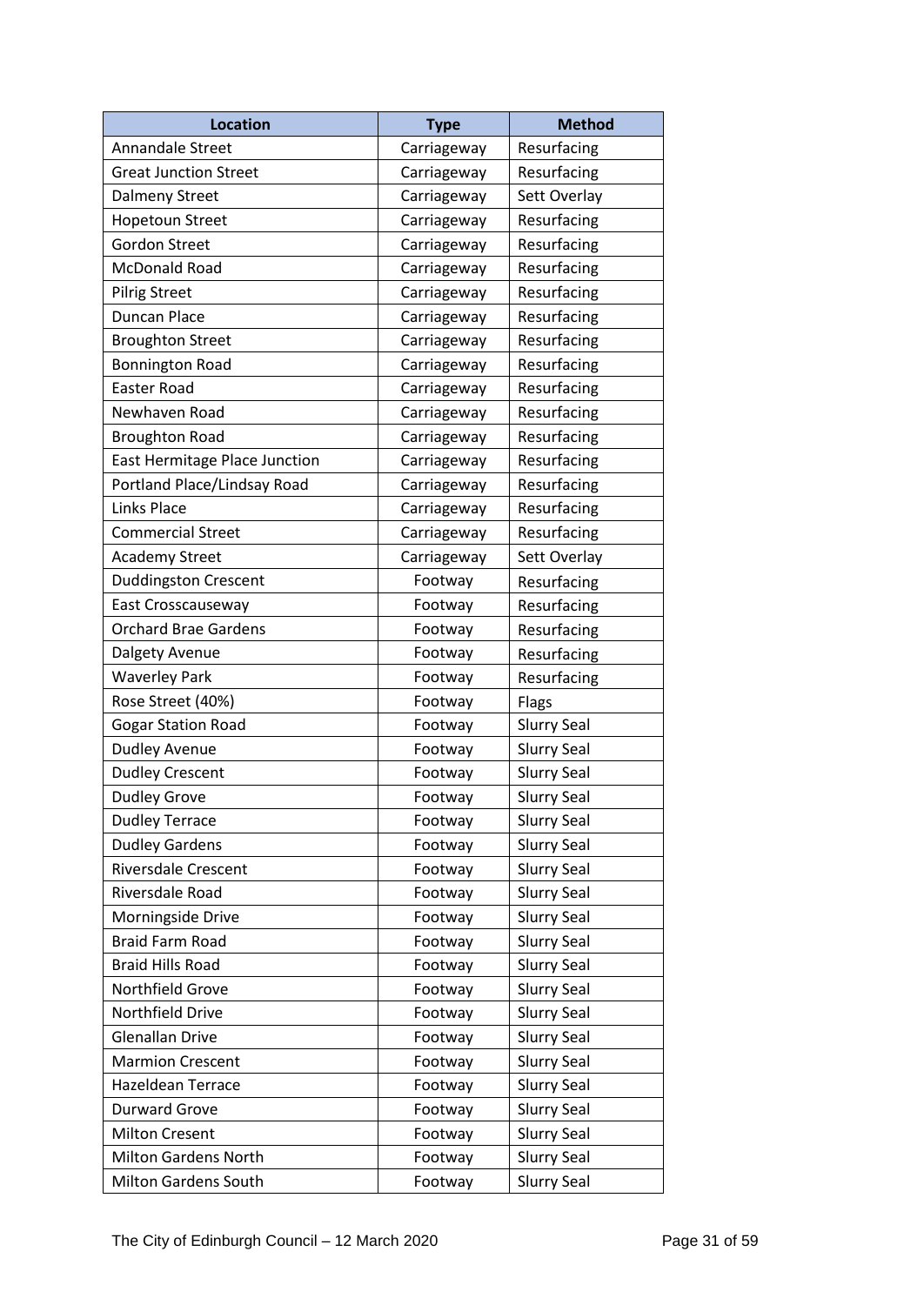| <b>Location</b>                   | <b>Type</b> | <b>Method</b>      |
|-----------------------------------|-------------|--------------------|
| Magdalene Avenue                  | Footway     | <b>Slurry Seal</b> |
| <b>Magdalene Drive</b>            | Footway     | <b>Slurry Seal</b> |
| <b>Milton Road</b>                | Footway     | <b>Slurry Seal</b> |
| <b>Craigmillar Castle Gardens</b> | Footway     | <b>Slurry Seal</b> |
| <b>Castleview Avenue</b>          | Footway     | <b>Slurry Seal</b> |
| <b>Murieston Crescent</b>         | Footway     | <b>Slurry Seal</b> |
| <b>Murieston Terrace</b>          | Footway     | <b>Slurry Seal</b> |
| <b>Murieston Place</b>            | Footway     | <b>Slurry Seal</b> |
| Murieston Road                    | Footway     | <b>Slurry Seal</b> |
| <b>Murieston Lane</b>             | Footway     | <b>Slurry Seal</b> |
| Caledonian Place                  | Footway     | <b>Slurry Seal</b> |
| Caledonian Road                   | Footway     | <b>Slurry Seal</b> |
| <b>Caledonian Crescent</b>        | Footway     | <b>Slurry Seal</b> |
| <b>Orwell Terrace</b>             | Footway     | <b>Slurry Seal</b> |
| <b>Orwell Place</b>               | Footway     | <b>Slurry Seal</b> |
| <b>Craigmount Terrace</b>         | Footway     | <b>Slurry Seal</b> |
| <b>Craigs Gardens</b>             | Footway     | <b>Slurry Seal</b> |
| Craigs Loan                       | Footway     | <b>Slurry Seal</b> |
| <b>Craigs Crescent</b>            | Footway     | <b>Slurry Seal</b> |
| <b>Craigs Avenue</b>              | Footway     | <b>Slurry Seal</b> |
| <b>Craigs Grove</b>               | Footway     | <b>Slurry Seal</b> |
| <b>Clermiston Drive</b>           | Footway     | <b>Slurry Seal</b> |
| Drum Brae Drive                   | Footway     | <b>Slurry Seal</b> |
| Parkgrove Terrace                 | Footway     | <b>Slurry Seal</b> |
| <b>Traquair Park East</b>         | Footway     | <b>Slurry Seal</b> |
| <b>Traquair Park West</b>         | Footway     | <b>Slurry Seal</b> |
| Pinkhill                          | Footway     | <b>Slurry Seal</b> |
| Sighthill Loan                    | Footway     | <b>Slurry Seal</b> |
| <b>Broomhouse Court</b>           | Footway     | <b>Slurry Seal</b> |
| Whitson Road                      | Footway     | <b>Slurry Seal</b> |
| <b>Comiston View</b>              | Footway     | <b>Slurry Seal</b> |
| <b>Comiston Grove</b>             | Footway     | <b>Slurry Seal</b> |
| <b>Comiston Springs Avenue</b>    | Footway     | <b>Slurry Seal</b> |
| Parkhead Drive                    | Footway     | <b>Slurry Seal</b> |
| Parkhead Crescent                 | Footway     | <b>Slurry Seal</b> |
| Sighthill Drive                   | Footway     | <b>Slurry Seal</b> |
| Murrayburn Approach               | Footway     | <b>Slurry Seal</b> |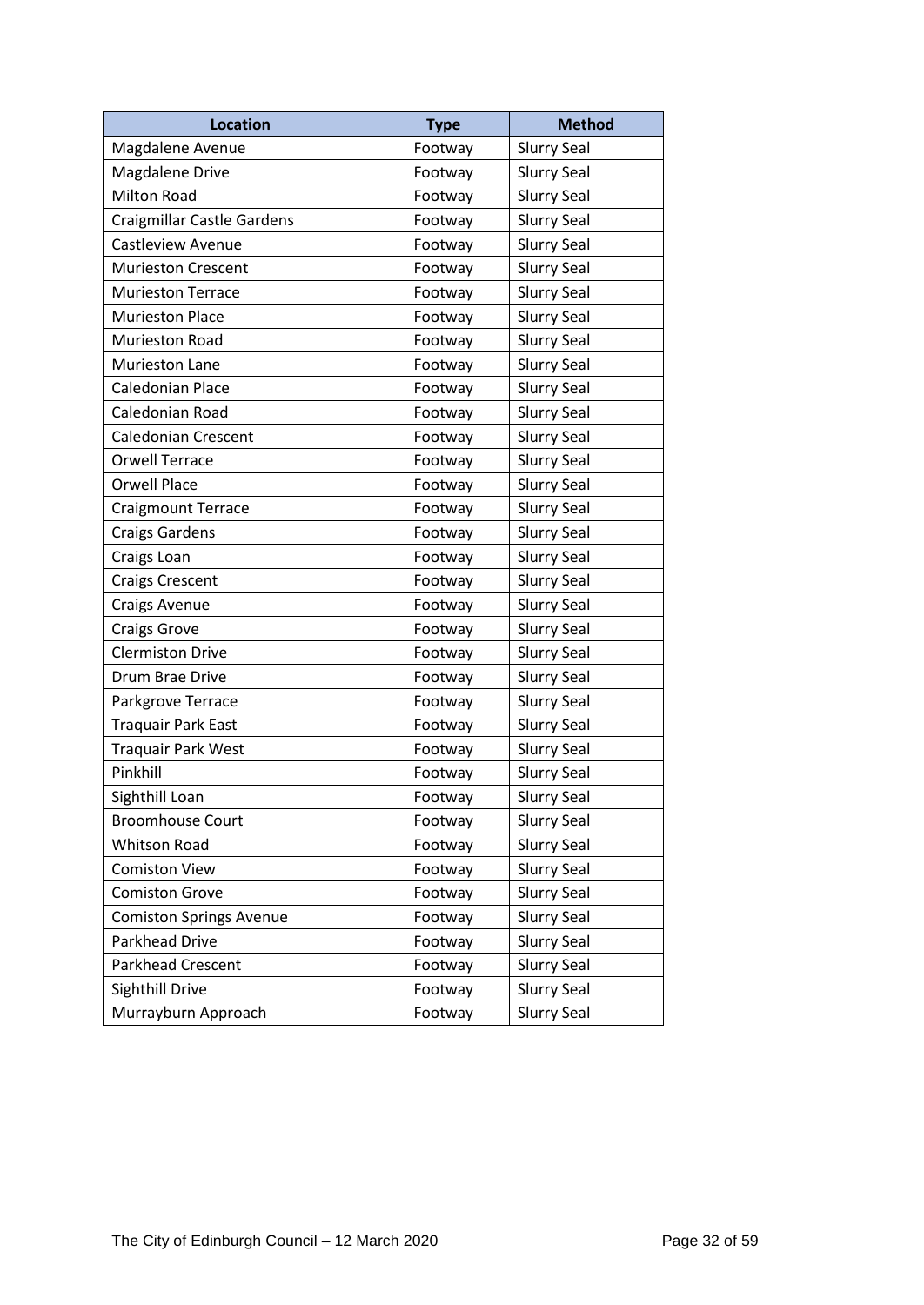**QUESTION NO 2 By Councillor Rust for answer by the Convener of the Finance and Resources Committee at a meeting of the Council on 12 March 2020**

- **Question (1)** Pentland View Close Support Unit/ Comiston Farmhouse was closed in January 2015 and "for sale" boards were subsequently put up that year. As of today's date the property remains in Council ownership. What is the status of the "current sale"?
- **Answer (1)** The property remains under offer, subject to planning permission being received for the proposed residential development. The developer decided to withdraw the initial application and has submitted revised proposals to reflect feedback from Planning Officers.
- **Question (2)** Please detail costs incurred by the Council to date since the closure and initial marketing in 2015, including:
	- (a) officer time in Estates, Planning, Housing (HRA) and other service areas;
	- (b) all legal fees;
	- (c) all estate agency/marketing fees;
	- (d) buildings insurance;
	- (e) securing the building and grounds;
	- (f) any other internal or external upkeep costs;
	- (g) third party costs met; and
	- (h) any other costs.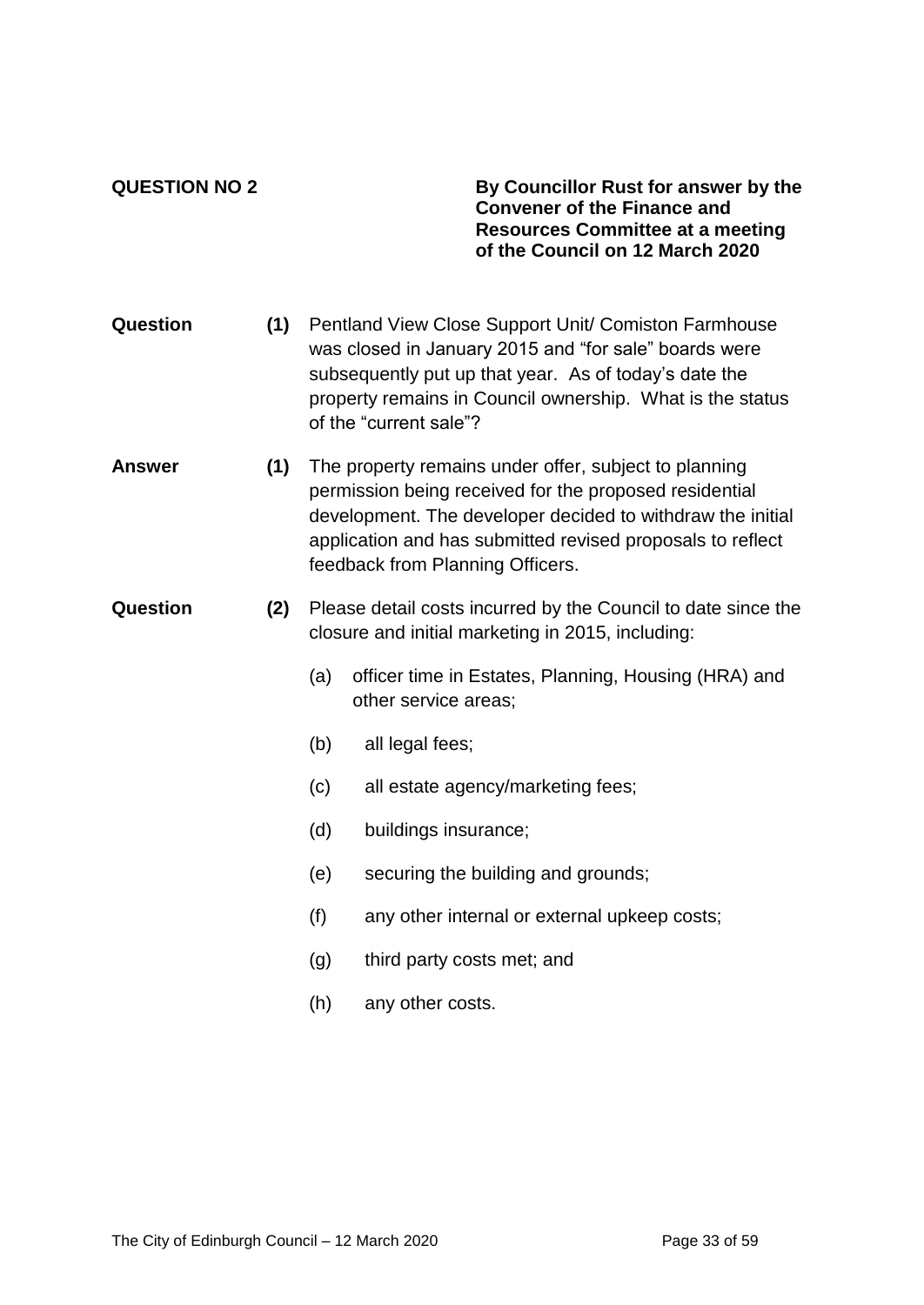| <b>Answer</b>                           | (2) | a)           | The disposal forms part of normal business for officers<br>in Estates, Planning and Housing and therefore a<br>specific time/cost allocation has not been recorded.                                                                                                                                                                                        |
|-----------------------------------------|-----|--------------|------------------------------------------------------------------------------------------------------------------------------------------------------------------------------------------------------------------------------------------------------------------------------------------------------------------------------------------------------------|
|                                         |     | b)           | This matter was largely dealt with by internal Council<br>Solicitors. External legal support in relation to a review<br>of the sale process cost £8044.00.                                                                                                                                                                                                 |
|                                         |     | $\mathsf{c}$ | Estates agency fees for disposal are £15,000 for the<br>current disposal. As the property was marketed as a<br>residential property, external agents were used to<br>ensure maximum exposure e.g. through ESPC.                                                                                                                                            |
|                                         |     | d)           | As the property is vacant, it forms part of the overall<br>Council cover on vacant buildings.                                                                                                                                                                                                                                                              |
|                                         |     | e)           | £15,700.                                                                                                                                                                                                                                                                                                                                                   |
|                                         |     | f)           | £300 (on ground maintenance).                                                                                                                                                                                                                                                                                                                              |
|                                         |     | g)           | None.                                                                                                                                                                                                                                                                                                                                                      |
|                                         |     | h)           | None.                                                                                                                                                                                                                                                                                                                                                      |
| <b>Supplementary</b><br><b>Question</b> |     |              | Thank you Lord Provost and I thank the Convener for the<br>answer. In relation to answer one and the submission of the<br>revised proposals, if that is the case could he please advise<br>when they were submitted and when they will appear on the<br>Planning Portal because as of yesterday evening residents<br>said nothing had appeared, thank you. |
| <b>Supplementary</b><br><b>Answer</b>   |     |              | Thank you Councillor Rust for the question. I'm afraid I don't<br>have that information to hand but I will be happy to provide it<br>after the meeting.                                                                                                                                                                                                    |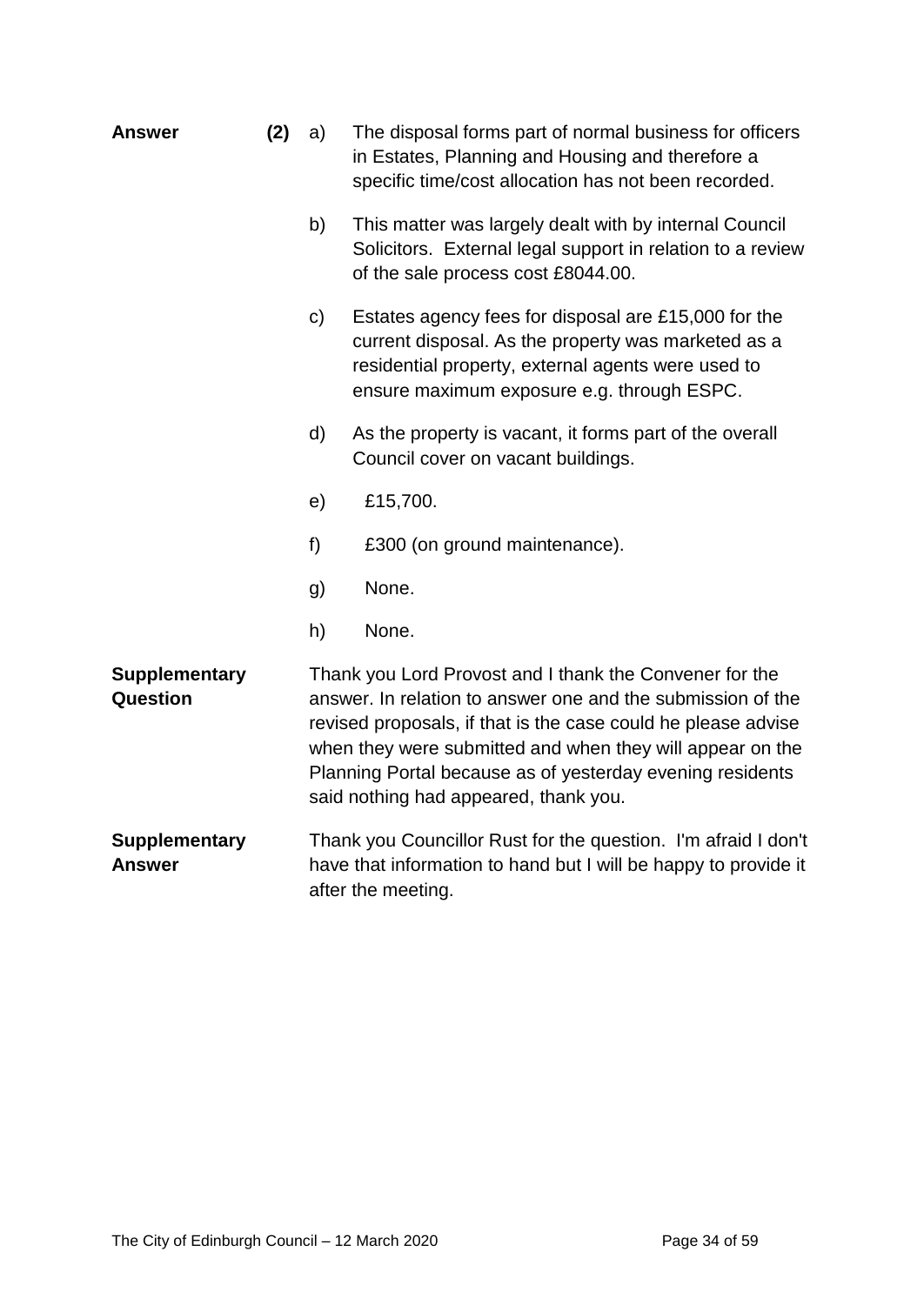#### **QUESTION NO 3 By Councillor Rust for answer by the Convener of the Transport and Environment Committee at a meeting of the Council on 12 March 2020**

| Question      | (1) | How many complaints / concerns have been received by the<br>Council in respect of the installation and operation of new<br>LED street lighting?                                                                                                                                                                                                                                                                                           |
|---------------|-----|-------------------------------------------------------------------------------------------------------------------------------------------------------------------------------------------------------------------------------------------------------------------------------------------------------------------------------------------------------------------------------------------------------------------------------------------|
| <b>Answer</b> | (1) | 206 complaints have been received.                                                                                                                                                                                                                                                                                                                                                                                                        |
| Question      | (2) | How many of these complaints/ concerns have been in<br>connection with household alarm/intruder/safety/lighting<br>systems?                                                                                                                                                                                                                                                                                                               |
| <b>Answer</b> | (2) | 43 complaints have been in relation to security alarms.                                                                                                                                                                                                                                                                                                                                                                                   |
| Question      | (3) | What checks were undertaken or experience gathered from<br>other local authorities prior to award of contract/successful<br>tendering in connection with such systems?                                                                                                                                                                                                                                                                    |
| <b>Answer</b> | (3) | The Council worked with CGI to prepare all of the required<br>tendering information. As part of the scoring of tenders, site<br>visits were made to other local authorities where similar<br>projects were nearing completion or were complete. Once a<br>preferred bidder was selected, the system was tested to<br>ensure that it work, was compatible with the Council's ICT<br>systems and provided an appropriate level of security. |
| Question      | (4) | What is the contractual position where householders have<br>experienced costs in endeavouring to rectify issues with<br>system conflict?                                                                                                                                                                                                                                                                                                  |
| <b>Answer</b> | (4) | The street lighting central management system (CMS) is<br>operating within permitted free-to-air bandwidths, and in<br>accordance with the rules of doing so. Therefore, the<br>Council and the Contractor do not consider there to be a<br>systems conflict. However, the CMS provider is currently<br>working with local alarm companies to investigate the root<br>cause of alarm events.                                              |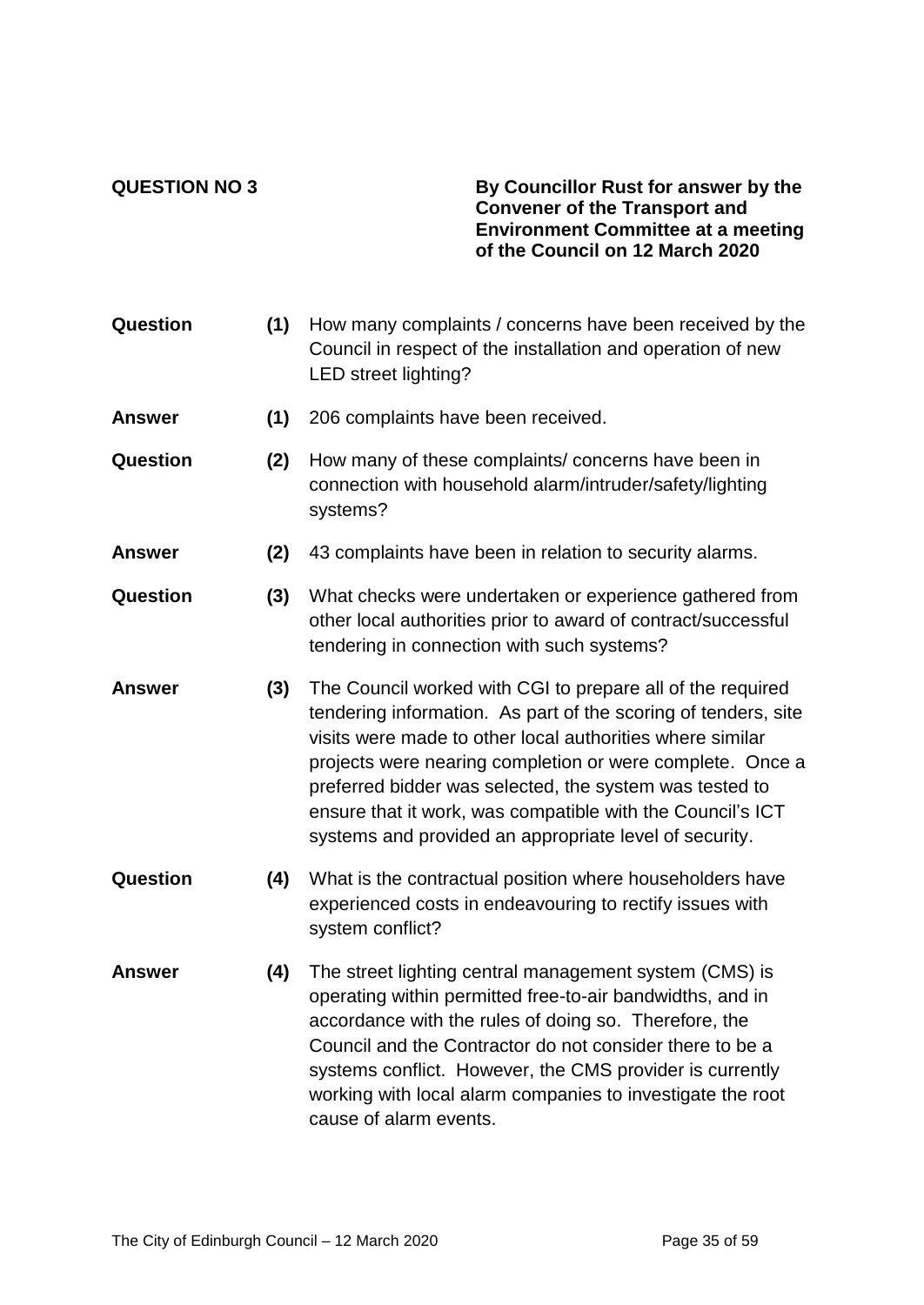| <b>Supplementary</b><br>Question      | Thank you Lord Provost and I thank the Convener for her<br>answers. In relation to answer 3, just to clarify, was<br>disruption to households specifically investigated and<br>knowledge acquired taken into account in that assessment<br>which was made? |
|---------------------------------------|------------------------------------------------------------------------------------------------------------------------------------------------------------------------------------------------------------------------------------------------------------|
| <b>Supplementary</b><br><b>Answer</b> | Thank you Councillor Rust for your supplementary. I can't<br>give you a precise answer at the moment, I will investigate it<br>and come back to you.                                                                                                       |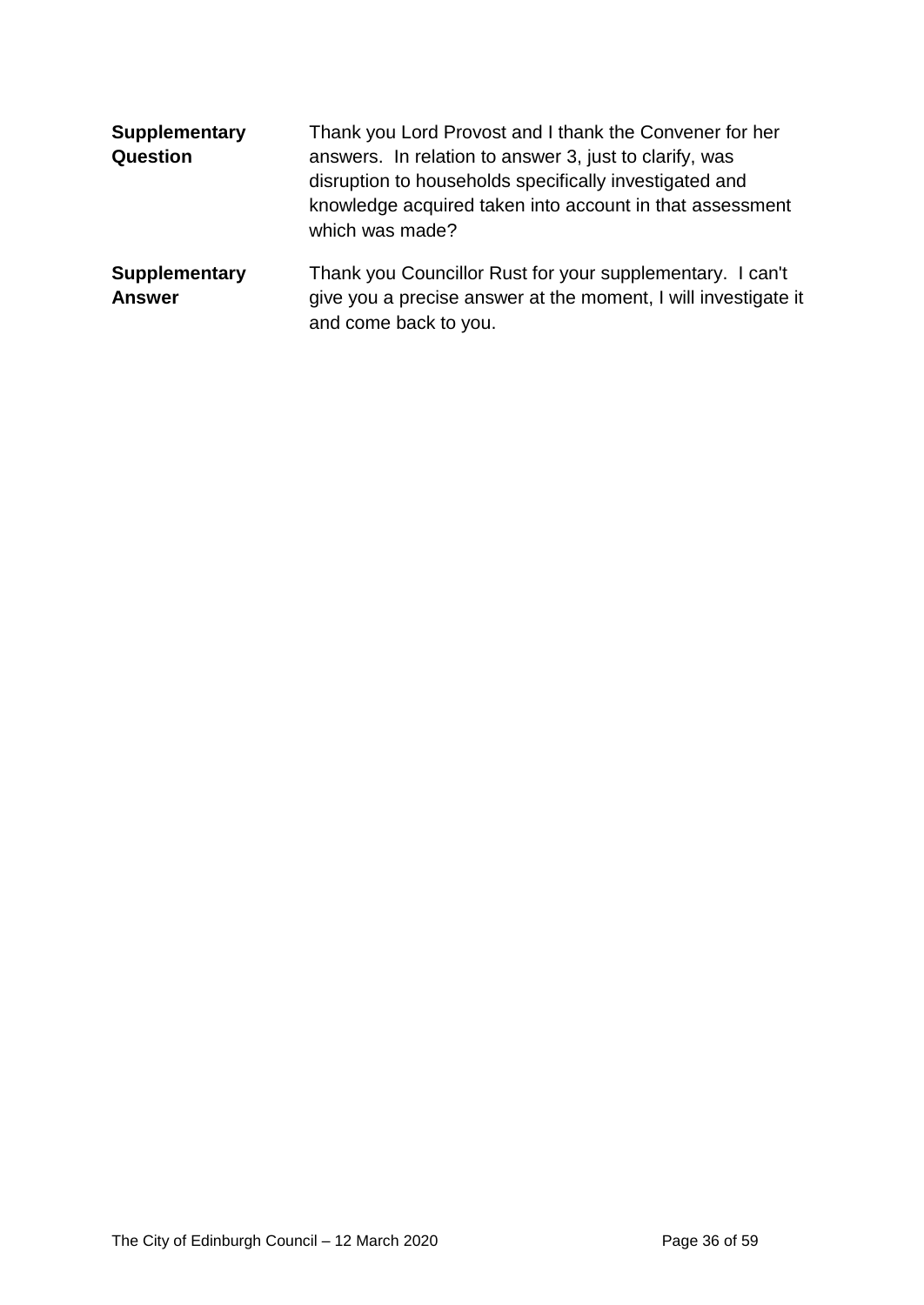| <b>QUESTION NO 4</b>             | By Councillor Jim Campbell for<br>answer by the Convener of the<br><b>Housing, Homelessness and Fair</b><br>Work Committee at a meeting of the<br><b>Council on 12 March 2020</b>                                                                                                                                                                                                                                                                                                |
|----------------------------------|----------------------------------------------------------------------------------------------------------------------------------------------------------------------------------------------------------------------------------------------------------------------------------------------------------------------------------------------------------------------------------------------------------------------------------------------------------------------------------|
| Question                         | The Convener will be aware that the previous Directors of<br>Marketing Edinburgh explicitly pointed out that Marketing<br>Edinburgh had sufficient funds to meet all obligations on<br>their resignation.                                                                                                                                                                                                                                                                        |
|                                  | Can the Convener confirm Marketing Edinburgh has<br>continuously been able to cover all its obligations, including<br>any cost associated with an orderly decision to cease<br>trading, since the previous board resigned en-masse?                                                                                                                                                                                                                                              |
| <b>Answer</b>                    | The Board of Marketing Edinburgh has undertaken a<br>comprehensive review of the financial position of Marketing<br>Edinburgh both in year and for future years. A report on this<br>was considered in private by Finance and Resources<br>Committee on 5 March 2020. The Board have developed a<br>proposition for future service delivery in 2020/21 and a<br>detailed report on this will be presented to Housing,<br>Homelessness and Fair Work Committee later in the year. |
| <b>Supplementary</b><br>Question | Thank you Lord Provost and I thank the Convener for her<br>answer. Can the Convener explain why, given that the<br>Board of Marketing Edinburgh on 31 October 2019 had a<br>cash flow statement commissioned comprising looking at<br>the cash flow position outlook invoices, paybacks, debtors<br>and recoverable                                                                                                                                                              |
| <b>Lord Provost</b>              | Excuse me Councillor Campbell, your supplementary has to<br>be in relation to the answer given by the Convener, I think<br>you're going to new ground there.                                                                                                                                                                                                                                                                                                                     |
| <b>Supplementary</b><br>Question | Okay, so can the Convener confirm if Marketing Edinburgh<br>remains financially viable?                                                                                                                                                                                                                                                                                                                                                                                          |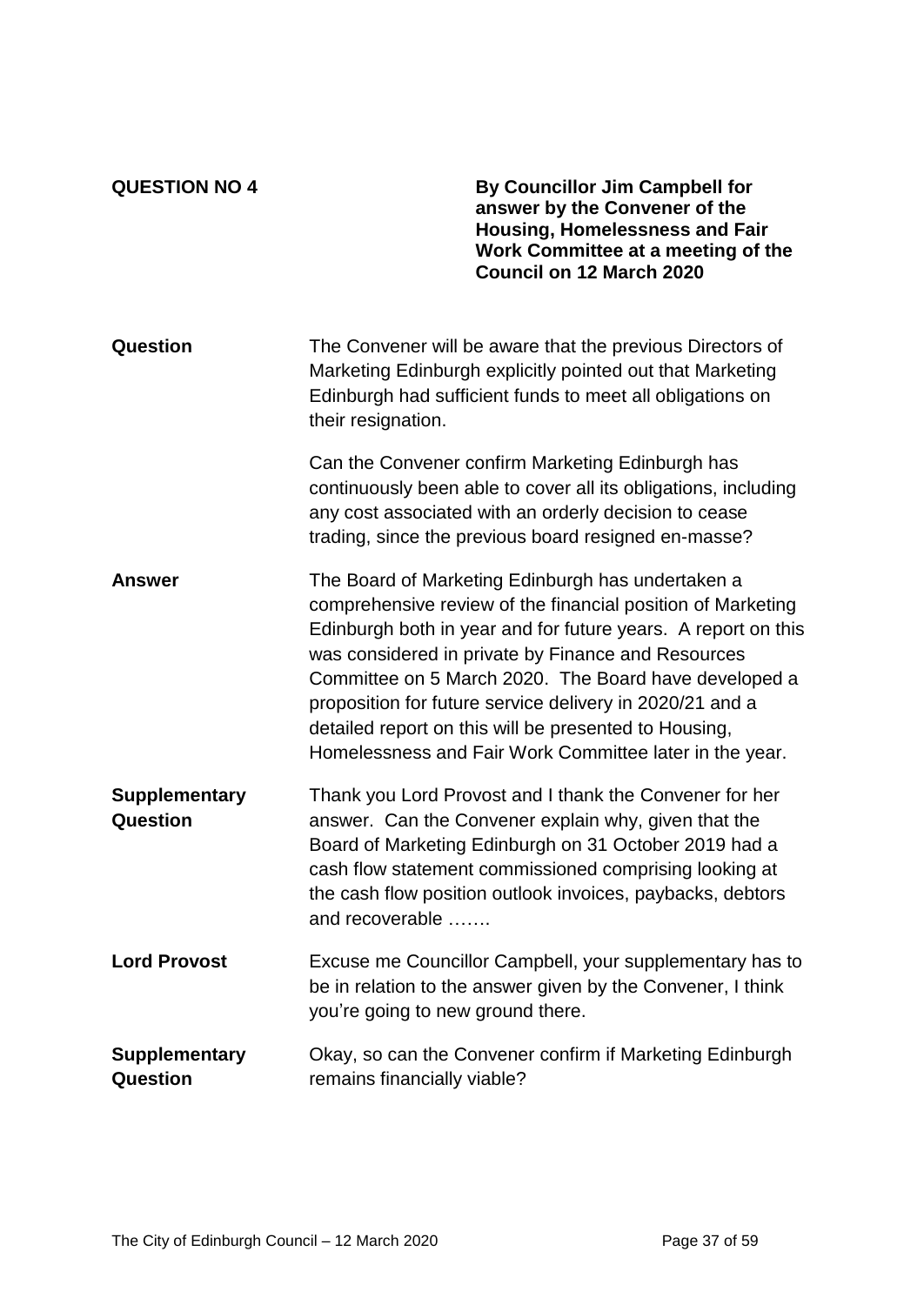| Thank you very much for your question Councillor Campbell.   |
|--------------------------------------------------------------|
| As stated in the answer, there was a report so Finance and   |
| Resources Committee last week, it was on the B agenda        |
| which is where it was appropriate to be and councillors were |
| able to ask questions. If Councillor Campbell would like     |
|                                                              |
| arranged for him. There will be a report to the Housing      |
| Homelessness and Fair Work Committee in due course and       |
| also Councillor Campbell did have the opportunity to be on   |
| the board as did any member of the Conservative Group but    |
|                                                              |
|                                                              |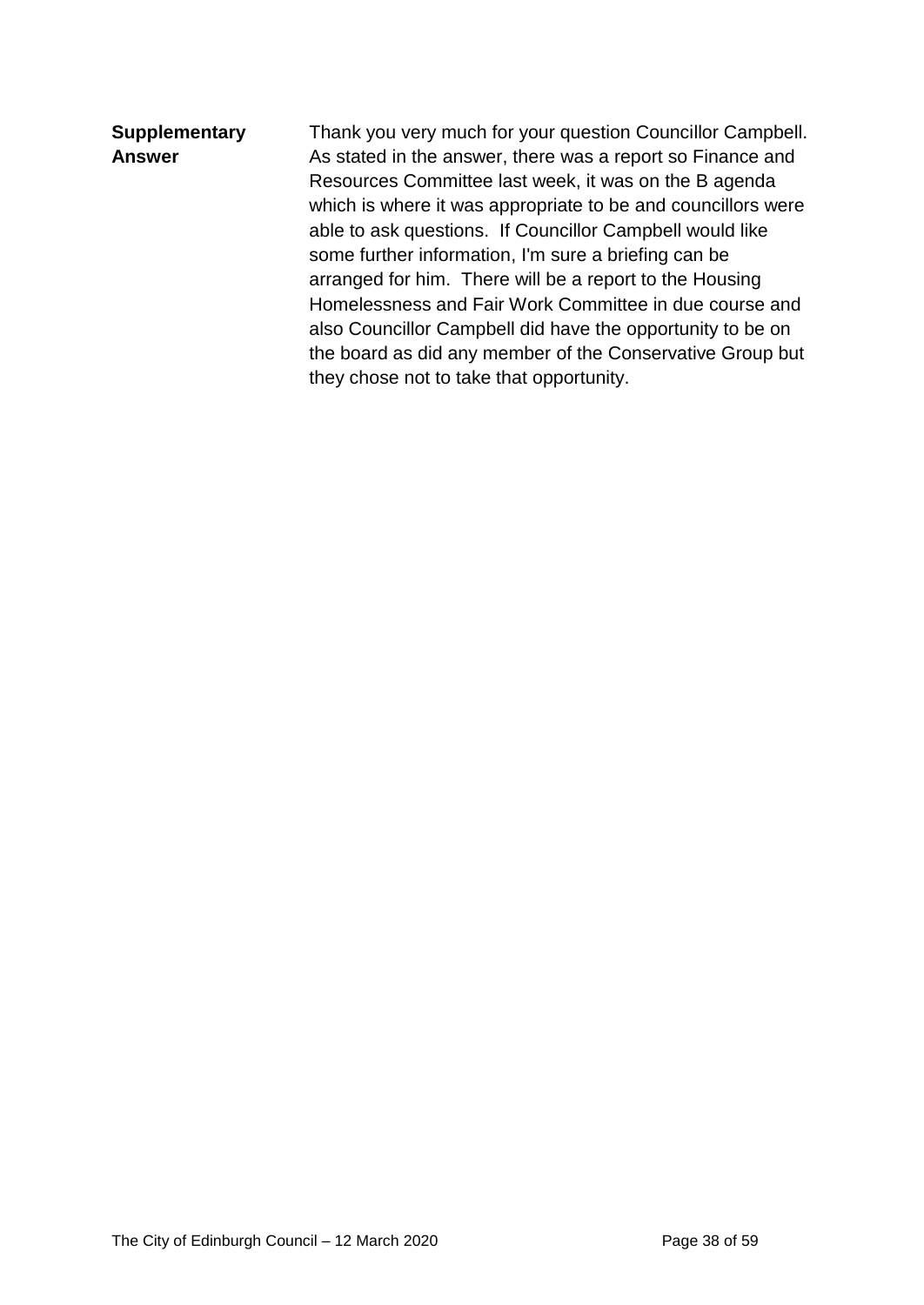**QUESTION NO 5 By Councillor Mowat for answer by the Convener of the Transport and Environment Committee at a meeting of the Council on 12 March 2020**

- **Question (1)** What is the current process followed for moving or removing a bus stop?
- **Answer (1)** Bus stops can be moved or removed for a number of reasons, including to facilitate new developments, installation of new road infrastructure or due to safety or accessibility concerns. Normally works that require a new road layout that impacts bus stop positioning will include details of this on drawings and this will be included in any associated consultation. It is also normal practise to attach information in a shelter or to a bus stop pole in advance advising of the plan to remove, the date when it is expected to happen and the location of the replacement, or nearest alternative.

Currently a Bus Stop Working Party, comprising representatives from Police Scotland, Lothian Buses, and the Council's transport team carry out, where required, site visits to consider requests for removals or relocations.

Although there is no statutory requirement to consult, if the bus stop is to be moved, the property owner/occupier adjacent to the new location will be informed. This is often objected to and if the objection cannot be removed through discussion, or alternative location agreed, a Committee report will be presented.

A proposal to pilot a new methodology for reviewing bus stop provision will be presented to Transport and Environment Committee on 20 March 2020.

**Question (2)** Could the Convener provide a table of the number of bus stops moved or removed in each ward over the past year and the rationale for this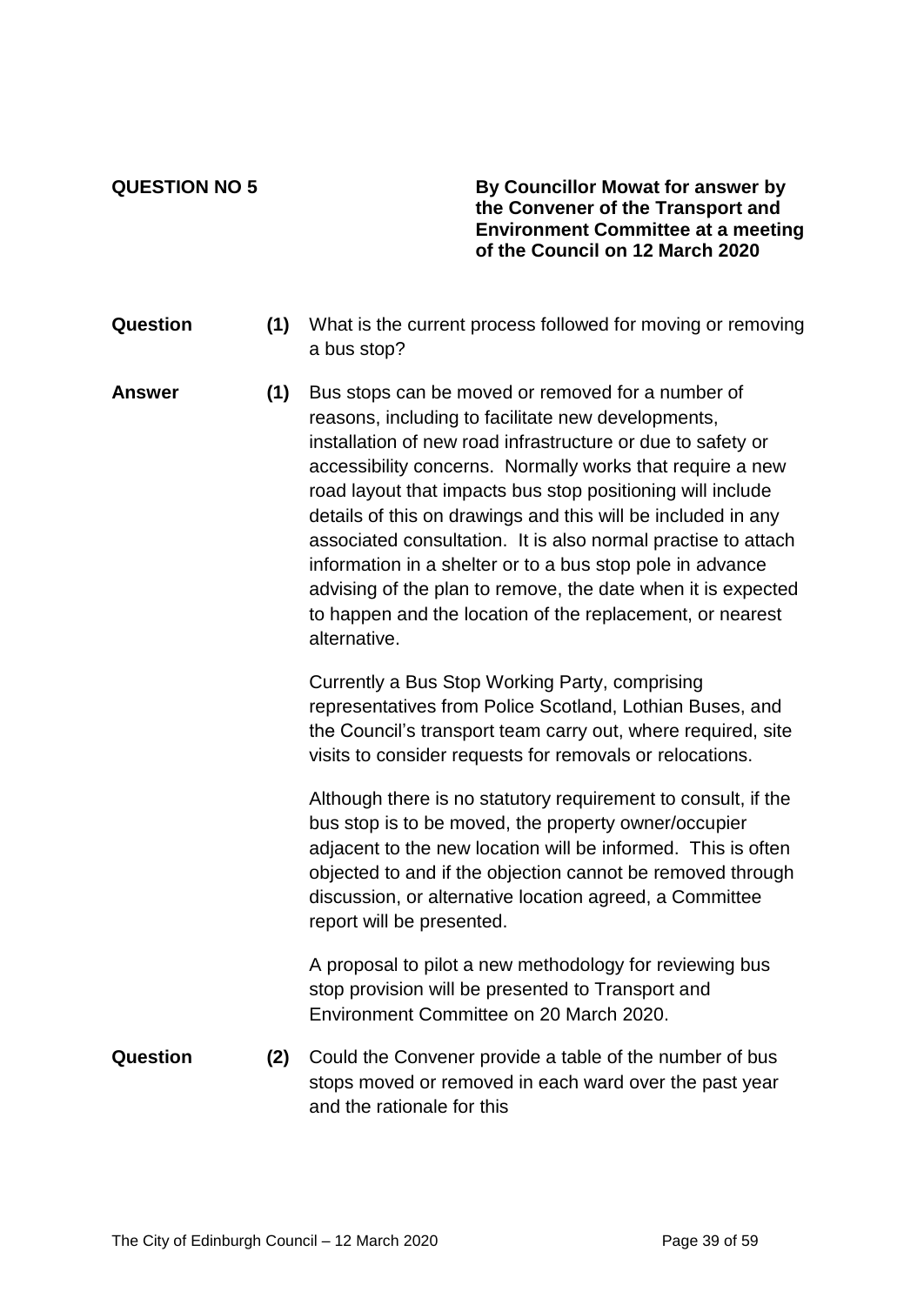**Answer (2)** The table below shows the location of bus stops which have been moved or removed over the past year, with the reason for doing so.

| <b>Stop Location/</b><br><b>Ward</b>                   | Date<br>relocated/remov<br>ed  | Reason                                                             |
|--------------------------------------------------------|--------------------------------|--------------------------------------------------------------------|
| <b>Lower Granton</b><br>Road / Forth<br>Ward           | <b>July 2019</b>               | To facilitate<br>installation of<br>Toucan crossing                |
| Bingham Avenue<br>/ Portobello &<br>Craigmillar Ward   | <b>June 2019</b>               | To improve<br>disabled access                                      |
| York Place /<br><b>City Centre Ward</b>                | June 2019 and<br>February 2020 | As a result of the<br>redesign of public<br>realm / road<br>layout |
| <b>Bankhead</b><br>Avenue / Sighthill<br>& Gorgie Ward | <b>April 2019</b>              | New road<br>infrastructure                                         |

**Supplementary Question** Thank you Lord Provost and I thank the Convener for her answer. Could she confirm that the report proposing the new methodology will be presented to the Committee on 20th March and if this is not the case, what plans are there to review what consultation is carried out when changing a bus stop.

**Supplementary Answer** Thank you for the supplementary. I can confirm that I am going to pull the report from the March 20th special Transport and Environment Committee session because I feel that there is a need for a greater degree of understanding around the consultation process. We've already put in place some expanded consultation around accessibility issues and I want to come back to Committee with a much fuller understanding of what we're actually asking of the City. It should be remembered that the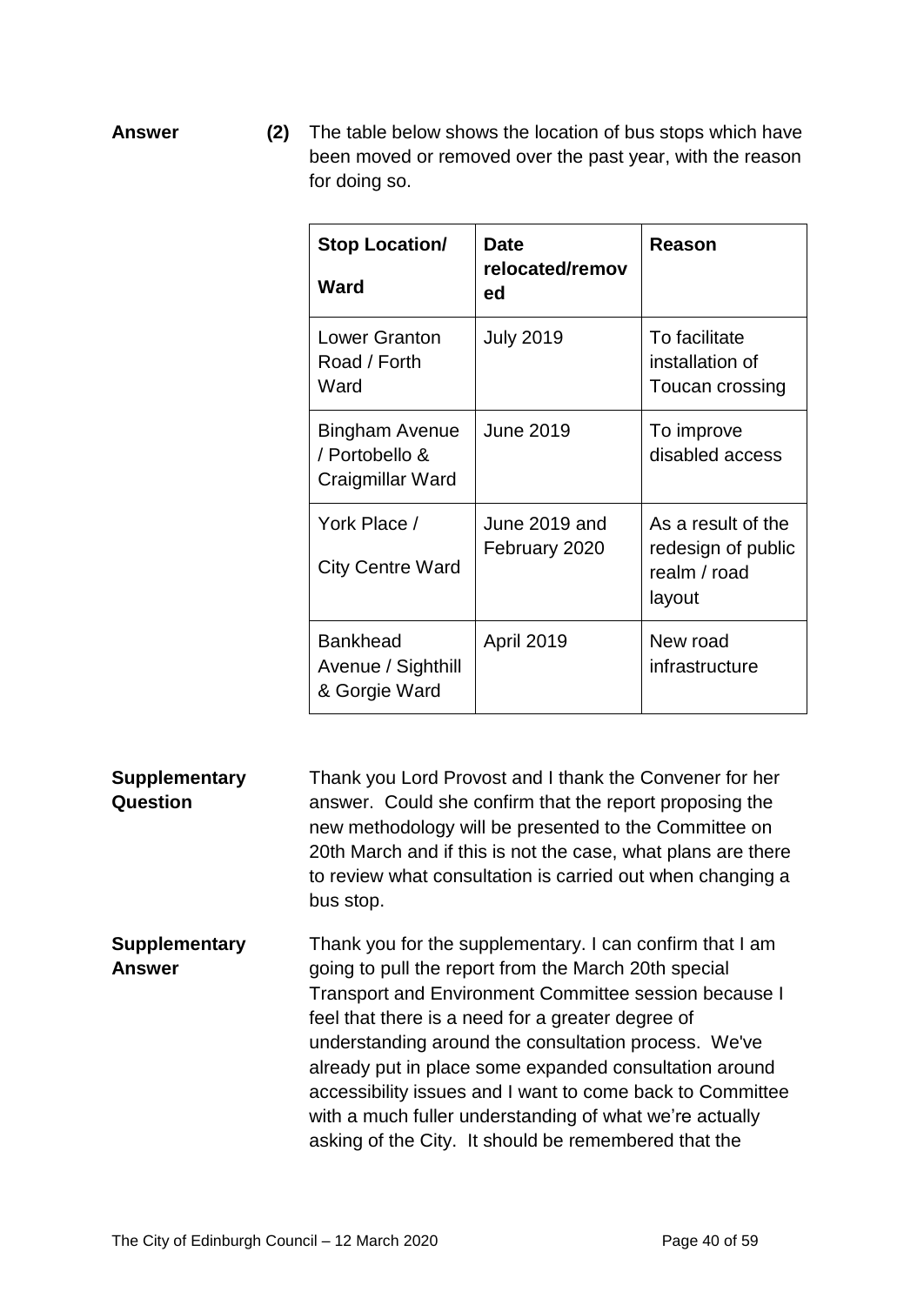proposal in that report is actually for a pilot project, an evidence gathering pilot project, I still think however that it's important we get it right at the very beginning, hence the reason for the delay and our desire to work more closely with officers to ensure that that consultation process is correct when we do bring it forward.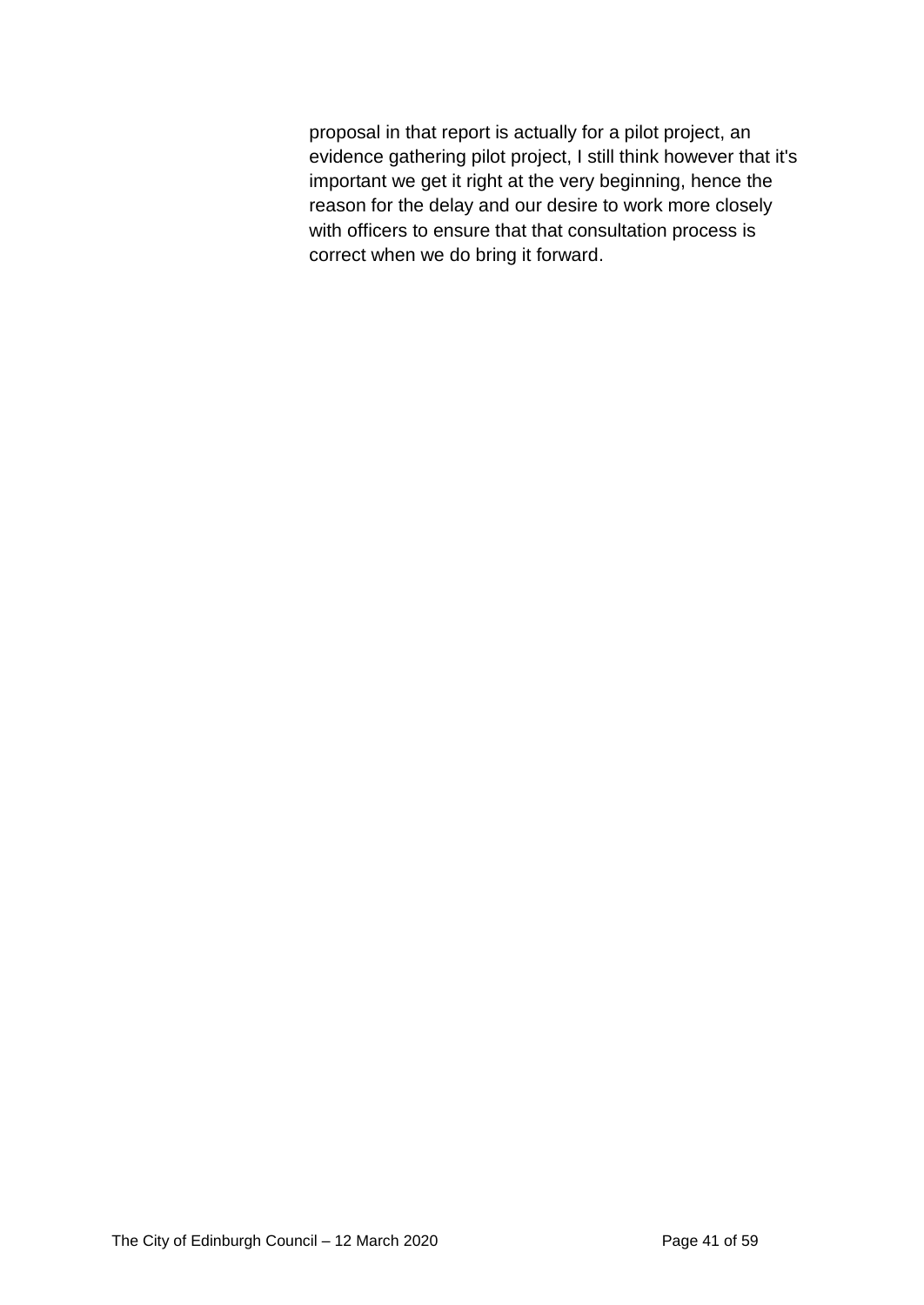**QUESTION NO 6 By Councillor Mowat for answer by the Convener of the Transport and Environment Committee at a meeting of the Council on 12 March 2020**

| Question                                                   | What monitoring is being carried out of the new road layout<br>at Picardy Place to ensure that it is performing as expected<br>and that congestion isn't being created by the new layout<br>and that traffic is not choosing to avoid it?                                                                                      |
|------------------------------------------------------------|--------------------------------------------------------------------------------------------------------------------------------------------------------------------------------------------------------------------------------------------------------------------------------------------------------------------------------|
| <b>Answer</b>                                              | As with all junctions across the city, this junction is<br>monitored on an ongoing basis from the Traffic Control<br>Centre, which is co-located in the Lothian Buses Control<br>Room at their Annandale Street depot.                                                                                                         |
|                                                            | The junction also has good coverage on the Council's Public<br>Space CCTV system and this is used to monitor traffic<br>conditions, while direct feedback on any delays to public<br>transport is received from Lothian Buses.                                                                                                 |
|                                                            | Since commissioning, adjustments have been made to<br>traffic signal timings to manage traffic flows. This has helped<br>conditions on Leith Street during the morning peak travel<br>period.                                                                                                                                  |
|                                                            | There is no specific monitoring of traffic avoiding the<br>junction. However, monitoring of traffic signals on alternative<br>routes have not shown increases in demand (which would<br>suggest significant re-routing to avoid Picardy Place is not<br>occurring).                                                            |
| <b>Supplementary</b><br><b>Question</b>                    | Thank you Lord Provost, I thank the Convener for her<br>response. Could you confirm whether there's any storage of<br>the real time data that is being captured during the<br>monitoring and whether comparison of the model junction<br>performance and actual real life performance has or will be<br>undertaken, thank you. |
| <b>Comments by</b><br><b>Councillor</b><br><b>Macinnes</b> | I have to apologise but I actually missed the second half of<br>that question because I couldn't hear it, if I could ask you to<br>repeat it please, my apologies.                                                                                                                                                             |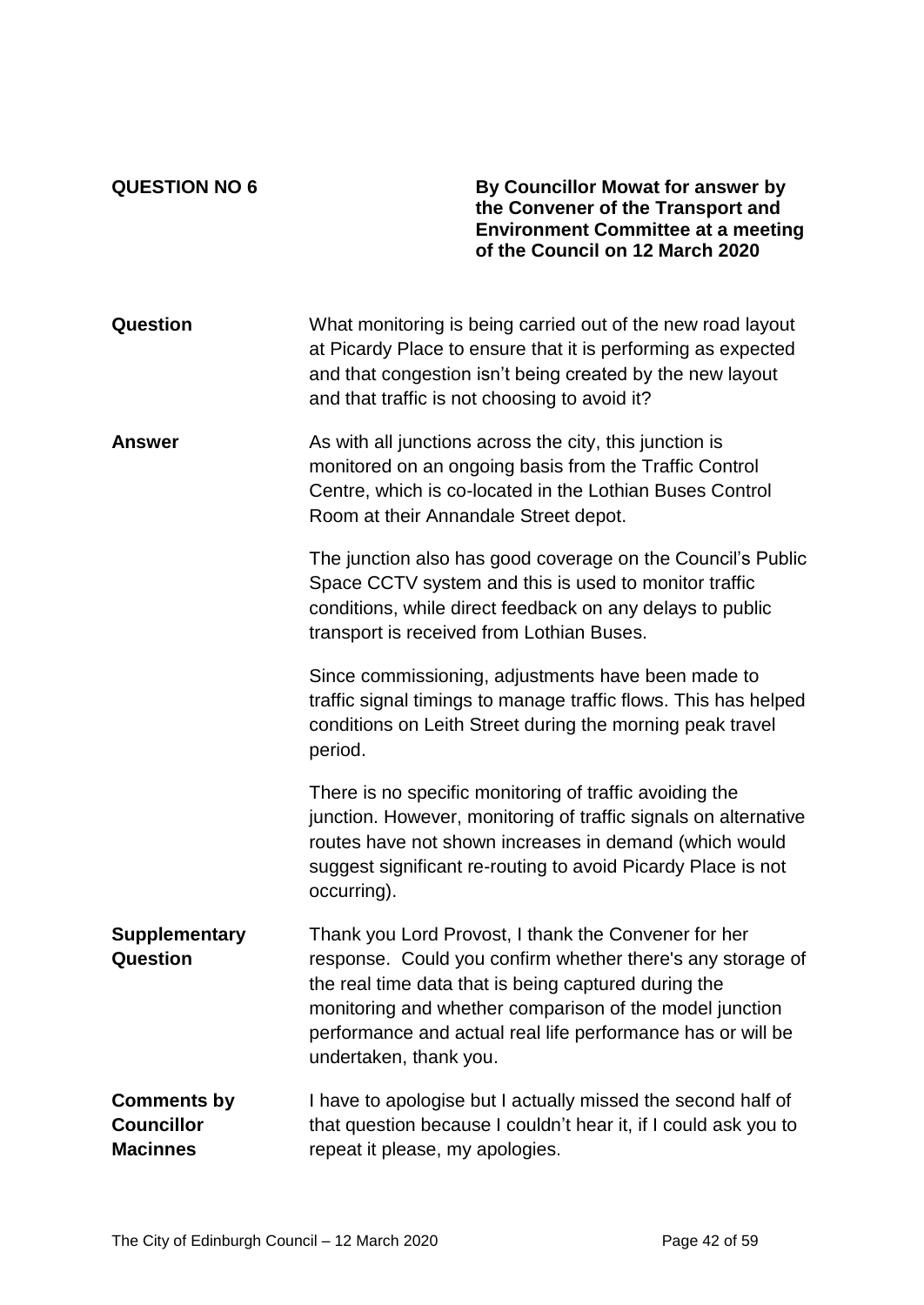| <b>Councillor</b><br><b>Mowat</b> | Can you confirm whether there's any storage of the real time<br>data that is being captured during the monitoring and<br>whether a comparison of the modelled junction performance<br>and actual real life performance has or will be undertaken? |
|-----------------------------------|---------------------------------------------------------------------------------------------------------------------------------------------------------------------------------------------------------------------------------------------------|
| <b>Supplementary</b>              | Thank you for your supplementary. I cannot confirm that                                                                                                                                                                                           |
| <b>Answer</b>                     | directly myself at this point, but I will do so, thank you.                                                                                                                                                                                       |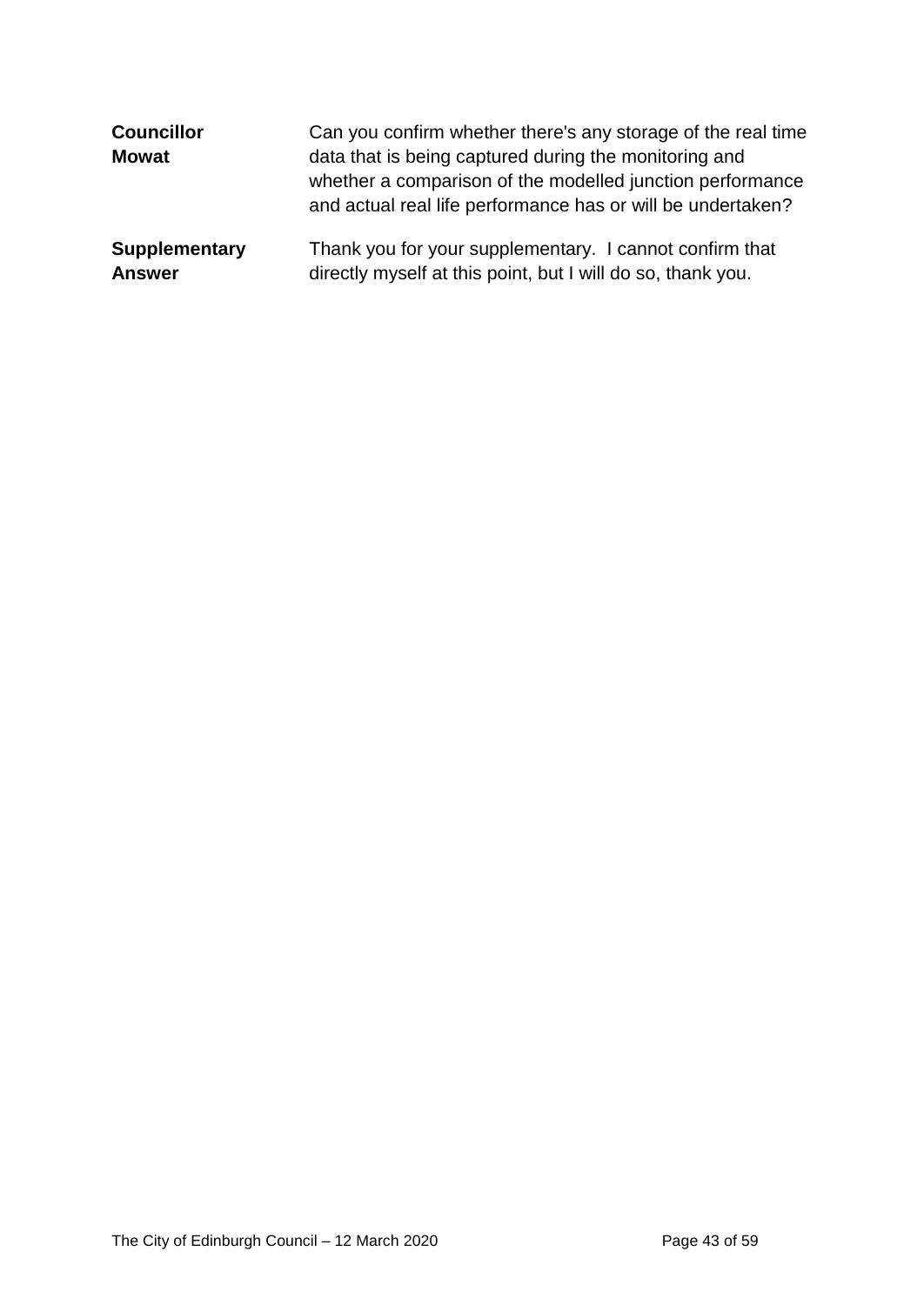#### **QUESTION NO 7 By Councillor Rust for answer by the Leader of the Council at a meeting of the Council on 12 March 2020**

**Question** What steps are taken, and by whom, to check the content of webcasts of Council and Committee meetings prior to their uploading on to the online webcast library on the council website to ensure that they are a complete and accurate record of the meeting which took place?

### **Answer Council officers are responsible for recording and uploading** video files to the online webcast library from the encoder based at the City Chambers.

The Council records over 350 hours of committee meetings per annum and to comprehensively check the accuracy of webcasts would require an officer to physically watch all 350 hours. In addition, the Council does not have the capability to make changes to video files during or after the recording process.

In order to edit or amend the content must be sent to the external provider for processing.

In a very limited number of cases videos suffer disruption when being uploaded, source files are retained on the encoder so they can be uploaded again. As a result, and with consideration of the use of staff resources and the small risk of error, the Council does not check the webcasts of its meetings.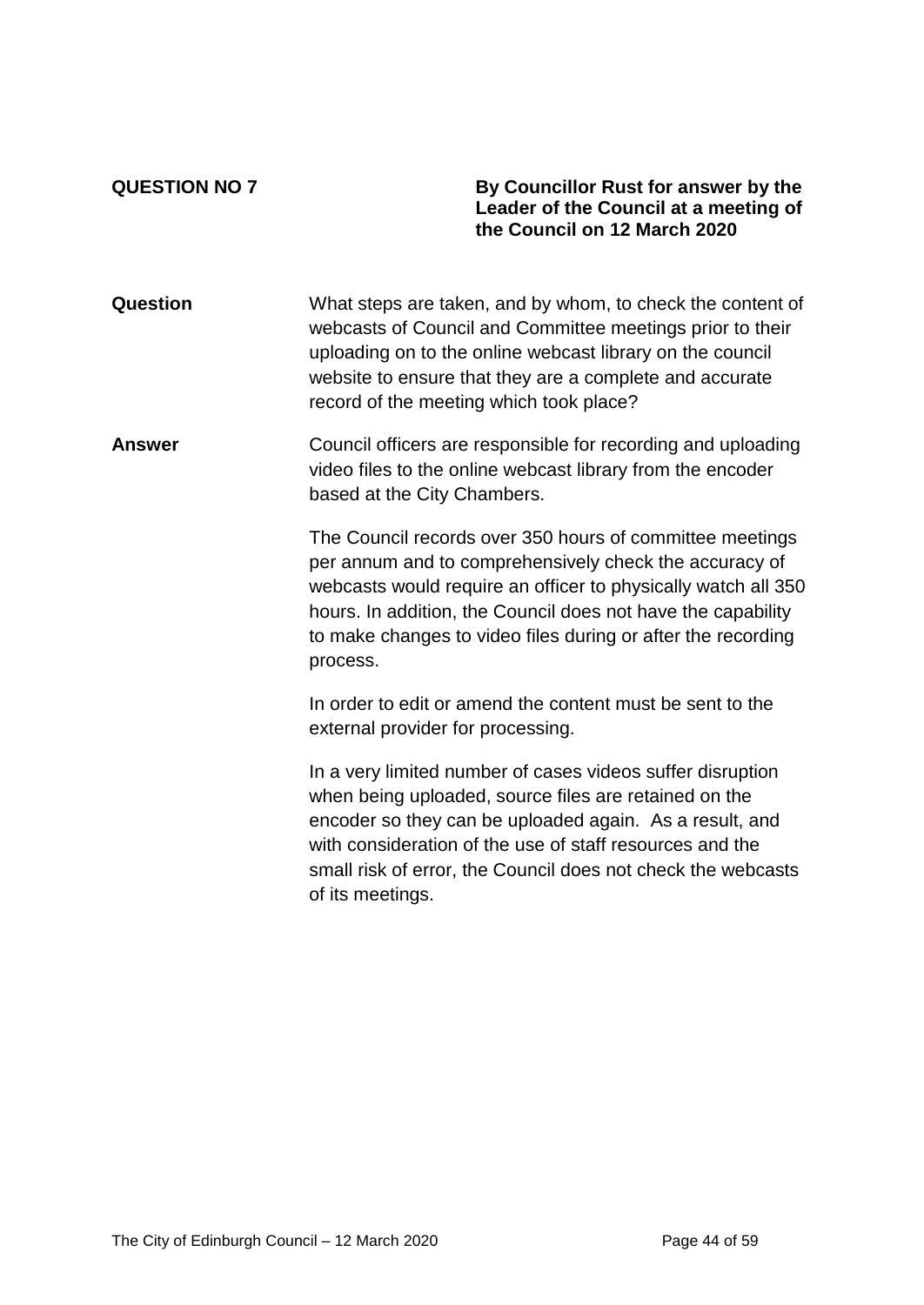| <b>QUESTION NO 8</b> | By Councillor Lang for answer by<br>the Convener of the Transport and<br><b>Environment Committee at a</b><br>meeting of the Council on 12 March<br>2020                                                                                                                   |
|----------------------|----------------------------------------------------------------------------------------------------------------------------------------------------------------------------------------------------------------------------------------------------------------------------|
|                      | In August 2018, there was an in-principle decision to install<br>a new speed table on Rosshill Terrace near Dalmeny<br>Station. This followed the deputation of the Dalmeny<br>Station Residents' Association to the Transport &<br>Environment Committee in October 2017. |
|                      | Council officials initially offered to carry out the work "in the<br>first weeks" of the 2019 school summer holidays. This was<br>then delayed until autumn 2019 and then to spring 2020.                                                                                  |
| Question             | Can the Convener of Transport and Environment provide<br>clarity on when the speed table will be installed?                                                                                                                                                                |
| Answer               | The timetable for installation of a raised table near the<br>Dalmeny Station as an addition to the existing traffic<br>calming features is provided below.                                                                                                                 |

Project update:

| <b>Phase</b>                 | <b>Update Nov 19</b> | <b>Update March 20</b>              |
|------------------------------|----------------------|-------------------------------------|
| Detailed design              | January 2020         | March 2020                          |
| Tender/Works<br>package      | February 2020        | April 2020                          |
| Road Closure<br>Notification | TBA                  | Mid April 2020 (3<br>Months notice) |
| Installation                 | Spring 2020          | Summer 2020                         |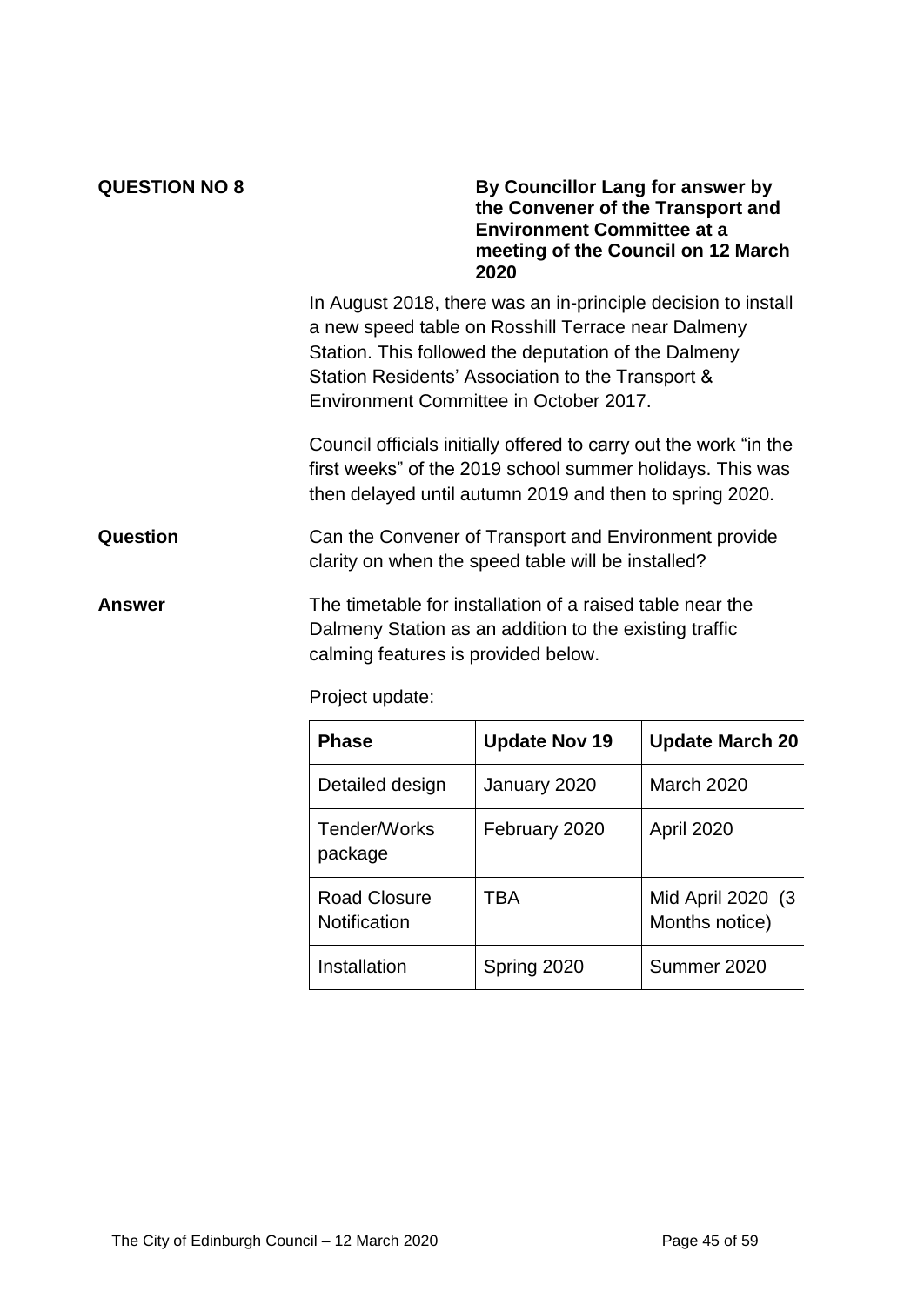| <b>Supplementary</b><br>Question      | Thank you very much and thank you to the Convener for<br>the answer, this is information that some of us have been<br>chasing for some time so it's good to get clarity on the<br>timetable going forward. I am conscious that the initial<br>promise to the community here was that the speed table<br>would be put in place in the first few weeks of the 2019<br>school summer holidays, has the Convener been given<br>any explanation on that basis as to why the detailed design<br>work is only happening now?                                                                                                                                                                                                                                                                                                                                                                                                                               |
|---------------------------------------|-----------------------------------------------------------------------------------------------------------------------------------------------------------------------------------------------------------------------------------------------------------------------------------------------------------------------------------------------------------------------------------------------------------------------------------------------------------------------------------------------------------------------------------------------------------------------------------------------------------------------------------------------------------------------------------------------------------------------------------------------------------------------------------------------------------------------------------------------------------------------------------------------------------------------------------------------------|
| <b>Supplementary</b><br><b>Answer</b> | Thank you for your supplementary. My apologies I was<br>distracted by something at that particular point when I rose<br>to answer your question. I don't have a specific reason for<br>you at the moment but again I'll bring it back to you when I<br>can. I would note however, that while I recognise the fact<br>that you are saying that you have had difficulty in getting<br>the answers on that particular question from officers, this is<br>a highly specific ward issue related here and I would have<br>suggested that perhaps you could have come directly to<br>me before bringing it to full Council in order for me to try<br>and effect that answer for you, I think that would have<br>been quite helpful and indeed my door remains open to<br>anybody who has any ward specific issues that they're not<br>finding it easy to resolve, I'm more than happy to help with<br>them before they turn up at full Council, thank you. |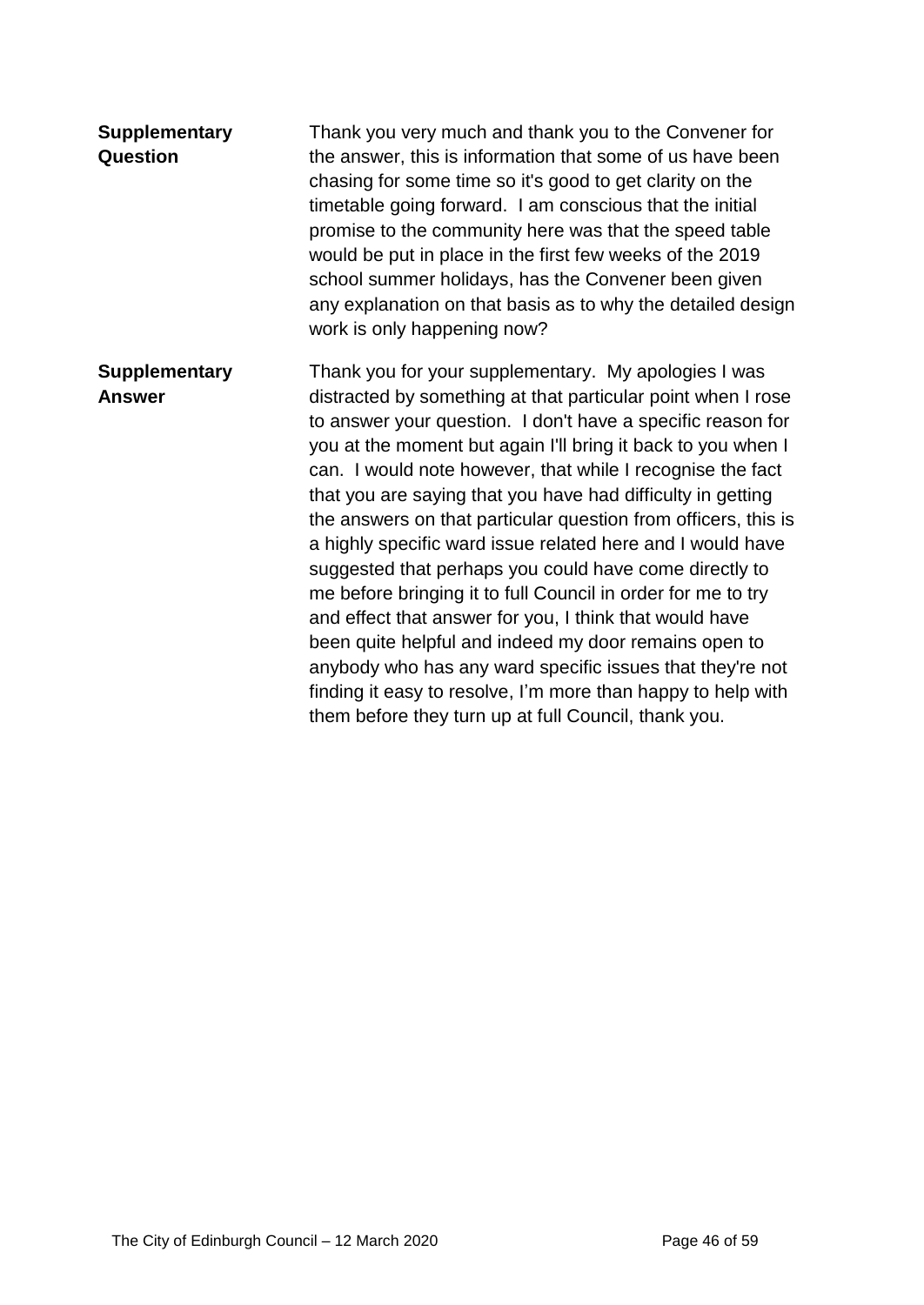| <b>QUESTION NO 9</b>                            | By Councillor Lang for answer by the<br><b>Convener of the Transport and</b><br><b>Environment Committee at a meeting</b><br>of the Council on 12 March 2020                                                                                                                                                                                                                                                                                      |                                      |  |  |  |  |  |  |
|-------------------------------------------------|---------------------------------------------------------------------------------------------------------------------------------------------------------------------------------------------------------------------------------------------------------------------------------------------------------------------------------------------------------------------------------------------------------------------------------------------------|--------------------------------------|--|--|--|--|--|--|
|                                                 | In May 2019, the then Almond Neighbourhood Partnership<br>agree to allocate NEP funding from 2018/19 and 2019/20 for<br>a new pedestrian crossing on Bo'ness Road in Queensferry.                                                                                                                                                                                                                                                                 |                                      |  |  |  |  |  |  |
| Question                                        | Can the Convener of Transport and Environment clarify<br>when the new crossing will be installed?                                                                                                                                                                                                                                                                                                                                                 |                                      |  |  |  |  |  |  |
| Answer                                          | The timetable for installation is provided below. The<br>installation has been timed to coincide with the summer<br>school holidays:                                                                                                                                                                                                                                                                                                              |                                      |  |  |  |  |  |  |
|                                                 | <b>Phase</b>                                                                                                                                                                                                                                                                                                                                                                                                                                      | <b>Update March 2020</b>             |  |  |  |  |  |  |
|                                                 | Detailed design completion                                                                                                                                                                                                                                                                                                                                                                                                                        | April 2020                           |  |  |  |  |  |  |
|                                                 | Tender/Works package                                                                                                                                                                                                                                                                                                                                                                                                                              | May 2020                             |  |  |  |  |  |  |
|                                                 | Installation                                                                                                                                                                                                                                                                                                                                                                                                                                      | <b>Summer School Holiday</b><br>2020 |  |  |  |  |  |  |
| <b>Comments by</b><br><b>Councillor</b><br>Lang | Thank you again for the information that's been provided.<br>The power of the Council question Lord Provost is of course<br>that you get an answer within just a few days of tabling it, I<br>have no supplementary, thank you.                                                                                                                                                                                                                   |                                      |  |  |  |  |  |  |
| <b>Comment by</b><br>the Lord<br><b>Provost</b> | Whilst I accept that point Councillor Lang, I think the point<br>the Convener was making was that the best use of officer<br>time might be to go to the Convener first and if you don't get<br>a suitable answer then I would agree, full Council, but I<br>would encourage all members to use Conveners and Vice-<br>Conveners to try and assist in Ward issues because the<br>offer is there from all Conveners and Vice Conveners to do<br>SO. |                                      |  |  |  |  |  |  |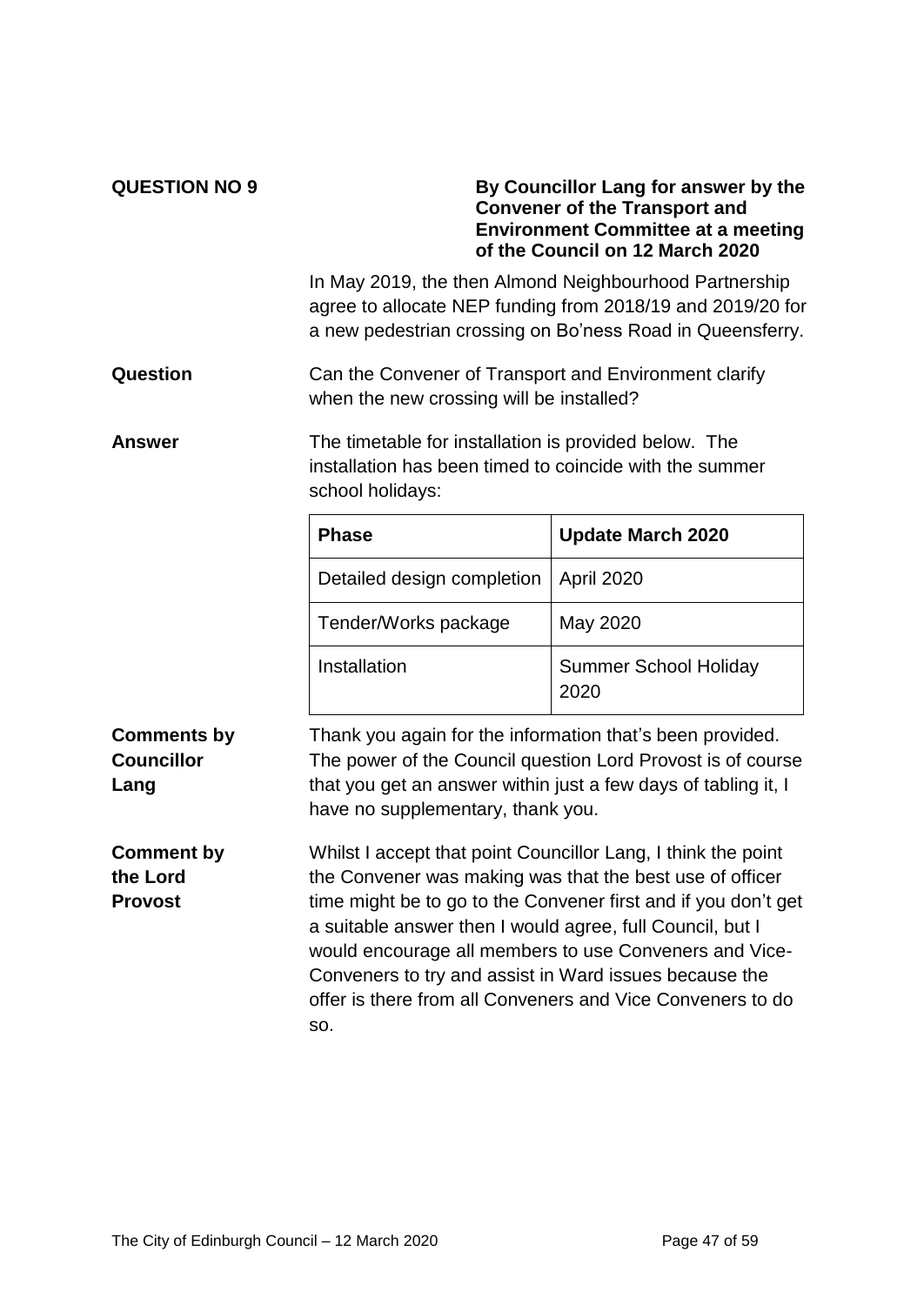#### **QUESTION NO 10 By Councillor Whyte for answer by the Convener of the Housing, Homelessness and Fair Work Committee at a meeting of the Council on 12 March 2020**

Social and Affordable Homes Project - 1 Linksview House, 26 Tolbooth Wynd and associated areas at Kirkgate, Giles Street and Coatfield Lane, Leith

- **Question (1)** Can the Convener explain, given coalition Commitment 1 to "Deliver a programme to build at least 10,000 social and affordable homes over the next 5 years" why the above project has stalled with a number of Council properties lying empty for a number of years?
- **Answer (1)** In January 2016 the Health, Social Care and Housing Committee approved demolition and commencement of the rehousing process for 21 homes which would allow new homes to be delivered as the "Coatfield Lane" project. The rehousing process included buying back of five privately owned homes. A Business Bulletin update to Housing & Economy Committee in November 2017 advised that "subject to conclusion of all buy backs and the required statutory consents and approvals, this project should commence on site in 2019".

Buyback of homes has taken longer than originally anticipated with the final purchase concluded in summer 2019. Following a procurement process, a company has been awarded the contract for the demolition of empty flats with works expected to commence on site in early Spring.

Archaeological investigation will take place after the demolition is complete and, as the findings may have an impact on the final design and layout of the new development, the Housing Service via their agent has requested that the Planning application be placed on hold. Local members received an updated briefing on the project in February and we will be engaging with local residents throughout the next stages of the regeneration.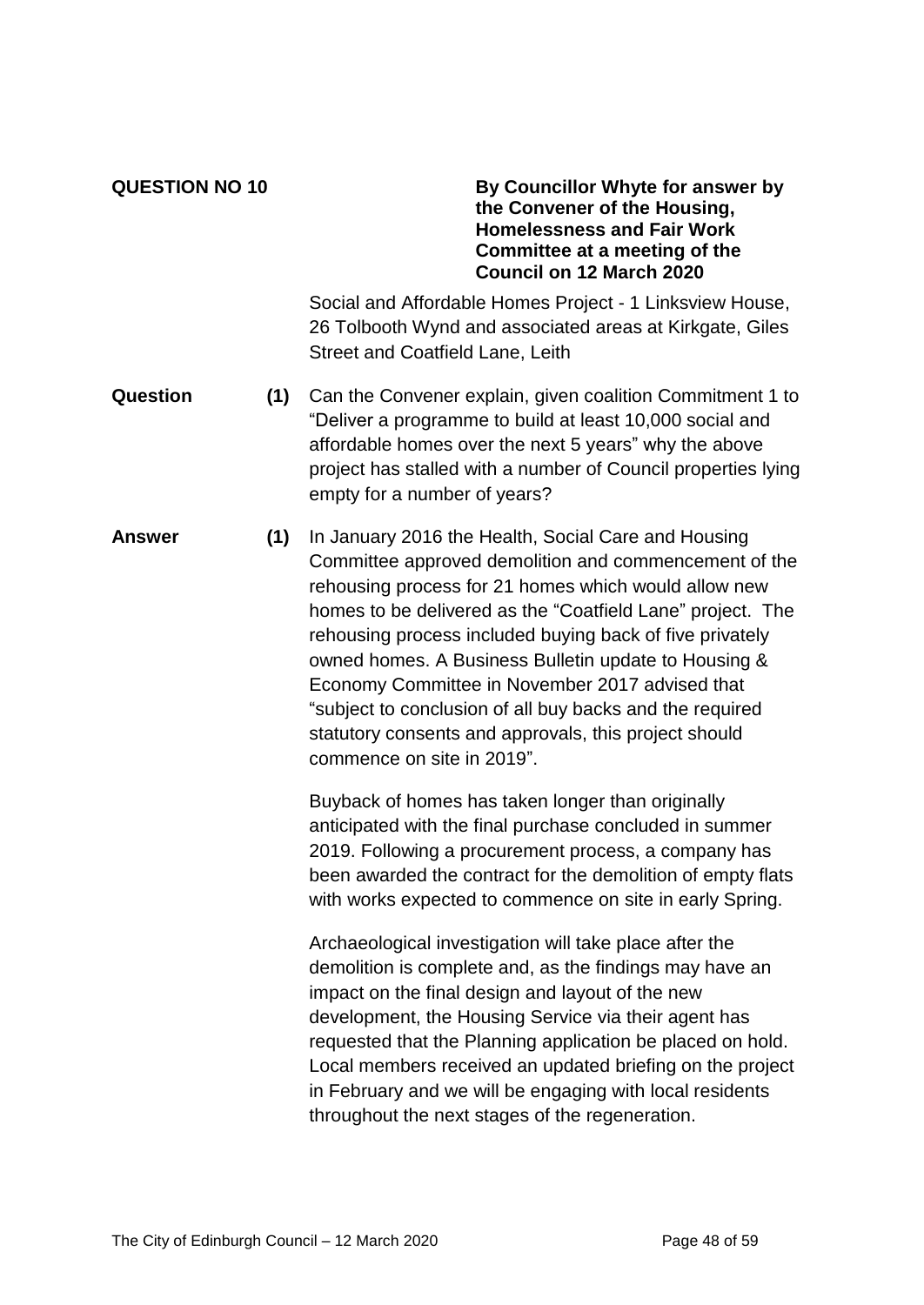| <b>Question</b> | (2) | What impact does this failure to deliver by the Council on a<br>site in its ownership and control have on the Commitment<br>and on the Council's ability to provide tenancies to reduce<br>homelessness through a Housing First approach or other<br>means?                                                                                                                                                                                                                                                                                                                                                                                                                                                                                                                                                                                                        |  |  |  |  |
|-----------------|-----|--------------------------------------------------------------------------------------------------------------------------------------------------------------------------------------------------------------------------------------------------------------------------------------------------------------------------------------------------------------------------------------------------------------------------------------------------------------------------------------------------------------------------------------------------------------------------------------------------------------------------------------------------------------------------------------------------------------------------------------------------------------------------------------------------------------------------------------------------------------------|--|--|--|--|
|                 |     | The following information may assist the Convener in<br>assessing progress to date on this matter:                                                                                                                                                                                                                                                                                                                                                                                                                                                                                                                                                                                                                                                                                                                                                                 |  |  |  |  |
|                 |     | A project team was formed to consider the options<br>$\bullet$<br>for the area and undertake consultation in 2014;<br>Twelve of the Council owned properties have<br>$\bullet$<br>been empty since at least late 2015;<br>Approval to redevelop and end tenancies and<br>٠<br>garage leases was agreed at her Committee's<br>predecessor Committee in January 2016;<br>The business bulletin to Committee on 2<br>$\bullet$<br>November 2017 expected commencement on site<br>in 2019:<br>A planning application was lodged by the<br>$\bullet$<br>Council's agents on 28 September 2018 with an<br>expected determination date of 27 November<br>2018 but this remains outstanding seventeen<br>months later;<br>The properties remain empty, are deteriorating<br>and rather than improving the area leave it<br>blighted with what resembles an abandoned site. |  |  |  |  |
| <b>Answer</b>   | (2) | The status of the Coatfield Lane project (32 new homes) is<br>not impacting on the overall pace and delivery of the Council<br>led affordable housing programme. The Council currently<br>has 700 new affordable homes under construction as part of<br>mixed tenure developments with over 2,000 affordable<br>homes in design and development.                                                                                                                                                                                                                                                                                                                                                                                                                                                                                                                   |  |  |  |  |
|                 |     | The Council is on track to approve 10,000 new affordable<br>homes through it's own housing building programme, RSLs<br>and developers, with 1900 homes complete or currently<br>under construction. It is anticipated that more than 1,700<br>new affordable homes will be approved for site start by the<br>end of the current financial year. This is the highest number<br>of affordable homes ever approved for site start in                                                                                                                                                                                                                                                                                                                                                                                                                                  |  |  |  |  |

Edinburgh.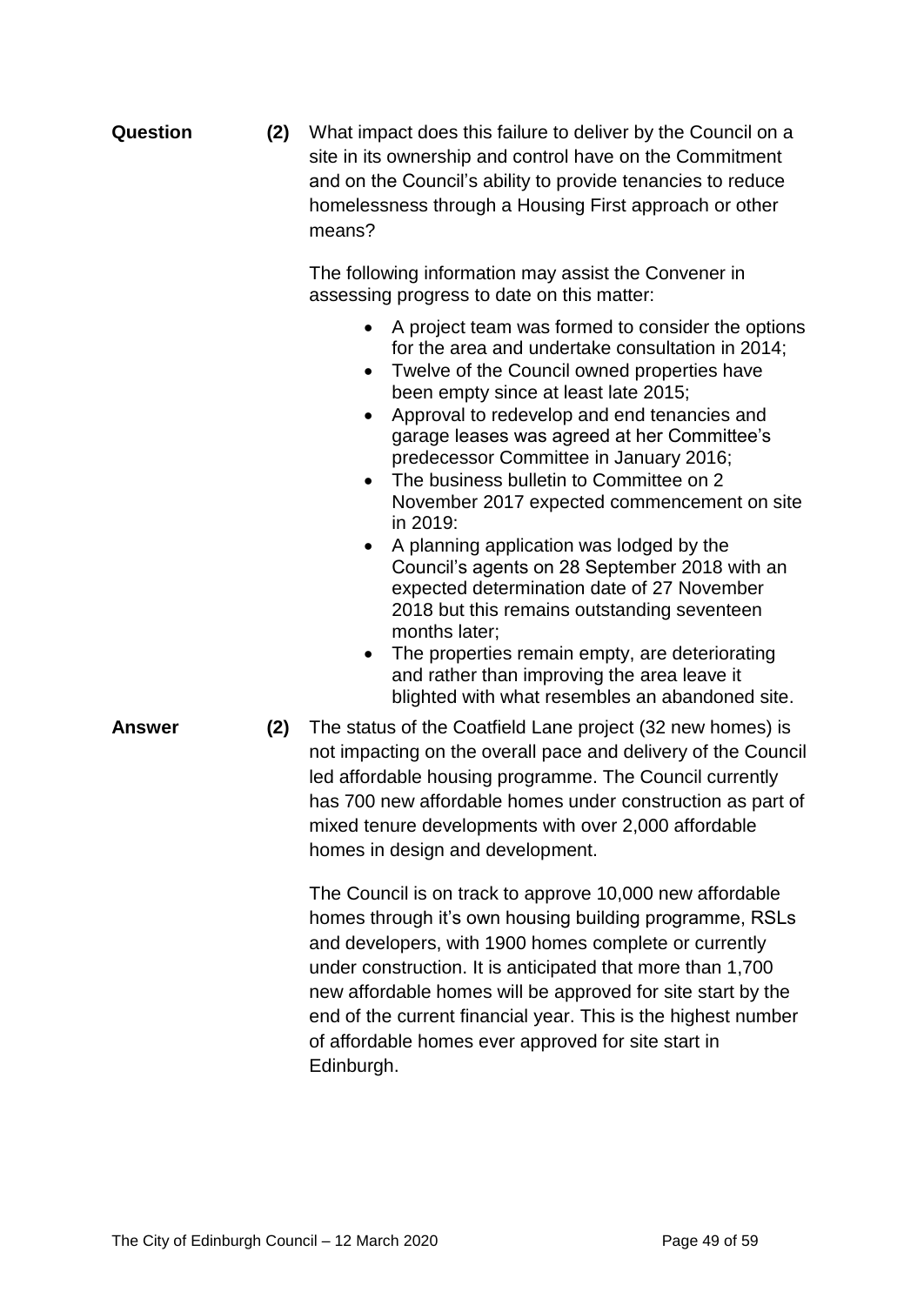The status of the Coatfield Lane project is not impacting on the delivery of the Council's homeless strategy. Around 70% of available Council homes are let to homeless households as permanent housing (the highest of any local authority). The Council has also increased the provision of temporary accommodation. As of 4 February 2020, forty new Housing First tenancies have been created, with a further fifty-one service users identified and receiving support to access housing. Work is ongoing with RSLs and support providers to meet the 275 tenancies target by 31 March 2021. **Supplementary Question** Thank you Lord Provost. The rather blasé answers from the Convener seem to show little care for the people living around the area of Coatfield Lane given that we're talking about process of development here that started some six years ago and remains without planning permission or a shovel in the ground. So can the Convener perhaps tell us Lord Provost ,why she is in denial that this impacts on homelessness and her targets when many of the sites and a plan to meet her targets are small sites like this one, and the failure to deliver in six years on 32 homes hardly gives us confidence that she's going to deliver 10,000 homes in five years which she says is on target but actually there's only 1, 900 in process to be built in three years so 10,000 and five years seems rather a stretch.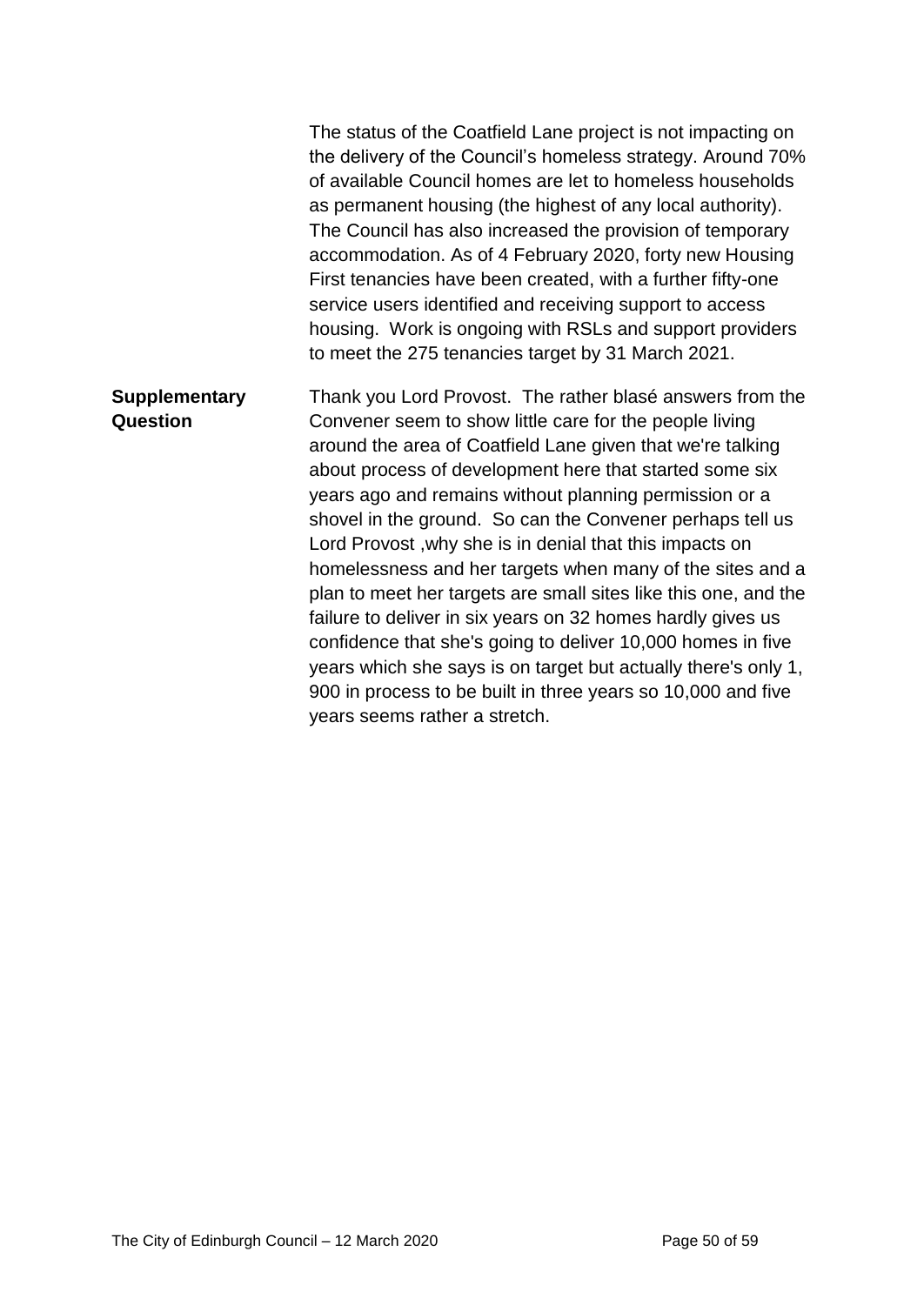| <b>Supplementary</b><br><b>Answer</b>            | Thank you very much for your question Councillor Whyte.<br>So, the reason that this site is particularly complex is of<br>course because the Council had to buy back the homes,<br>that's homes that were sold under right to buy, a disastrous<br>Conservative policy that has been incredibly damaging and<br>has seen the number of social homes in this city absolutely<br>plummet, so thank you very much for raising that. I would<br>assume that Councillor Whyte would join me in welcoming<br>the move by the SNP Scottish Government to end right to<br>buy and therefore protect affordable housing and social<br>homes for the future and also we want to thank him for<br>raising concerns around blockages to the delivery of<br>affordable homes, but I would say, you know the one of the<br>potentially worse blockages would have been the<br>Conservative manifesto commitment to axe the 25%<br>affordable housing policy on brownfield sites, and would he<br>also join me in welcoming the fact that the coalition is<br>consulting on increasing that to 35% through the City Plan. |
|--------------------------------------------------|------------------------------------------------------------------------------------------------------------------------------------------------------------------------------------------------------------------------------------------------------------------------------------------------------------------------------------------------------------------------------------------------------------------------------------------------------------------------------------------------------------------------------------------------------------------------------------------------------------------------------------------------------------------------------------------------------------------------------------------------------------------------------------------------------------------------------------------------------------------------------------------------------------------------------------------------------------------------------------------------------------------------------------------------------------------------------------------------------------|
| <b>Comments by</b><br><b>Councillor</b><br>Whyte | Lord Provost, under Standing Order 21(8), can I correct a<br>factual inaccuracy in something Councillor Kate Campbell<br>has just said.                                                                                                                                                                                                                                                                                                                                                                                                                                                                                                                                                                                                                                                                                                                                                                                                                                                                                                                                                                    |
| <b>Comments by</b><br>the Lord<br><b>Provost</b> | I've taken advice from the clerk, we both have the same<br>view that the comments made were against a political party<br>not an individual - 21(8) is specifically against individual<br>Councillors.                                                                                                                                                                                                                                                                                                                                                                                                                                                                                                                                                                                                                                                                                                                                                                                                                                                                                                      |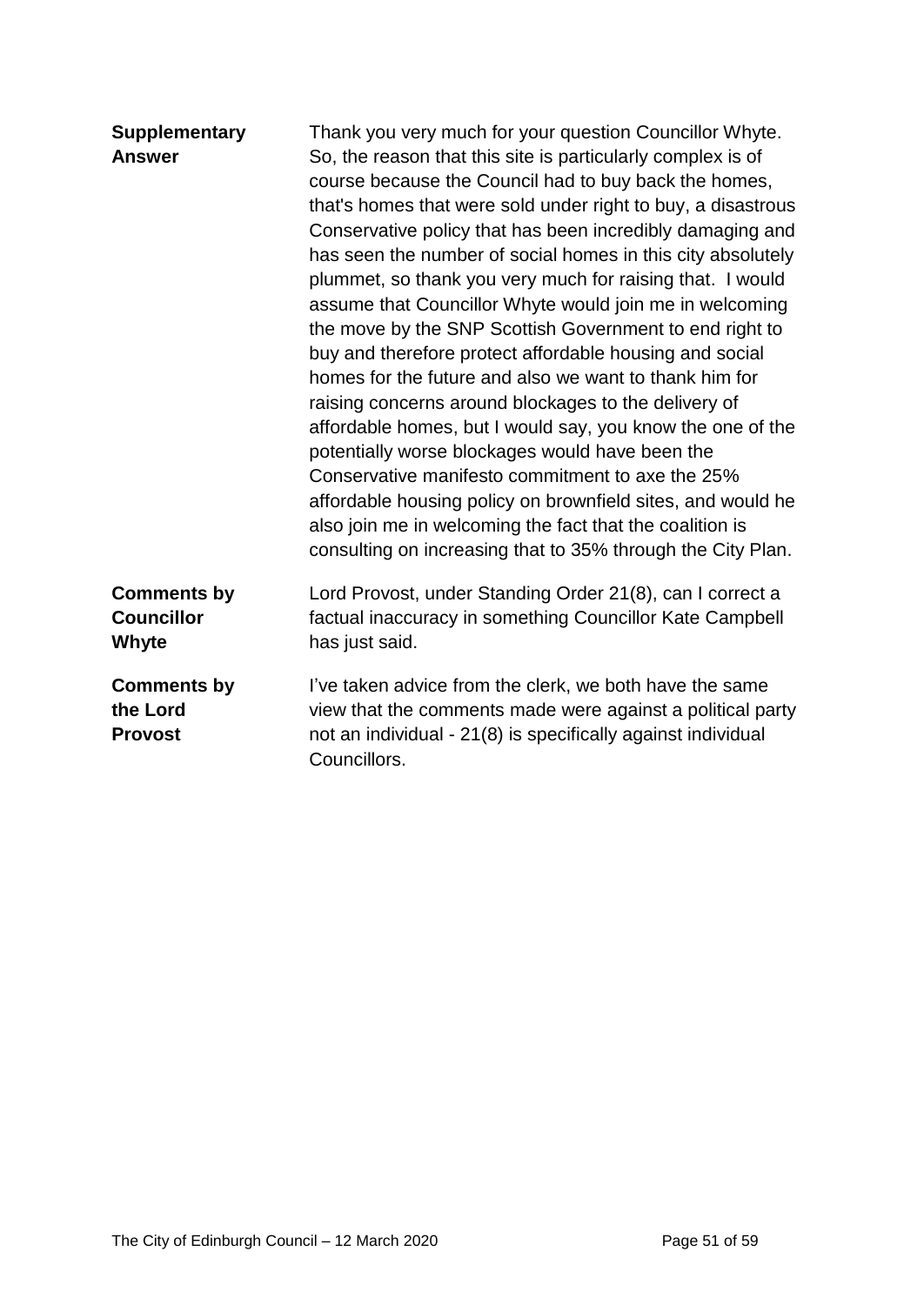**QUESTION NO 11 By Councillor McLellan for answer by the Convener of the Finance and Resources Committee at a meeting of the Council on 12 March 2020**

| Question      | (1) | The total cost of all council consultation and legal advice<br>and representation in the Judicial Review sought by Nuveen<br>Real Estate of planning permission granted to the Dunard<br>Concert Hall.                                                                                                                                                                                                                                               |
|---------------|-----|------------------------------------------------------------------------------------------------------------------------------------------------------------------------------------------------------------------------------------------------------------------------------------------------------------------------------------------------------------------------------------------------------------------------------------------------------|
| <b>Answer</b> | (1) | The total external costs of the judicial review and mediation<br>processes are £27,950.                                                                                                                                                                                                                                                                                                                                                              |
| Question      | (2) | The total cost to date of all council consultation and legal<br>advice and representation in its request for a Judicial<br>Review of the Scottish Government decision to grant<br>planning permission on appeal for the Edinburgh Marina.                                                                                                                                                                                                            |
| <b>Answer</b> | (2) | The total external costs of the judicial review and appeal<br>work are £26,147.                                                                                                                                                                                                                                                                                                                                                                      |
| Question      | (3) | The total cost, over the last five years, of all council<br>consultation and legal advice and representation in the<br>Cameron House case.                                                                                                                                                                                                                                                                                                           |
| <b>Answer</b> | (3) | The Cameron House Community Centre construction case<br>was dealt with in reports to Education, Children and Families<br>Committee in 2014 and Governance Risk and Best Value<br>Committee in 2015. The key staff involved at the time have<br>now left the Council but it is not understood that any external<br>legal advice was sought in relation to this matter and<br>accordingly external legal spend in relation to this matter<br>was zero. |
| Question      | (4) | How many live cases the Council is currently pursuing<br>through the courts and tribunals system?                                                                                                                                                                                                                                                                                                                                                    |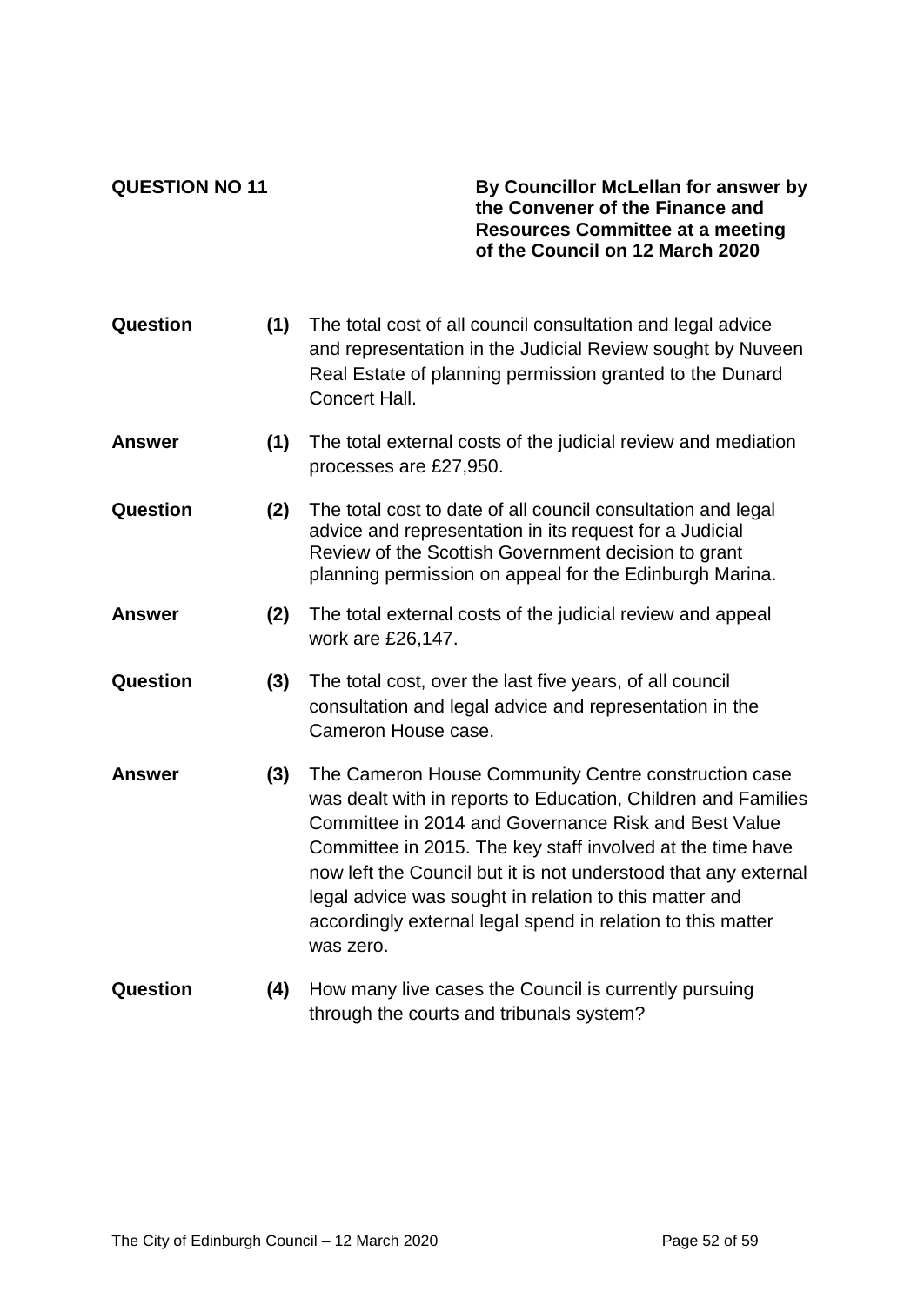| Answer        | (4) | The Council is currently pursuing the following number of<br>cases through the courts and tribunals system:                                                                                                                                                       |
|---------------|-----|-------------------------------------------------------------------------------------------------------------------------------------------------------------------------------------------------------------------------------------------------------------------|
|               |     | Childcare $-41$                                                                                                                                                                                                                                                   |
|               |     | Debt recovery (sequestration) – 12                                                                                                                                                                                                                                |
|               |     | Debt recovery (Sundry) - 75                                                                                                                                                                                                                                       |
|               |     | Adults with Incapacity $-53$                                                                                                                                                                                                                                      |
|               |     | Planning enforcement $-1$                                                                                                                                                                                                                                         |
|               |     | ASBOs/evictions/Banning Orders - 13                                                                                                                                                                                                                               |
|               |     | <b>Total: 195</b>                                                                                                                                                                                                                                                 |
|               |     | It should be noted that this number will fluctuate as matters<br>are progressed, commenced and settled.                                                                                                                                                           |
| Question      | (5) | What is the total bill for external legal advice and<br>representation for court hearings and tribunals in each of the<br>past five financial years?                                                                                                              |
| <b>Answer</b> | (5) | 2014/15 - approximately £697k                                                                                                                                                                                                                                     |
|               |     | 2015/16 - approximately £636k                                                                                                                                                                                                                                     |
|               |     | 2016/17 - approximately £664k                                                                                                                                                                                                                                     |
|               |     | 2017/18 - approximately £452k                                                                                                                                                                                                                                     |
|               |     | 2018/19 - approximately £607k                                                                                                                                                                                                                                     |
|               |     | These figures are best estimates as invoices are not always<br>broken down and such work may be subsumed into eg a<br>larger project fee. To fully extrapolate this detail would<br>involve a significant amount of resource.                                     |
|               |     | It should be noted that these figures also include where<br>CEC has been mandated by court to pay third party fees<br>and therefore has no option but to do so. This also includes<br>costs for hearings where only certain persons (eg<br>Advocates) can appear. |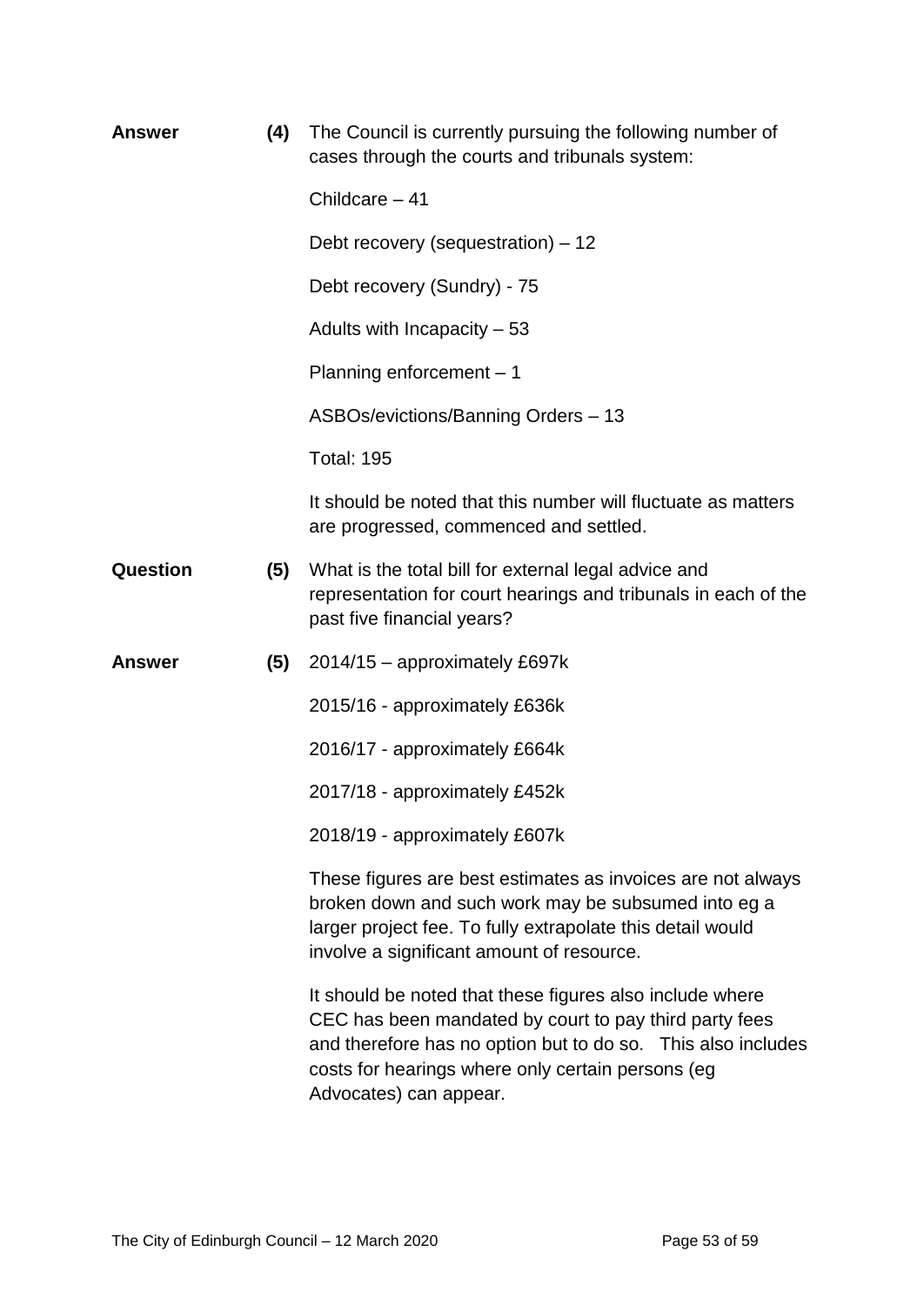| <b>Supplementary</b><br>Question      | Thanks very much and thanks for the answer. Just relating<br>to question 3, there is a significant ongoing court process<br>relating to a member of staff and their associate who works<br>at Cameron House, so can the Convener tell the chamber<br>how much in total this has cost to date including the cost of<br>any related consultation and external investigatory work,<br>and if he can't, will he pledge that a full report on the<br>financial impact on the Council from the current proceedings<br>will be brought to his committee? |
|---------------------------------------|---------------------------------------------------------------------------------------------------------------------------------------------------------------------------------------------------------------------------------------------------------------------------------------------------------------------------------------------------------------------------------------------------------------------------------------------------------------------------------------------------------------------------------------------------|
| <b>Supplementary</b><br><b>Answer</b> | Thank you Lord Provost. What we've done is to answer the<br>question as put and it does not include consideration of the<br>case that you mentioned. If you would like further<br>information on that and I would be happy to provide it, I am<br>not prepared to commit to report at this stage. Once we<br>have provided that information we can take that matter<br>forward.                                                                                                                                                                   |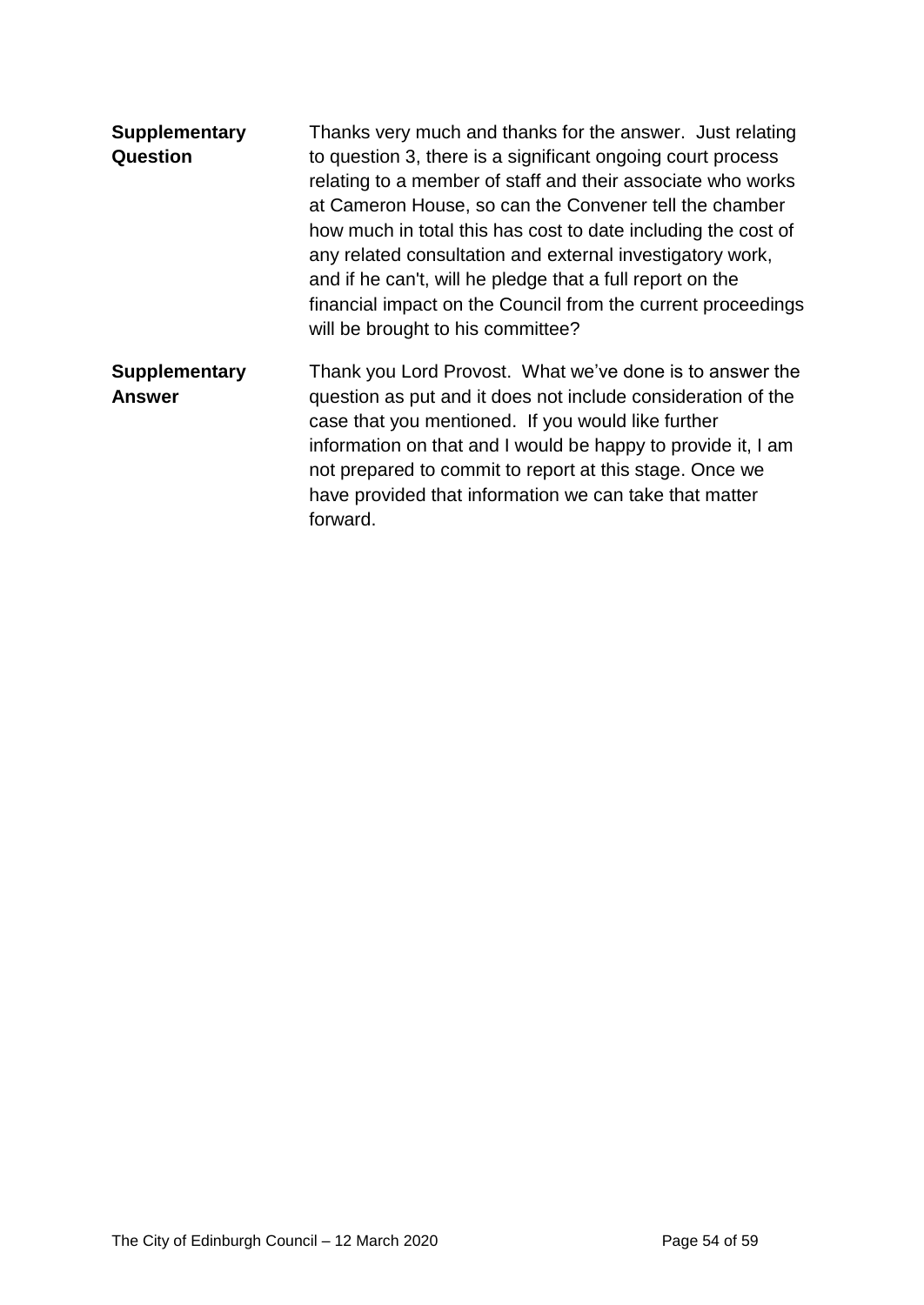**QUESTION NO 12 By Councillor Main for answer by the Leader of the Council at a meeting of the Council on 12 March 2020**

- **Question (1)** What formal processes and procedures are used by officers in the Council to ensure that impact assessments are included as part of the development of change, strategies and policy work and reporting to committees timeously for decision making?
- **Answer (1)** Directors or Heads of Service are responsible for deciding whether an Integrated Impact Assessment (IIA) is required, and for ensuring they are carried out as appropriate and follow CEC guidance.
	- Service areas nominate a staff member/members as an Equality Diversity and Rights Advisor (EDRAs), whose role it is to support the IIA process within their service area.
	- Strategy and Communications provide the Council's IIA guidance and design and deliver training for EDRAs; this is done in partnership with NHS Lothian and EIJB to secure consistency of approach.
	- Strategy and Communications provide regular IIA training to these advisors on both the Council's IIA process and a range of equality and diversity issues.
	- IIA findings and/or recommendations are then reflected within Committee reports as appropriate.

An internal audit of the Council's Policy Management Framework has recently been completed and is scheduled to be reported to GRBV Committee on May 5th 2020. It makes a number of recommendations for improvements to the IIA process, particularly in relation to ensuring web-site content and links are up to date. These are currently being actioned, due for completion by the start of April 2020.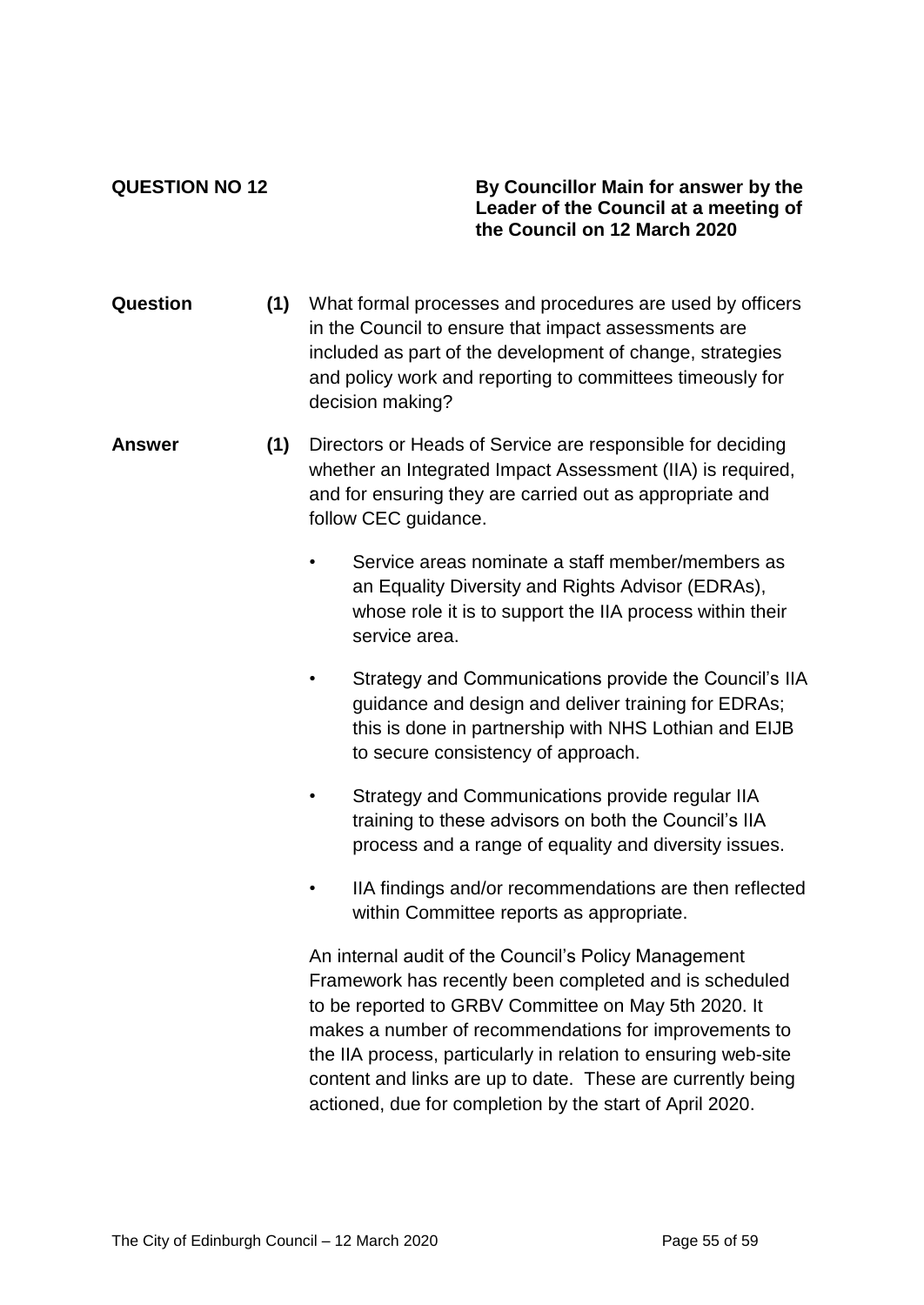- **Question (2)** In the current projects developing major strategies across the Council, how many impact assessments have been included for each project, and at what stages of the process have these been carried out and when?
- **Answer (2)** A review of the most recent major strategies developed across the Council shows the following:

Council Change Strategy: Planning for Change and Delivering Services 2020/23 – The Council's Change Strategy and budget proposals were considered by Finance and Resources Committee on 14 February 2020. All budget proposals were subject to an initial relevance and proportionality assessment by the relevant Head of Service and those requiring a formal Integrated Impact Assessment were subject to an IIA. As well as individual IIAs being carried out, a cumulative integrated impact assessment was undertaken, which considers the sum of smaller impacts identified by individual IIAs and assesses their effect when taken together. A cumulative impact assessment report was provided to the Committee along with the Change Strategy and budget proposals.

Choices for City Plan 2030 – A consultation draft was submitted to the Planning Committee on 22 January. The report noted an IIA had been undertaken and published as a background document. This details that an initial IIA workshop was held on 1 February 2019 to consider an early version of Choices, with this being followed by a second workshop on 22 October 2019 to assess the final Choices document. Equalities information will be gathered during consultation and used to inform future developments.

City Mobility Plan – A consultation draft was submitted to the Transport and Environment Committee on 16 January 2020. The report noted that a draft IIA had been prepared and made available as a background paper. The draft IIA will be reviewed and amended as required in light of intelligence gathered through the consultation. Intelligence, including equalities information, gathered through the Choices 2030 consultation will also help inform this process.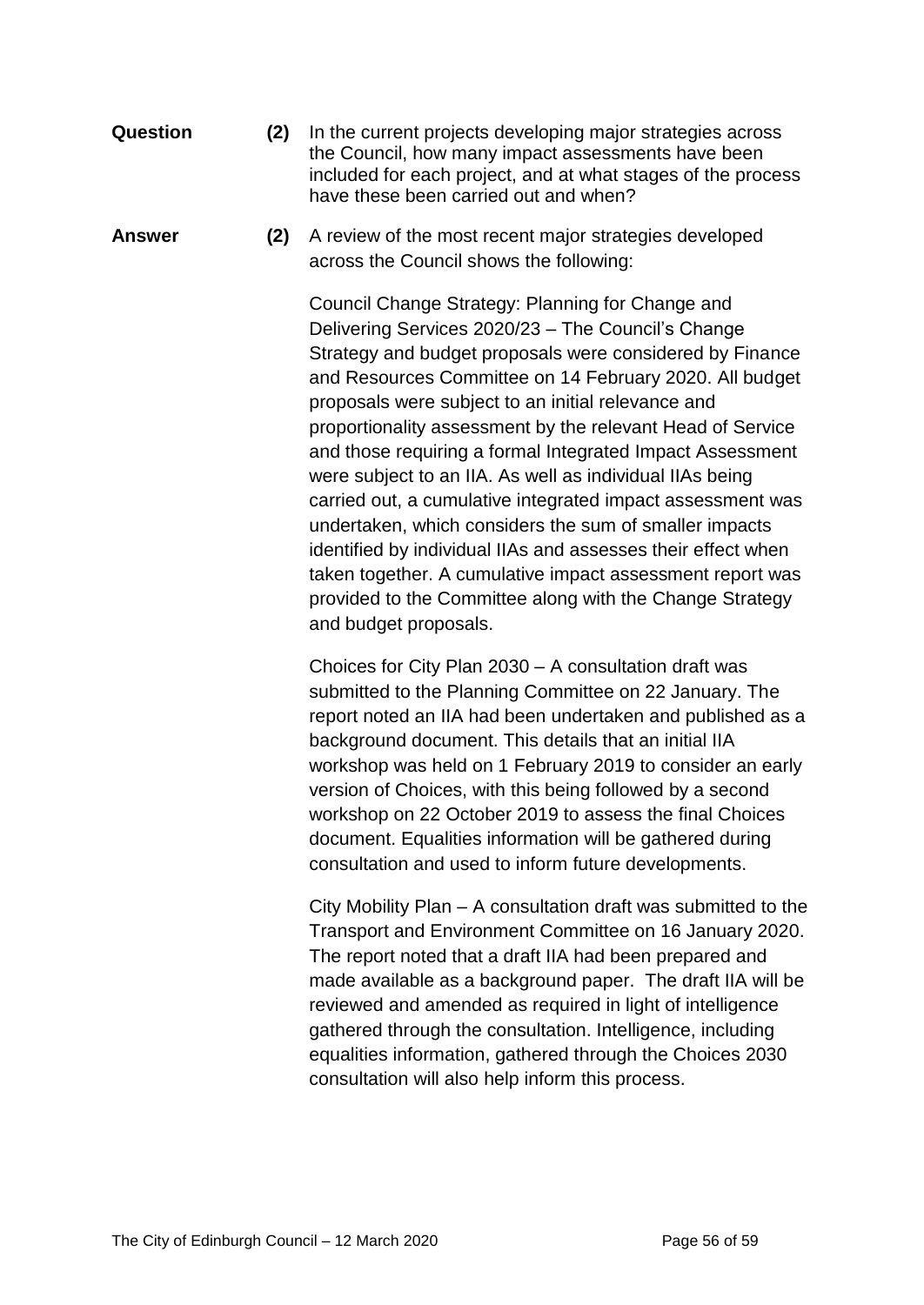| <b>Supplementary</b><br>Question      | Thank you Lord Provost and I thank the Leader for his<br>answer. I am somewhat disappointed that there is not more<br>information in particular about how I'm we comply with our<br>duties in providing impact assessments and making them<br>public but I'm very pleased to see that there is going to be a<br>report going to the Governance, Risk and Best Value<br>Committee on some aspects of impact assessments that we<br>do in the Council. I wonder if I could ask that the Leader<br>would ensure that the formal processes and procedures that<br>we follow are laid out as a briefing note in advance of that so |
|---------------------------------------|-------------------------------------------------------------------------------------------------------------------------------------------------------------------------------------------------------------------------------------------------------------------------------------------------------------------------------------------------------------------------------------------------------------------------------------------------------------------------------------------------------------------------------------------------------------------------------------------------------------------------------|
|                                       | that councillors on the Committee can understand how it is<br>that we currently conduct our impact assessments.                                                                                                                                                                                                                                                                                                                                                                                                                                                                                                               |
| <b>Supplementary</b><br><b>Answer</b> | Thank you very much Lord Provost. I am more than happy<br>to ask officers to make sure members briefings are made<br>available both in written form and made directly available to<br>groups if necessary in advance of that report going in May.                                                                                                                                                                                                                                                                                                                                                                             |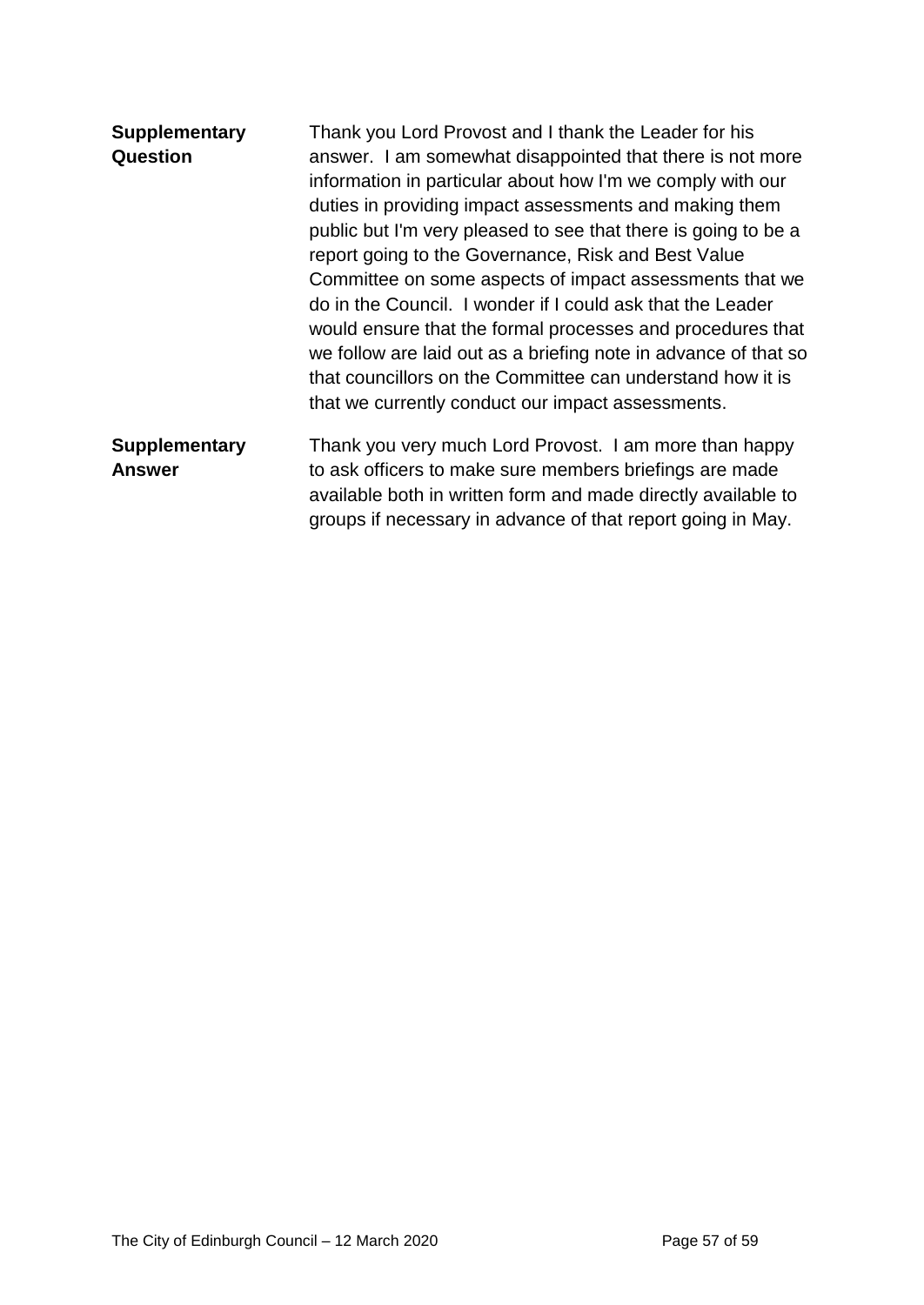#### **QUESTION NO 13 By Councillor Booth for answer by the Convener of the Regulatory Committee at a meeting of the Council on 12 March 2020**

**Question** Please can the Convenor identify the number of complaints against:

a) taxi drivers, and

b) PHC drivers from cyclists in each of the last 12 quarters?

**Answer** The tables below show the complaints recorded where the customer has advised that they are a cyclist.

| А<br>↗ |   |        |        |             |                            |  |                  |            |   |   |  |
|--------|---|--------|--------|-------------|----------------------------|--|------------------|------------|---|---|--|
|        |   |        |        |             |                            |  |                  | <u> 19</u> |   |   |  |
| $\sim$ | ◡ | Q3     | Q4     | ا بي        | Q4<br>∩ว<br>റാ<br>wo<br>অ∠ |  |                  |            | ◡ | ∾ |  |
|        |   | $\sim$ | $\sim$ | $\sim$<br>ີ | 10                         |  | $\sim$<br>и<br>u | 6          | ◠ |   |  |

|                       | 201         |          |    | 2018 |                    |  |  | <u>१५ ।</u> |         |         |  |
|-----------------------|-------------|----------|----|------|--------------------|--|--|-------------|---------|---------|--|
| $\tilde{\phantom{a}}$ | $\sim$<br>◡ | ⌒⌒<br>טש | Q4 | Q1   | Q4<br>ົ<br>Q3<br>◡ |  |  |             | ነጋ<br>◡ | C<br>∾∝ |  |
|                       |             |          |    |      | ◠<br>J             |  |  | ◠           |         | ◠       |  |